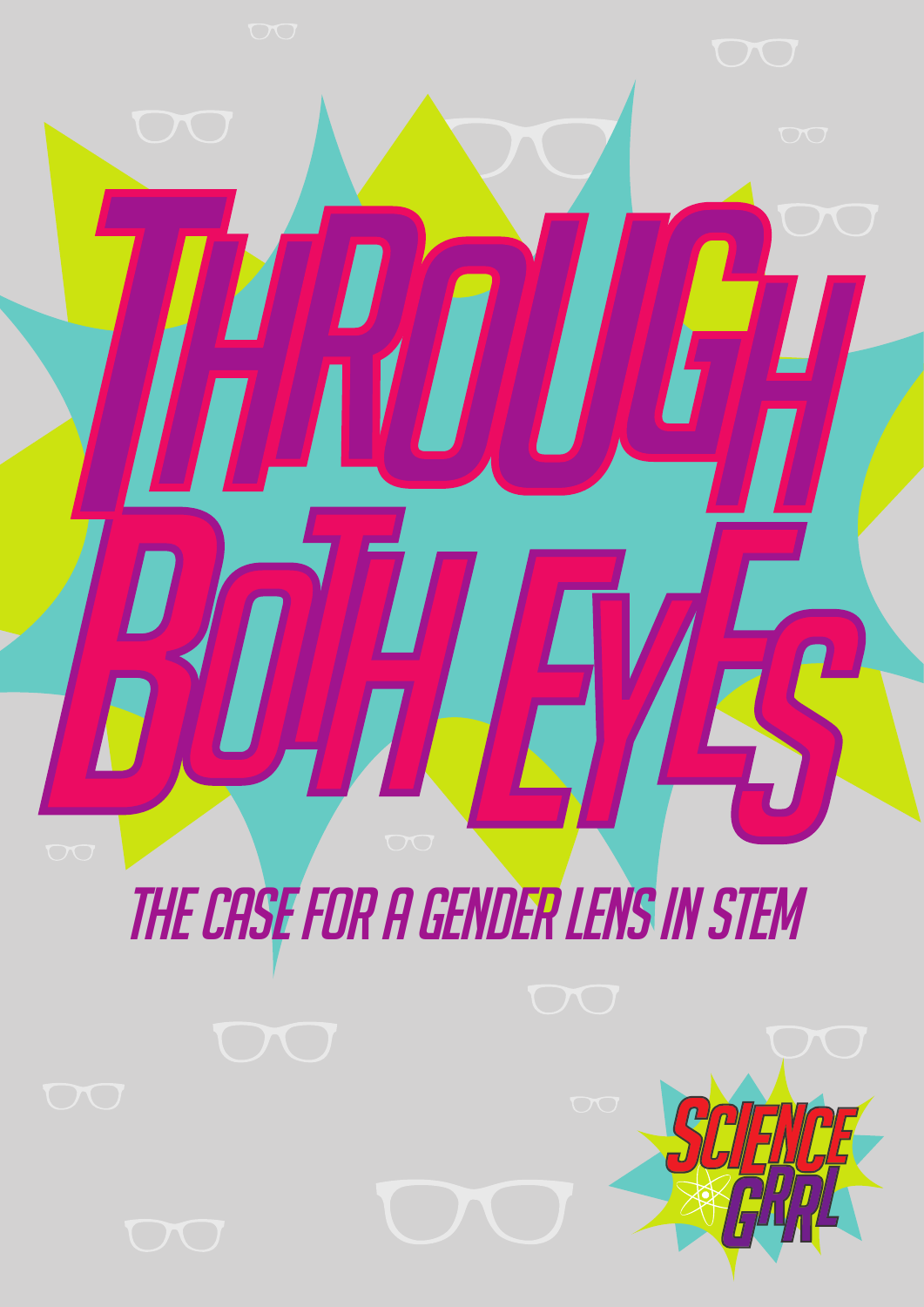'Think of a gender lens as putting on spectacles. Out of one lens of the spectacles, you see the participation, needs and realities of women. Out of the other lens, you see the participation, needs and realities of men.Your sight or vision is the combination of what each eye sees.'

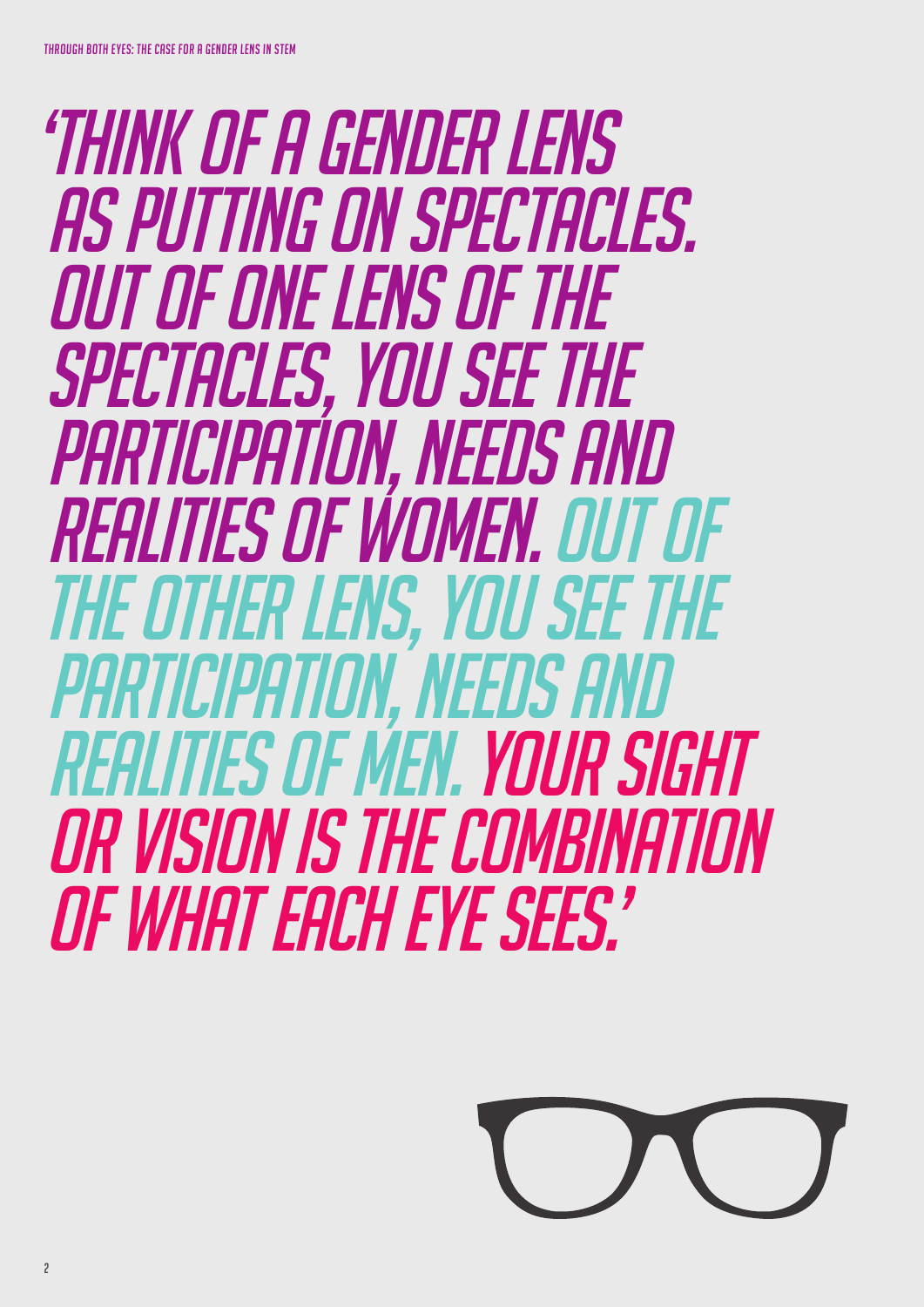# **CONTENTS**

| <b>EXECUTIVE SUMMARY</b>            |  |
|-------------------------------------|--|
| <b>1.0 INTRODUCTION</b>             |  |
| <b>2.0 CHALLENGES</b>               |  |
| <b>3.0 SOLUTIONS</b>                |  |
| SIR PETER LUFF MP: A CALL TO ACTION |  |
| <b>REFERENCES</b>                   |  |
| <b>AUTHORSHIP &amp; CREDITS</b>     |  |

'The country urgently needs more young people with STEM qualifications, which means we have to get more girls and women involved. This should be at the heart of education and skills policy – it isn't an optional extra left to a few passionate enthusiasts. We have to make it everyone's business'

Helen Wollaston, Director WISE

'The lack of girls and women in STEM blights our society and our economy. There is no single solution, which is why I am glad to see that Sciencegrrl have come forward with a wide range of recommendations covering education, careers and the broader cultural challenges'

Chi Onwurah, MP for Newcastle upon Tyne

'Our research shows that it is harder for girls to balance, or reconcile, their interest in science with femininity. The solution won't lie in trying to change girls. The causes are rooted in, and perpetuated by, wider societal attitudes and social structures. We also need to think about the whole structure of our education system in England, which essentially channels children into narrow 'tracks' from a young age' Professor Louise Archer, Director of ASPIRES, lead coordinatior of TISME

'We are working to maximise employer engagement to help put science and maths in a careers context. We want to show what STEM can offer, and empower a new, far more diverse group of young people to reach their potential. I'm really looking forward to working with ScienceGrrl to look at synergies between programmes to build scale and impact'

Paul Jackson, CEOEngineeringUK 'Girls' uptake of science, maths and technology increases significantly when these subjects are presented and taught by women who care passionately about STEM and when curriculum content promotes the achievements of women in STEM research and development. I strongly believe that we need action on gender equality in school culture and in teacher training' Dr Vanessa Ogden, Headteacher & cofounder Gender Education Alliance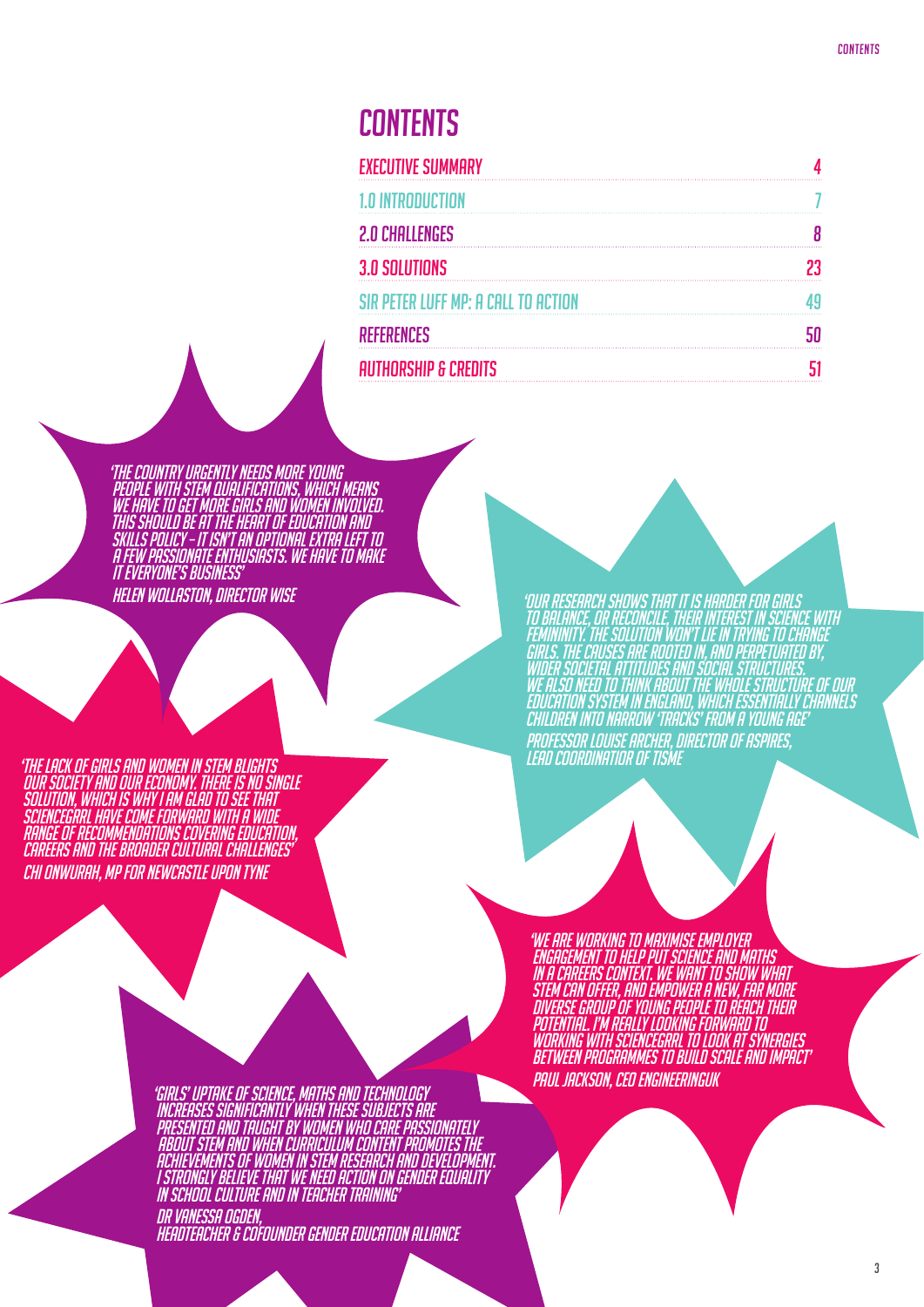#### THROUGH BOTH eyes: The case for a gender lens in STEM

'We want to see girls clamoring to get involved in engineering and science careers. We would be delighted to partner with ScienceGrrl and other initiatives to help achieve this vision'

Dr Penny Fiddler, CEO The UK Association for Science and Discovery Centres

# Executive Summary

1. It is old news that women are still vastly underrepresented in leadership positions in science, technology, engineering and mathematics (STEM) – and that in areas like physics and engineering, girls and young women aren't even getting a foot in the door. The percentage of female A-level physics students has hovered around 20% for the past 20 years or more, and the UK has the lowest proportion of female engineers in the EU.

- **2.** There is broad recognition that girls and women represent untapped talent, and that enabling them to realise their potential is as much about growing the UK economy as it is about social justice. Why then, despite widespread concern, is progress frustratingly slow?
- 3. SCIENCEGRRL has looked to the literature and spoken to stakeholders in the STEM sector to explore this question with respect to access to STEM; we plan to examine career progression at a later stage. We find that girls and young women are being kept out by the cultural straightjackets imposed upon them by society. In this report, we use a 'gender lens' to reveal how cultural messages translate into invisible hurdles that are holding girls back and limiting their personal, and earning, potential:

*'Think of the gender lens as putting on spectacles. Out of one lens you see the participation, needs and realities of women. Out of the other you see the participation, needs and realities of men. Your sight or vision is the combination of what both eye sees.' – UNESCO (2006)*

- 4. Our society isn't neutral, it is highly gendered. The reason these hurdles are invisible is that they are so deeply embedded. We must look through both eyes to detect the unconscious biases that permeate our society, homes, classrooms and workplaces before we can start to dismantle them. Empowering individuals with real choice and freeing ourselves from social stereotyping and cultural expectations is better for girls and women, but also for boys and men.
- 5. So, how do we begin to address this? When it comes to choosing STEM at school, university or as a career, the literature is clear that there are three key factors. We have framed them as a mental checklist that applies to all students, regardless of gender:

i. Relevance of STEM = Is it for people like me? ii. Perceived ability = Do I feel confident? iii. Science capital = Can I see the pathways and possibilities?

'STEMNET continually seeks to learn and improve its established services, and works with partners to inspire young people. The enthusiastic team at ScienceGrrl bring a new perspective, and we look forward to reviewing the findings of their report and considering how we can all further increase and improve STEM engagement in the UK' Kirsten Bodley, CEOSTEMNET



4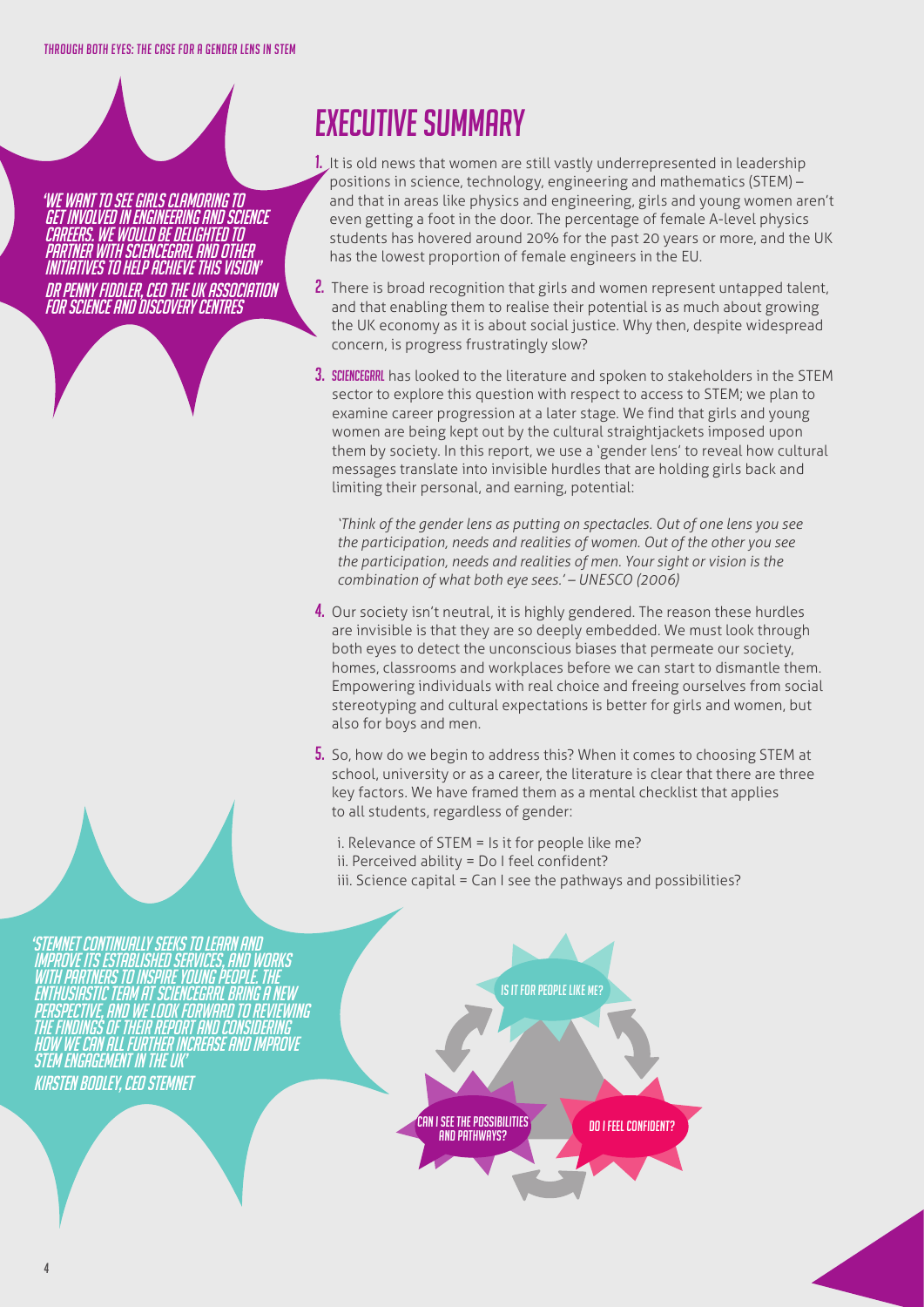- **6.** Young women receive messages about themselves and the opportunities available to them from wider society, family and friends, the classroom and the workplace. The balance of these messages is crucial. The 'girls' toys' that value physical perfection over adventure or intelligence, and the objectification of women in the media are just two examples of how the roles and capabilities of women are diminished in wider society. We are all exposed to these messages. Casual reliance on such stereotypes leads to unconscious bias in all areas of girls' lives. If this is left unchallenged, girls and young women find their cultural straightjackets tightened and they are less likely to say 'YES' to STEM. Stereotypes and unconscious bias undermine real choice. We must start to take them seriously.
- 7. STEM also suffers from a stereotype that says it belongs to those who are 'white, middle class, male and brainy'. We argue that we must challenge these two competing stereotypes, not conflate them. We don't need to make STEM about lipstick, or make girls and women feel they have to conform. Instead, the solution is to make STEM inclusive by showing that it is about creativity, imagination, changing the world, and that it offers a wealth of opportunity – that there are many ways into STEM, and even more ways to go forwards. Gender is only one aspect of the STEM stereotype, and so an active focus on busting the stereotype open has positive implications for widening the talent pool by appealing to a diverse range of identities.
- **8.** Initiatives that seek to 'encourage' girls into STEM are misplaced. The implication is that girls must change. Instead, we believe the responsibility for closing the STEM gender gap should be placed on the people who have influence in our society and education system. Girls are treated differently in the classroom and careers advice is far from actively inclusive. This separation of girls and young women from the mainstream is the fundamental roadblock.
- **9.** Progress will require integration on two levels. Firstly, the needs and realities of girls and young women must be consistently embedded into all messaging from the STEM sector. Secondly, we need cohesion between the stakeholders attempting to address this problem. In writing this report we have encountered a cacophony of initiatives and organisations, who are often trying to achieve everything alone without taking advantage of tremendous potential for synergy. We are calling on the STEM sector to re-evaluate opportunities for collaboration.
- **10.** We call on the Government to show leadership in this field. There is a wealth of academic knowledge about gender science and gender equality; this needs to be integrated into public policy. We want Government, and the public and the private STEM sectors to work together to empower individual free choice.
- 11. We see this report as an opportunity to start a conversation between the Government, academics, educators, the STEM community, retailers and the media about how we start to look through both eyes in order to embed gender equality and broader inclusion issues into better STEM education and careers advice for everyone.

'The work ScienceGrrl has done to highlight gender imbalance in STEM has been invaluable. Now, however, the time has come to stop identifying the problem and start developing the solutions. I am therefore delighted that 'Through Both Eyes' does exactly that, this is a document that has the potential to really deliver the change we need and want, because until we do, we are only seeing half the picture!'

Stephen Metcalfe, MP for South Basildon and East Thurrock

'ScienceGrrl have come up with a really important set of findings. I hope that we can build relationships with our partners to make the recommendations a reality. We'll have succeeded when science becomes as diverse as the rest of our society'

Imran Khan, CEO British Science Association

'We are losing highly talented young women because we are failing to engage them in education. ScienceGrrl do a great job, acting as role models, raising important questions and suggesting answers. I fully support this initiative to find a way to help young women reach their full potential in these fields' Julian Huppert, MP for Cambridge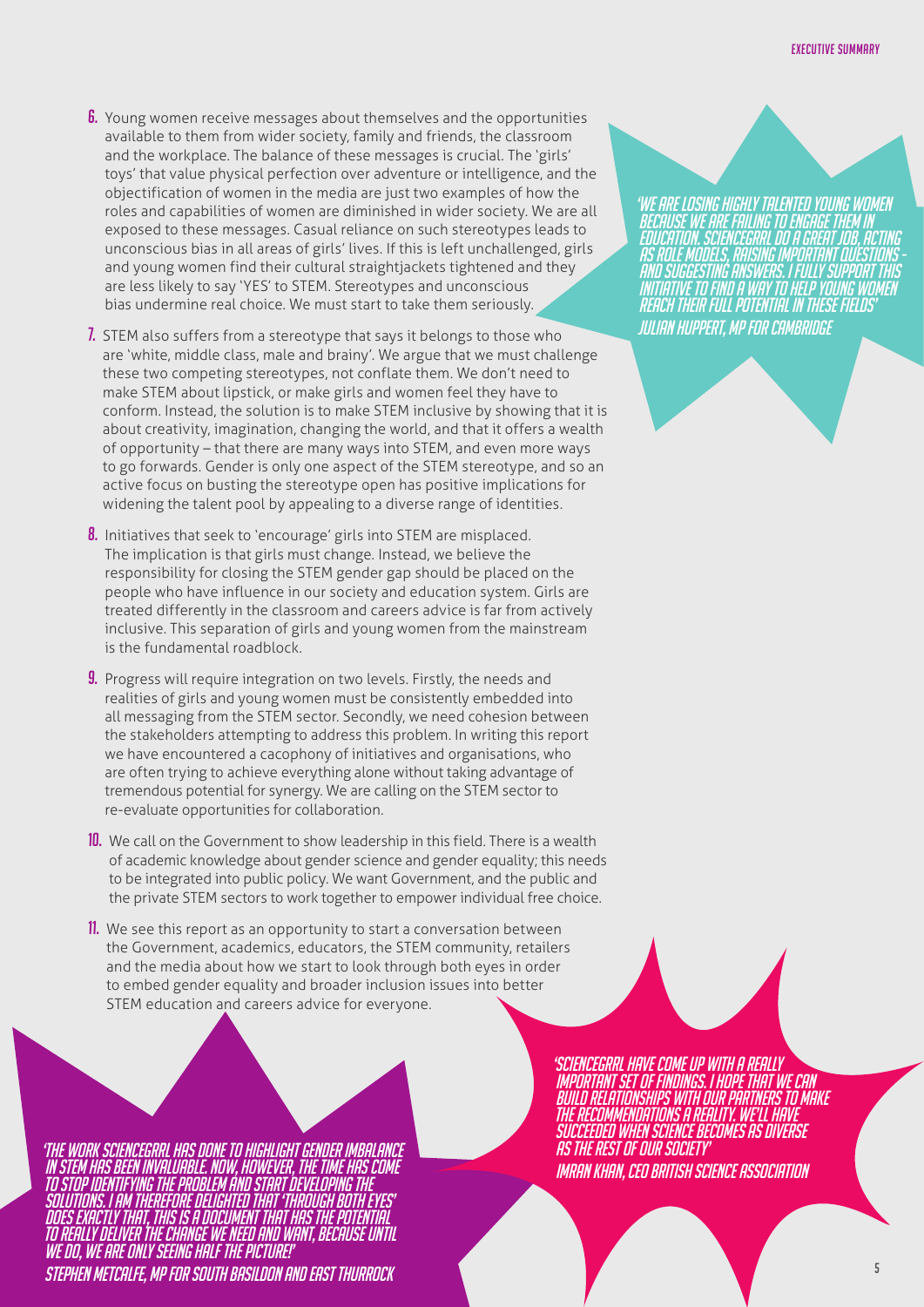## Recommendations

#### 1. Leadership on gender equality

Cultural straightjackets are reinforced by stereotypes and social structures. This has long been debated and challenged in the academic literature. We want Government to explicitly support the translation of such literature into public policy – from teacher training, to a 'duty of care' in marketing and retail, to workplace structures.

Owner: Number 10 Policy Unit, Government Equalities Office Partners: Department of Business, Innovation and Skills (BIS), British Retail Consortium, Scientific Institutions, Academics, teaching specialists, RCUK, Grassroots campaigns and charities, Equality Challenge Unit

#### 2. Rebranding STEM

We would like to see a campaign that is focused on breaking down the STEM stereotype. We believe that current plans for a National campaign to attract women into STEM should use this approach.

Owner: No 10 Policy Unit, BIS, Department for Education (DfE).

#### 3. Role models

We recommend creative partnerships that aim to raise girls' confidence and their families' and teachers' expectations through showcasing non-stereotypical careers, female role models and non-traditional male role models.

Owner: Government Equalities Office, BIS, STEMNET Partner: ScienceGrrl, Girlguiding, UK Association of Science and Discovery Centres, WISE, WES

#### 4. STEM mentoring and sponsorship

We believe effort must go into increasing and consolidating links between the STEM sector and schools. These provide genuine opportunities for progress. We recommend STEM Ambassador 'Buddy Schemes' for teachers.

#### Owner: STEMNET, BIS

Partners: The Girls Network, Social Mobility Foundation, FutureFirst, ScienceGrrl, Inspiring the Future, STEM Employers, RCUK, schools, CASinclude

#### 5. Bringing the gender lens to teaching

Teachers' unconscious bias impacts upon girls in the STEM classroom, and on boys in other subjects. We recommend equality and inclusion training be mandatory for teacher training. Funding for leadership positions in schools that have the explicit responsibility of embedding gender equality into a whole school ethos should be considered. We support recommendations that gender equality should be part of the Ofsted inspection criteria.

Owner: DfE, schools, Ofsted, National STEM Centre, Partners: Academics, Scientific Institutions, Gender Education Alliance, TeachFirst, Science Learning Centre, The Girls' Network, Institute of Physics

#### 6. Primary school science

Identifying with STEM is key to pursuing it and identities develop early. We recommend proactive STEM sector support of primary schools, and increased funding for such initiatives. We support recommendations to incentivise recruitment of specialist teachers.

#### Owners: BIS, STEMNET

Partners: Funding bodies, Primary School enhancement and enrichment specialists, Tomorrow's Engineers, British Science Association (BSA)

#### 7. Bringing the gender lens into the curriculum

Female scientists and engineers are largely hidden in our society and this influences girls' identity. We recommend a diversity review of STEM curriculum that includes topics covered, pedagogy and assessment, the inclusion of women and non-stereotypical STEM careers.

#### Owner: DfE

Partners: Academics, Scientific Institutions, Gender Education Alliance

#### 8. Support project based, creative & real world learning

Liking STEM isn't enough: students must engage with it and see how it is relevant to their identity and future. We recommend continued and increased support for the CREST Awards, Tomorrow's Engineers, The Big Bang Near Me scheme and STEM Clubs. These stakeholders must collaborate more effectively and we recommend an open data pledge and progress meetings to capitalise on opportunities for synergy. We recommend that local employers are encouraged to support these schemes.

### Owner: BIS, BSA

EngineeringUK, STEMNET Partner: STEM Employers (public & private sector), DfE

#### 9. STEM resources: technical routes

Cultural straightjackets are restrictive when it comes to following technical routes like apprenticeships and University Technical Colleges, and particularly so for young women. We recommend gender-aware training for teachers to raise the profile of such routes.

#### Owner: BIS, National STEM Centre, National Science Learning Centre and teaching specialists

#### 10. Unifying the STEM ecosystem

Mechanisms that provide STEM education and careers advice are disjointed. We recommend more rigorous investment in developing core principles for enhancement and enrichment activities and their metrics, based on the RCUK Concordat on Engaging the Public with Research and UK Science and Society Charter. We recommend seeking public and private sector signatories to such a document. The Government should encourage and incentivise collaboration using various tools from procurement and funding processes to policy incentives and kite marks.

#### Owners: DfE, BIS, RCUK Partners: STEM Sector

#### 11. Leadership on careers advice

There are currently insufficient resources to fully devolve responsibility of careers advice to schools – a transition plan is needed. We recommend that DfE leads on a clear framework that unifies careers messages across the sector and that this is embedded into teaching using input from BIS on good practice in work-related learning. These messages should include: earning potential; marketability of STEM skills; and that STEM is creative and imaginative, has societal impact and offers diverse opportunities. Lastly, technical and academic routes must be given parity. We recommend this framework be delivered to schools as a single 'STEM careers framework' through DfE. Owner: DfE

#### Partners: BIS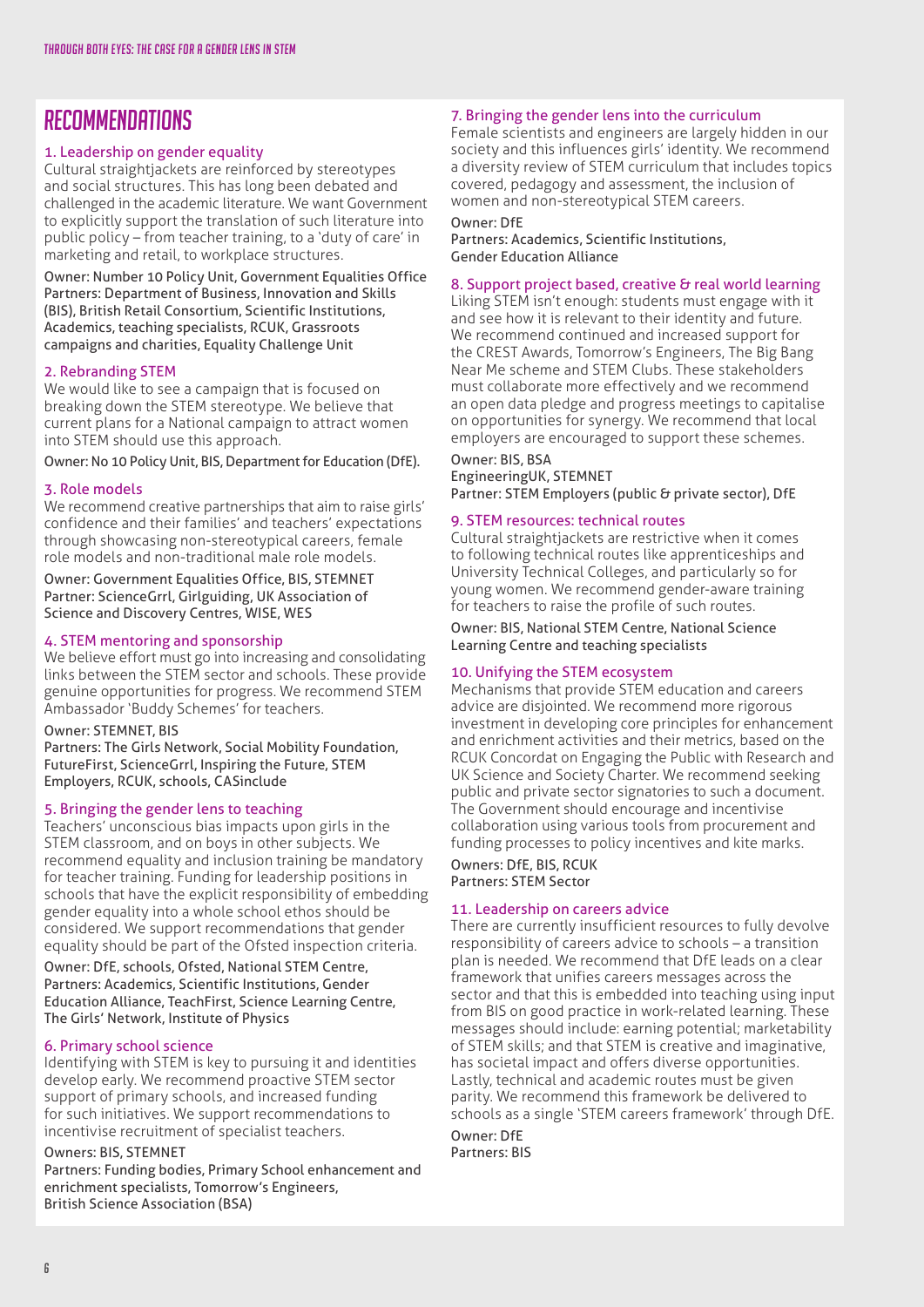*'It isn't possible to compartmentalise 'types' of sexism, the ideas and attitudes about women that underlie everyday street harassment are the same attitudes that facilitate injustice in the workplace and wider society. It will not work to fix the underrepresentation of women in business if the media continues to portray women as dehumanised sex objects'* **Laura Bates, The Everyday Sexism Project**

# 1.0 Introduction

**SCIENCEGRRL** is a new, grassroots movement springing from a collective feeling that something has to change about the representation of girls and women in Science, Technology, Engineering and Maths (STEM) and in wider society. We launched our 2013 SCIENCEGRRL calendar as a visual response to the EU Commission's decision to advertise their 'Science: it's a girl thing' campaign with a [pseudo-pop video](https://www.youtube.com/watch?v=g032MPrSjFA). We asked ourselves why, when discussing scientific careers, it felt normal and appropriate to slip into imagery that reduced women to their looks – and more worryingly, their sexual appeal? Where were the real, complex women we meet every day? Our calendar was a deliberately visual project – our attempt to start to redress the totally imbalanced way women are represented in the media today. It should be simple: women are not a homogenous group and neither are scientists, so let's showcase that diversity. It's time to treat women as individuals – and with respect.

SCIENCEGRRL is now growing as a membership organisation across the UK and our vision is for a world where access to a fulfilling STEM career is decoupled from gender, however gender is defined. To get there we amplify our members' voices through our networks and harness their passion by creating opportunities within existing local frameworks, enabling them to become accessible role models for the next generation. We believe that STEM is for everyone, and that **SCIENCEGRRL** can help showcase the variety of opportunities that arise from following this path.

There is a need for **SCIENCEGRRL** because women are still underrepresented in leadership positions in these fields, and in areas like physics and engineering young women are being prevented from even getting a foot in the door. We've chosen some statistics (WISE 2012; IoP 2012) to illustrate this problem – for example, the percentage of A-level physics students who are girls has stayed at around 20% for the past 20 years or more – but our point is that these aren't new shocking facts. This is old news. There is broad recognition that women represent an untapped resource for the STEM sector and that allowing girls to realise their potential is as much about good business sense as it is about social justice. Why then, despite widespread concern, is nothing much changing?

We suggest that this is because the need to challenge pervasive unconscious biases and stereotypes is largely only ever given lip service – if that. Undermining cultural messages and social norms represent invisible roadblocks to the success of girls and women. Such barriers are invisible precisely because they are so deeply embedded.

Action should be positive and collaborative but it's also time to stop talking and take these cultural messages seriously. We must raise awareness about where undermining stereotypes come from, how they affect us and then we must start to challenge them. If we want equality in STEM, if we want equality anywhere, then we need to face facts: we need to start changing our society.



13% of those working in occupations classed as stem

1% of apprenticeships in construction, planning and the built environment

 $\sim$ 20% of a-level physics students, unchanged for 20 years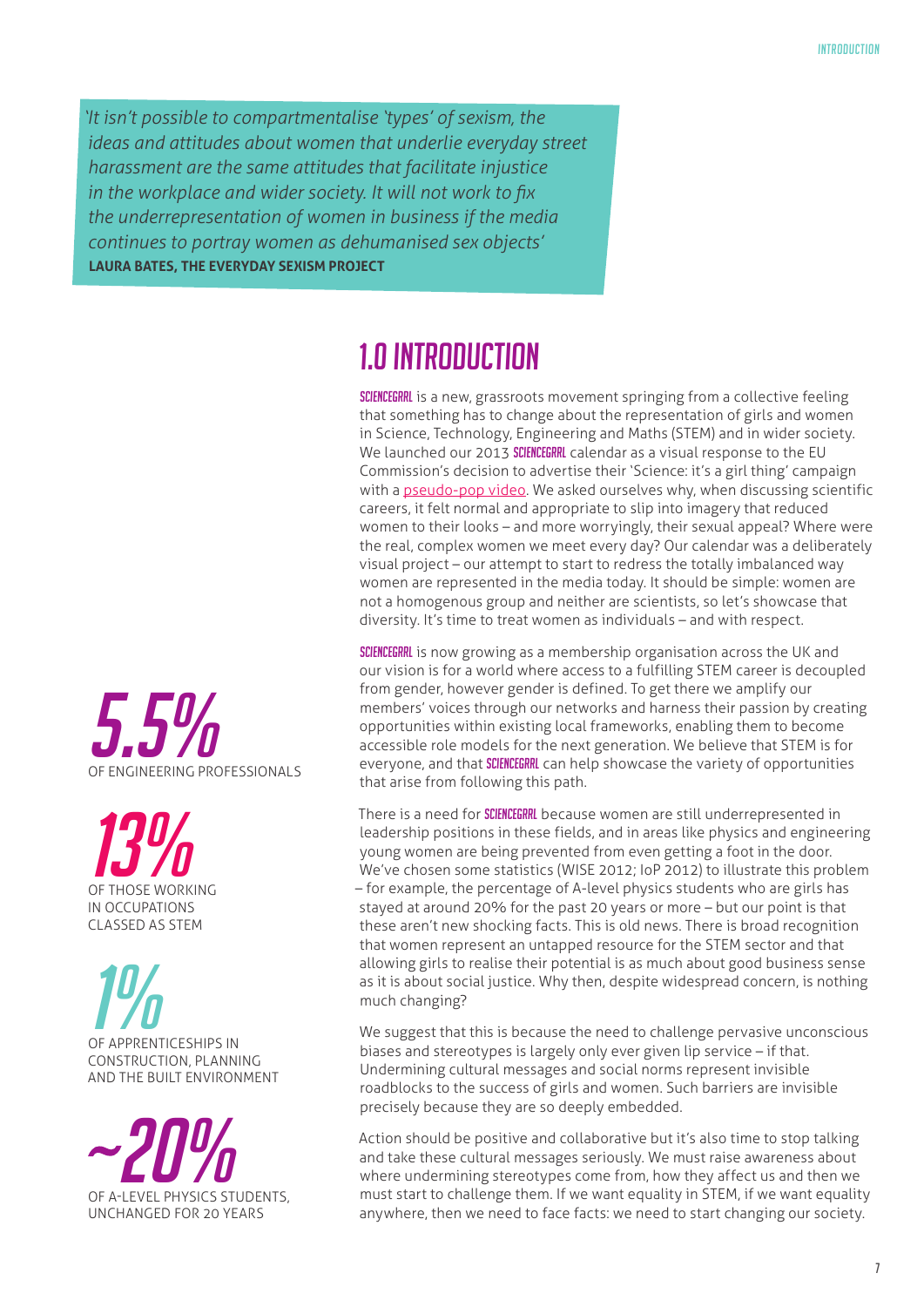we see this report as an opportunity to start a conversation about how we truly embed gender awareness and broader diversity issues into better Stem Educ and improve car advice for everyone

**SCIENCEGRRL** wants girls and women to feel they have a 'right to be there' when it comes to traditionally male domains and this needs action at all levels of society, education and careers. Whilst a detailed review of workplace culture is out of the scope of this report it is critical to recognise its influence on career choice and progression. For example, we support initiatives that encourage good practice on workplace diversity such as the [Athena Swan](http://www.athenaswan.org.uk/)  [Charter,](http://www.athenaswan.org.uk/) the [Daphne Jackson Trust](http://www.daphnejackson.org/) and efforts to ensure equitable hiring and promotion practice.

The scope of this report is to examine the challenges facing girls and young women from an early age and up until the time they decide whether or not to pursue. It goes on to review current solutions to addressing female underrepresentation. Our approach was informed by a strong commitment to explore what is happening on the ground through a literature review and consultation with core stakeholders. It has proved to be a useful strategy and has revealed that these solutions rarely engage with academic literature and rarely embed gender equality into mainstream practice. Women and girls are so conspicuous in their absence that we feel compelled to talk of gender-blindness.

This gender-blindness must be corrected as a matter of urgency and requires all STEM advocates to consider the participation, needs and realities of women. They must proactively use the gender lens to look 'through both eyes'. UNESCO (2006) explains the gender lens as follows:

*'Think of the gender lens as putting on spectacles. Out of one lens you see the participation, needs and realities of women. Out of the other you see the participation, needs and realities of men. Your sight or vision is the combination of what both eye sees.'*

In this report we use the gender lens to make recommendations that we believe will accelerate substantive and sustainable change. For practical purposes we have assigned 'owners' and 'partners' to our recommendations, we feel that the organisations named have the power and capability to lead a discussion in these areas, but acknowledge that other stakeholders will also benefit from inclusion. We believe that viewing STEM education and careers through this lens can form the foundations for a gender-aware, collaborative approach and we call on education providers, enhancement and enrichment specialists, careers advisers, employers and Government to approach their work looking through both eyes. Importantly, we see this report as an opportunity to start a conversation about how we truly embed gender awareness and broader diversity issues into better STEM education and careers advice for everyone.

# 2.0 Challenges 2.1 Introduction

Differences in the aspirations and motivations of girls and boys are largely shaped by social and cultural expectations, we therefore believe that solving gender inequality in STEM requires wide-angle vision. We start by examining the factors that propel an individual (whatever their gender) to pursue STEM and then examine how these choices might be undermined for girls both inside and outside the classroom. This section begins by reviewing what is currently understood about this crucial decision and goes on to review the evidence through a gender lens.

The literature reviewed finds that the main influences on students' decisions regarding studying STEM in compulsory education fall broadly into three categories: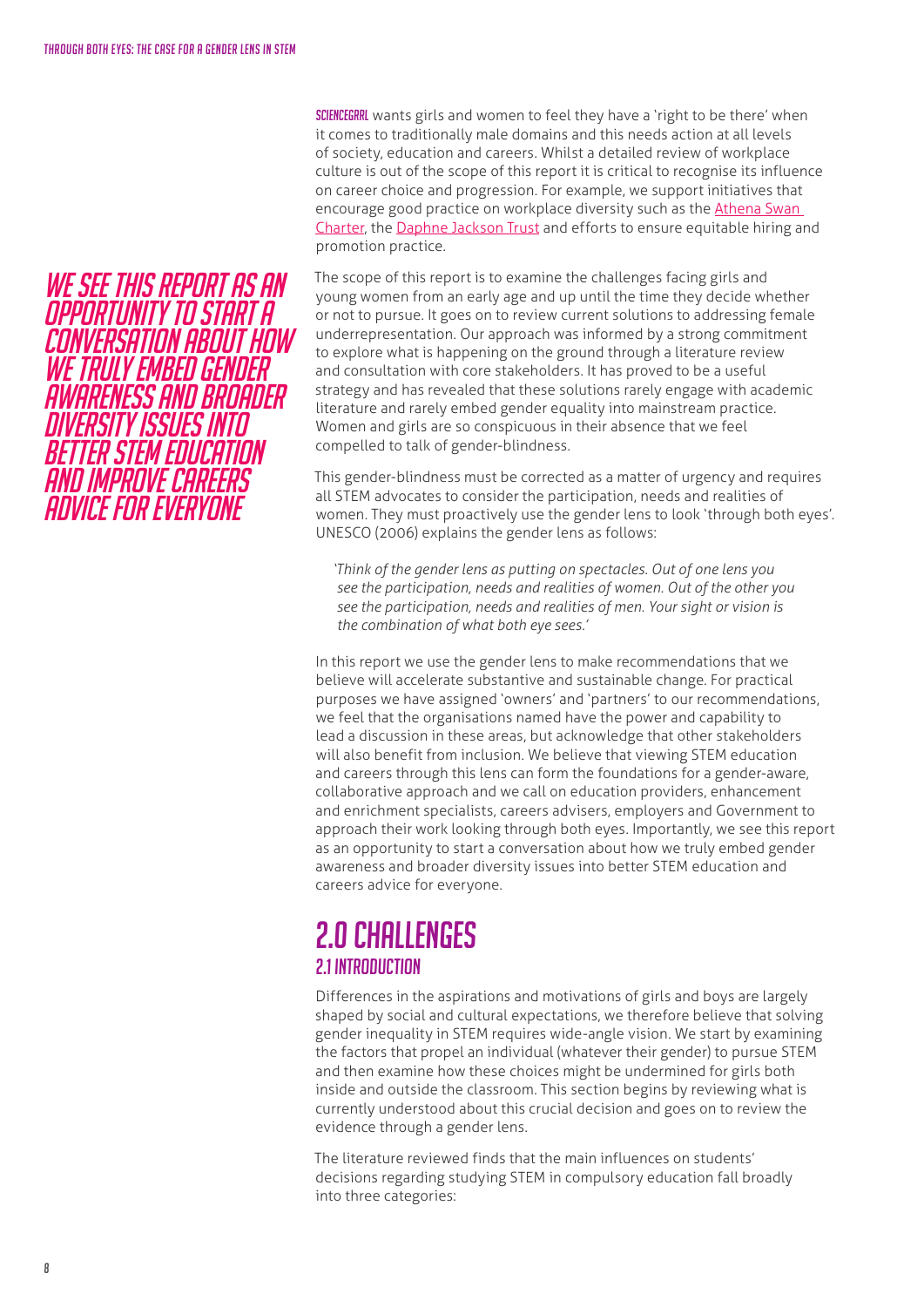- 1. Relevance of STEM to sense of identity and future aspirations
- 2. Perceived actual and relative ability in STEM subjects
- 3. 'Science capital' or, experience of STEM, including formal and informal exposure to STEM subjects and careers through the curriculum, schooling, media, culture, family and personal connections.



The single factor that infuses and underpins all others is the cultural messages that people receive from a very young age. We believe that the three factors outlined above correlate with a mental checklist:

- 1. Relevance of STEM = Is it for people like me?
- 2. Perceived actual and relative ability = Do I feel confident?
- 3. Science capital = Can I see the possibilities and pathways?

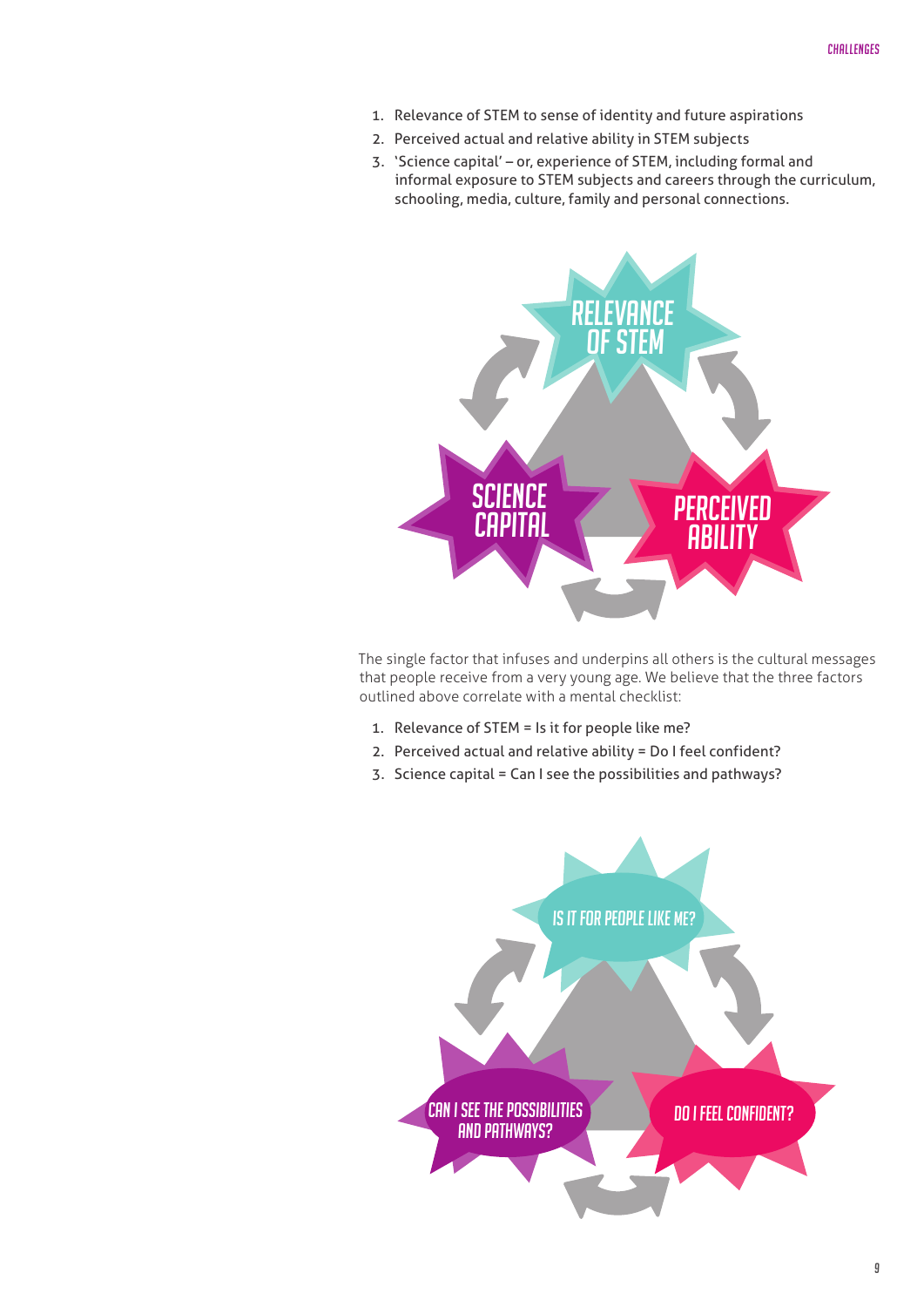WE ARGUE THAT the education system and cultural environment are deeply flawed, putting up barriers for girls that are so familiar they have become invisible Answering 'YES' to all of these questions follows positive reinforcement from a complex interplay of environments: wider society, the classroom, the home and personal networks, and finally, the potential workplace. We argue that currently these environments are gendered to the advantage of boys through the intersection of two stereotypes – gender stereotypes and STEM career stereotypes. Currently, the STEM stereotype is more compatible with the male stereotype and expectations than it is with the female. The solution as we see it is not to conflate these stereotypes as many disastrous campaigns have attempted, but to smash them open. STEM careers are not all about heavy machinery and oily overalls, and being a woman is not all about being beautiful and caring. These are unhelpful stereotypes that are limiting for everyone.

We believe that much of the handwringing – *'but why aren't more girls taking STEM?'* unfairly, although perhaps subconsciously, places the responsibility on girls. We argue that the education system and cultural environment are deeply flawed, putting up barriers for girls that are so familiar they have become invisible.



The evidence reviewed finds that perceived ability in STEM subjects is underpinned by both attainment and self-confidence, both in absolute terms and compared to other subjects. Furthermore there is a belief that it is necessary to be 'really brainy' to study science. The Aspires report (2013) finds that many young people with average or good levels of attainment feel unable to continue studying science because they see post-16 science qualifications and careers as being only for the 'brainy' few. Coupled with this is the desire to maximise the number of 'tariff points' accrued from level 3 study to improve level 4 progression opportunities particularly to higher education programmes. Thus students compare themselves to other students, then compare their actual or anticipated performance in STEM subjects with other subjects, and conclude that science is not for them.

Prior achievement is a significant influence on students' course choices in school and college. Predictably, those who do well in maths and science are more likely to study those subjects subsequently (TISME 2013).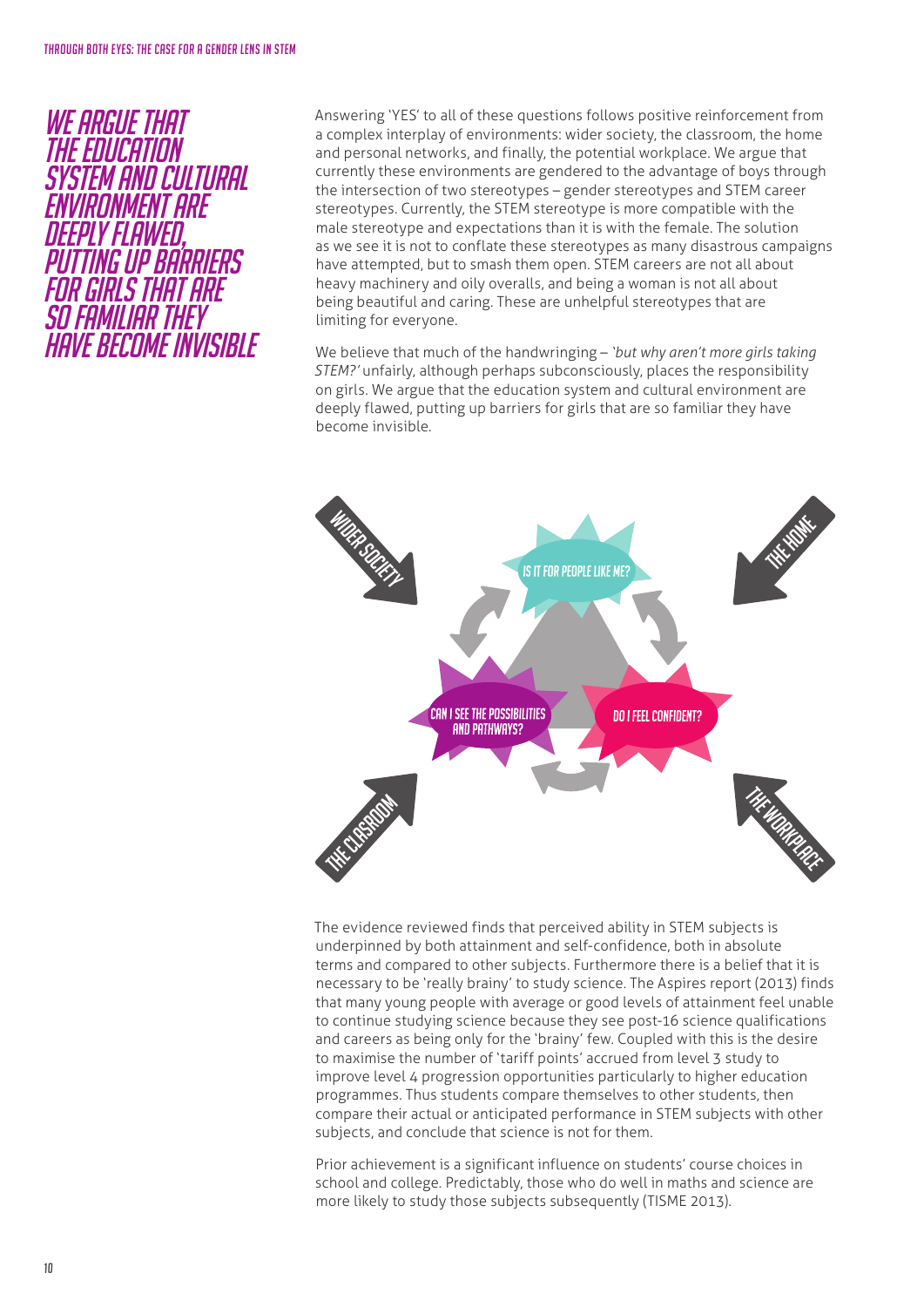Ability is in part about self-confidence rather than absolute ability (e.g. Murphy and Whitelegg 2006). For example, Aspires (2013) found that those who are traditionally under-represented in post-16 physical sciences and mathematics (notably girls, working-class and certain minority ethnic pupils) tend to be less confident in their own abilities, and are less likely to identify themselves as being 'good' at science and/or mathematics – irrespective of their actual abilities and attainment.

Furthermore in a survey of 23,000 12–15 year old girls who want to study physics beyond 16, more have lower confidence in their abilities than boys, despite tests revealing no difference in their actual conceptual abilities (UPMAP project, cited in TISME 2013). Similar findings are reported in the US too (Hill et al 2010).

## 2.2 Wider Society 2.2.1 Cultural messages about women

Despite being in an age of challenging gender roles, we still live with the echoes and reality of a patriarchal culture. Recognition of patriarchy (a social order in which men are the primary holders of power and decision making) is not an accusatory statement. It is necessary to look at long-held systems through a gender lens to make real progress towards real equality.

*'We have to start talking about substantive equality which acknowledges the historic imbalances between men and women in our society rather than formal equality. Real equality means treating 'as equals' while taking account of the context of our lives'*  **Baroness Helena Kennedy, (2005)**

> We've come a long way, but gender inequality in the UK is no distant memory. In many ways, it is just less obvious than in the past. However, present day conversations often occur in a vacuum that doesn't recognise how close that past is. We haven't yet reached the 100th anniversary of (some) women's right to vote, and we're still more than 10 years away from the centenary in 2028 when democratic rights were extended for all women in the UK. The Equal Pay Act came into force in 1970 and we still have a gender pay gap. In 1980 women were allowed to apply for a loan or a credit care in their own names. Marital rape was only criminalised in England in 1991.

> Today, girls and women are told they can be whatever they want. They are hearing the words (Ofsted 2011) but how can we expect them to heed the message when we still talk about a 'working mum' but not a 'working dad'? When women are narrowly represented in the media and the toys children are given are gendered so that girls toys are more likely to reinforce domestic duties and physical perfection, whilst the boys get action roles and adventure challenges?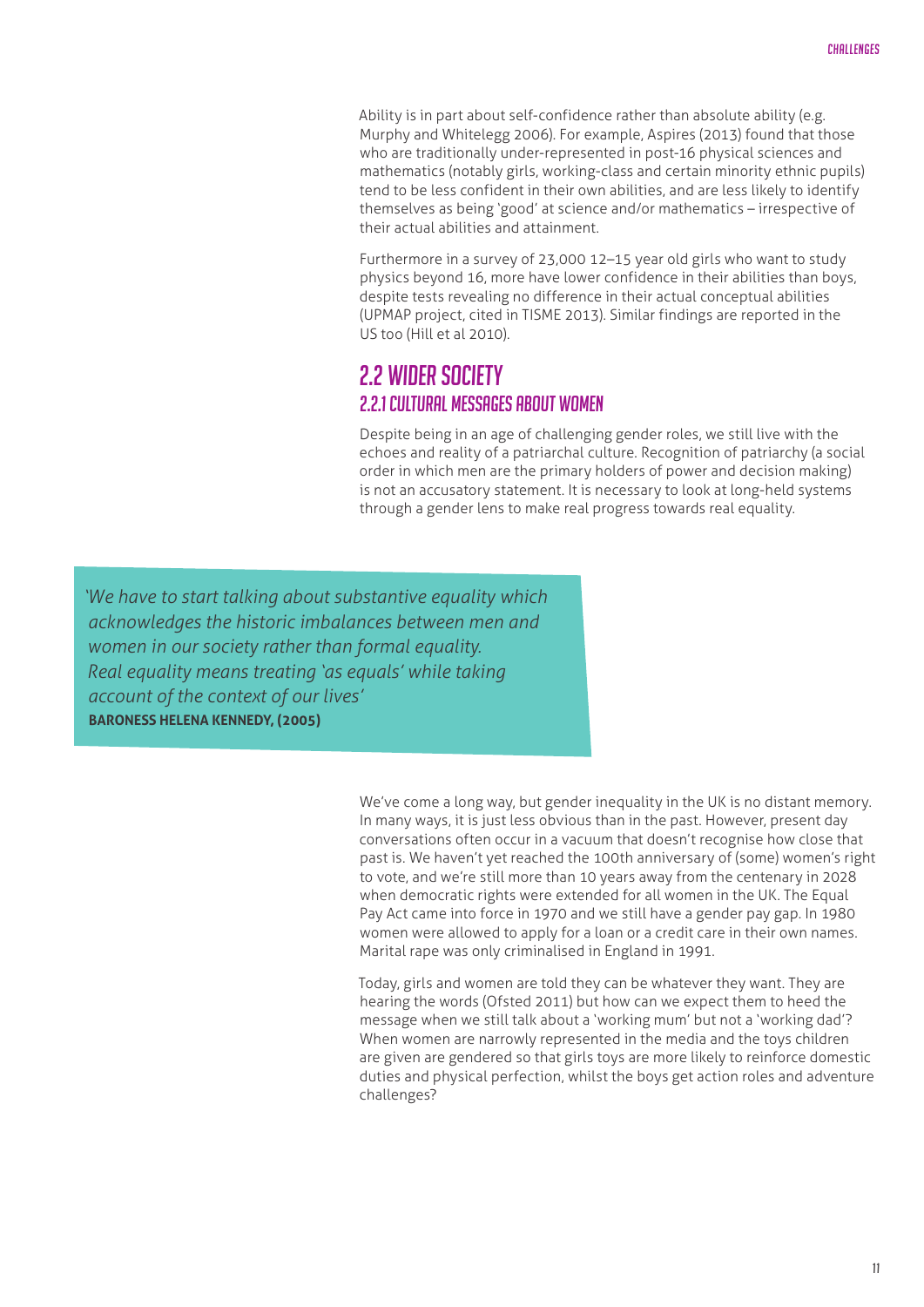*'The toys rated as most likely to be educational and to develop children's physical, cognitive, artistic, and other skills were typically categorized as neutral or moderately masculine. We concluded that strongly gender-typed toys appear to be less supportive of optimal development than neutral or moderately gender-typed toys'* 

**Judith Elaine Blakemore, Professor of Psychology, Indiana University− Purdue University. (Blakemore & Centers, 2005)**

*'Recently I bought my daughter new pyjamas, they were from the 'boys' section. They had robots on. My daughter spent about an hour before bed time pretending to be a robot and we talked about electronics and space... if all girls are exposed to is princesses, fairies, and ballet dancers then their narratives are limited and so are their life options'* **Carmel Offord, ScienceGrrl**

*'One of the difficult smoke and mirrors of patriarchy is that no-one has ever not lived in it'* **Jude Kelly, Artistic Director Southbank Centre** 

> We talk about 'having it all' but true sharing of responsibilities is not yet a reality. The implication that girls and women have 'never had it so good' undermines further effort for progress. The suggestion is that we should be satisfied with what we have. We believe there is no such thing as too much equality.

What maintains this imbalance of power? We argue that gender stereotypes feed the unconscious biases that permeate organisational process and individual decision making. We are pleased to see the House of Commons Science and Technology Committee (2014) highlighted unconscious bias as an undermining thread running through a woman's scientific career.

The dearth of women at the top is an ongoing battle in many sectors (Women's Business Council 2013) and involves similar barriers. The difference in STEM careers is that the gap presents itself early within formal education and continues to widen with ongoing consequences. A restricted set of subjects open doors to STEM, and these critical choices must be made early.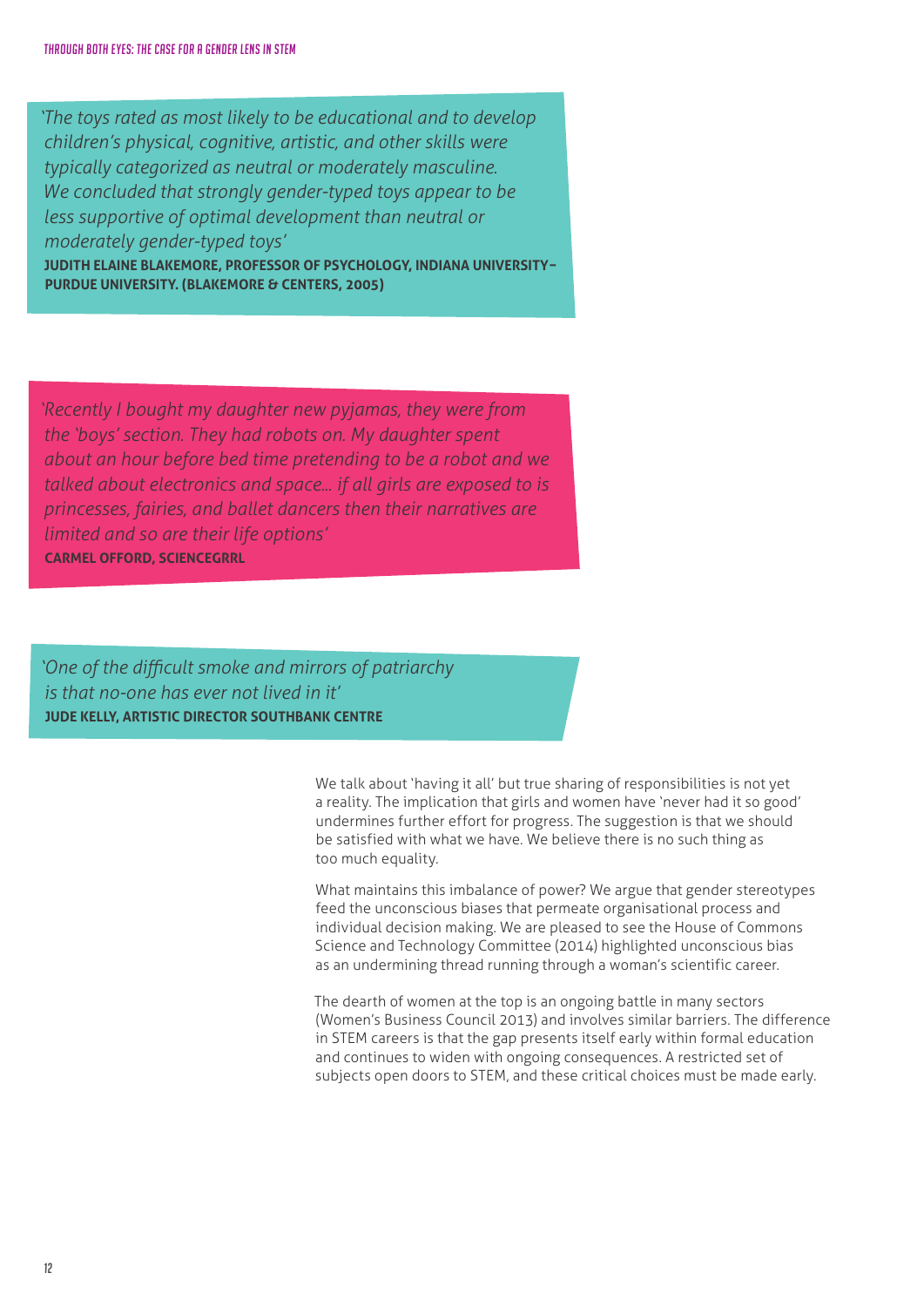*'A lack of diversity across the scientific community represents a large loss of potential talent to the UK. Restricted opportunity and diversity limits not only UK competitiveness and prosperity, but also vitality in the wider scientific workforce and creativity in society. Individuals from lower socio-economic backgrounds, certain ethnic minorities, women, and disabled people are all currently under-represented in education, training and employment related to science, technology, engineering, mathematics, and medicine'* **Royal Society, Diversity Programme**

> We also believe that challenging social norms is not a 'women's issue'. We welcome the men who want to join or work with **SCIENCEGRRL** because we believe that the next step forwards must be taken in partnership. We would like to see more non-traditional male role models; more men who truly step forwards for gender equality. True freedom of choice is the key to a truly equal world. A more equal world is better for everyone.

### 2.2.2 Gender Stereotypes

Shelley Correll, Professor of Sociology at Stanford University [defines a](http://leanin.org/education/creating-a-level-playing-field/)  [stereotype](http://leanin.org/education/creating-a-level-playing-field/) as a 'cognitive shortcut' that enables us to make faster decisions based on what we think we know about categories of people.

# **STERENTYPE**

### ˈstɛrɪə(ʊ)tʌɪp,ˈstɪərɪə(ʊ)-/

*noun*

A set of inaccurate, simplistic generalizations about a group of individuals which enables others to categorize members of this group and treat them routinely according to these expectations.

She argues that these assumptions lead to bias, defined as errors in decision making. In addition, as Steven Stroessner (Professor of Psychology, Columbia University) and Catherine Good (Assistant Professor of Psychology, City University of New York) discuss on their website [\(www.reducingstereotypethreat.org\)](http://reducingstereotypethreat.org/) there is a wealth of academic literature on 'Stereotype Threat' – the idea that 'performance can be harmed by the awareness that one's behaviour might be viewed through the lens of stereotypes'. As you can see from our 'Neurotrash' box, this is precisely what happens to girls when it comes to STEM subjects.

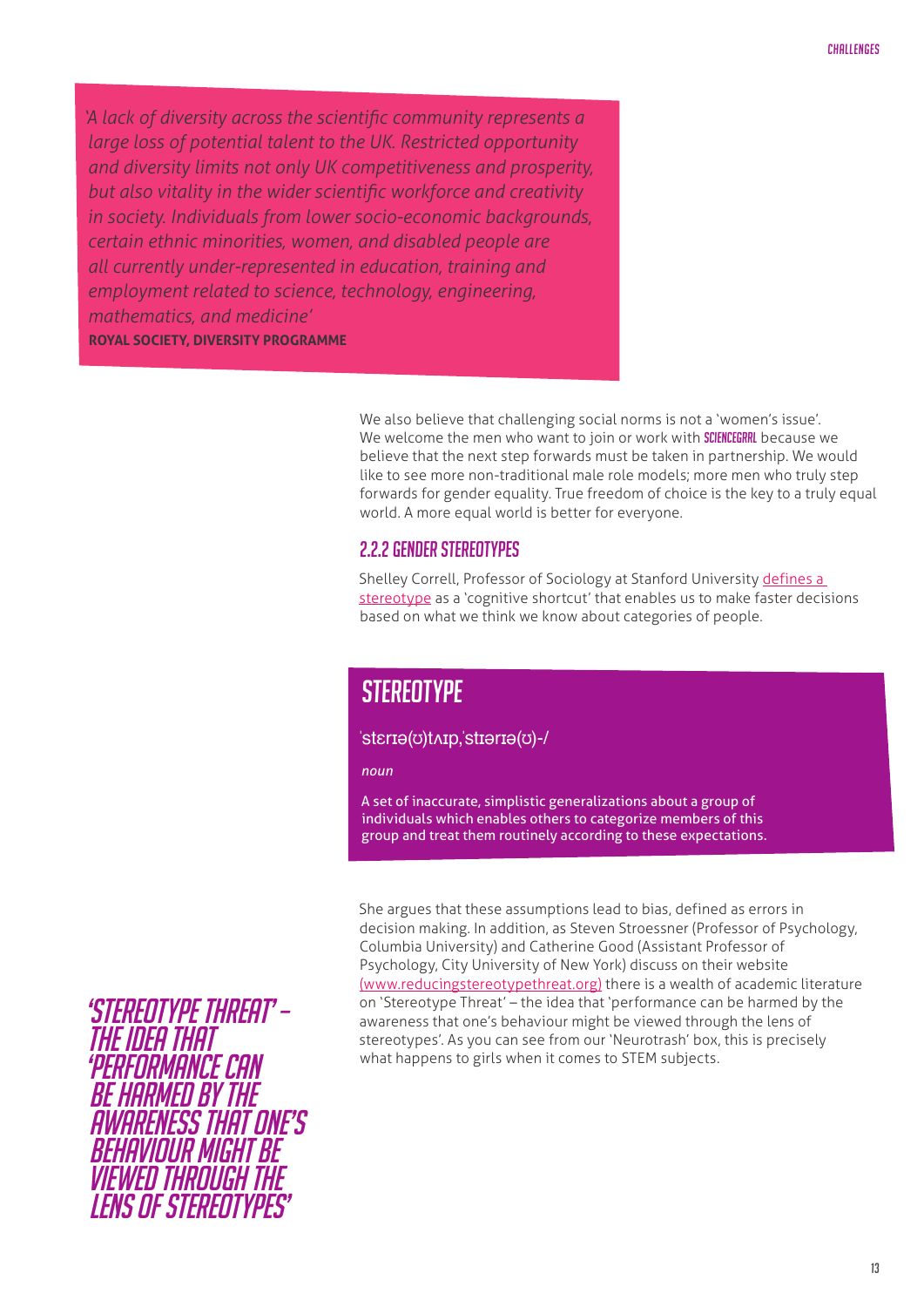## Neurotrash: with your host Professor Gina Rippon

There is a wealth of evidence from neuroscience that tells us not only is dividing the population into male and female halves overly simplistic, it perpetuates the idea that our brains are 'hard wired' and there's nothing we can do about it. We turned to Gina to help us take out the 'neurotrash'.

SCIENCEGRRL: Gina, where does the stereotype about girls' brains and science come from?

It's part of a wider stereotype that women's brains do not process information in the kind of systematic way required in science – that women's lack of 'visuospatial ability' means that they can't engage with scientific careers. But there is good evidence that actually these kinds of cognitive differences don't exist anyway or, where they do, they can be altered by appropriate training and experience. But the field is littered with just the same sort of problems that have characterised pre-20th century 'research' this area - in other words, 'neurotrash'.

#### SCIENCEGRRL: Why do you think gender stereotypes persist?

That's a big question, tied up with many political and historical factors, but the misuse of science has certainly contributed. Some of it is based on the misunderstanding and misrepresentation of what brain imaging studies are actually telling us, often the product of ill-informed journalism or populist writings. Sometimes it's bad science, or 'neurosexism', where scientists themselves ask the wrong questions in the wrong way and use stereotypes to explain their findings.

#### SCIENCEGRRL: So we're not born with hardwired male or female brains?

Absolutely not, The idea that there is such a thing as a male or a female brain is a stereotype in itself! And I think the concept of 'hardwiring' is really bad news. It completely ignores what we know about how our brains change during our lives. These changes obviously happen during critical periods of development but also as the result of all sorts of things we do during our lives, such as taxi driving and juggling. And our brains are 'permeable' and can be affected by attitudes and self-perceptions in the world around us – a world that is full of stereotypes and unconscious bias. As Cordelia Fine has pointed out, a world full of the 'drip drip drip' of the gendered environment.

SCIENCEGRRL: What evidence do we have that the environment can affect us in this way?

Well, negative stereotypes about girls' abilities in maths can translate into lower test scores but when examiners tell students that girls and boys are equally capable in maths, the difference in performance essentially disappears ( Hill et al 2010). It works the other way, too. Michalska et al (2013) report that girls are much more likely to rate themselves as more empathic than boys, even when objective measures show no difference. Also, activating the 'women are better at verbal tasks than men' stereotype negatively affects men (Seibt & Foster 2004).

#### SCIENCEGRRL: So, can we see the effects of stereotype threat in our brains?

Yes – MaryJane Wraga has done a really nice study where she took 3 groups of females and got them to do a mental rotation task while in a brain scanner. This sort of task is one of the very few where there is some evidence of very small, group level differences between females and males. The group that was told about this difference performed worst and showed different patterns of brain activation, in those areas more often associated with emotional processes. A group that was given positive messages performed best, and showed brain activation patterns consistent with visual processing and working memory.

#### SCIENCEGRRL: Right, we're ready. So, how do we fight Neurotrash?

There is good research, where brain imaging can make positive contributions to the saga by informing the real story. Scientists can help everyone develop a 'nose for 'neurotrash', so we can root out the neurotrash and stamp out the neurosexism. This should be done systematically, and in collaboration with educators and social scientists to inform good practice, and to move the conversation on. You can also report it as #neurotrash on Twitter!

Gina Rippon is Professor of Cognitive Neuroimaging at Aston University. (See also Fine et al, 2010)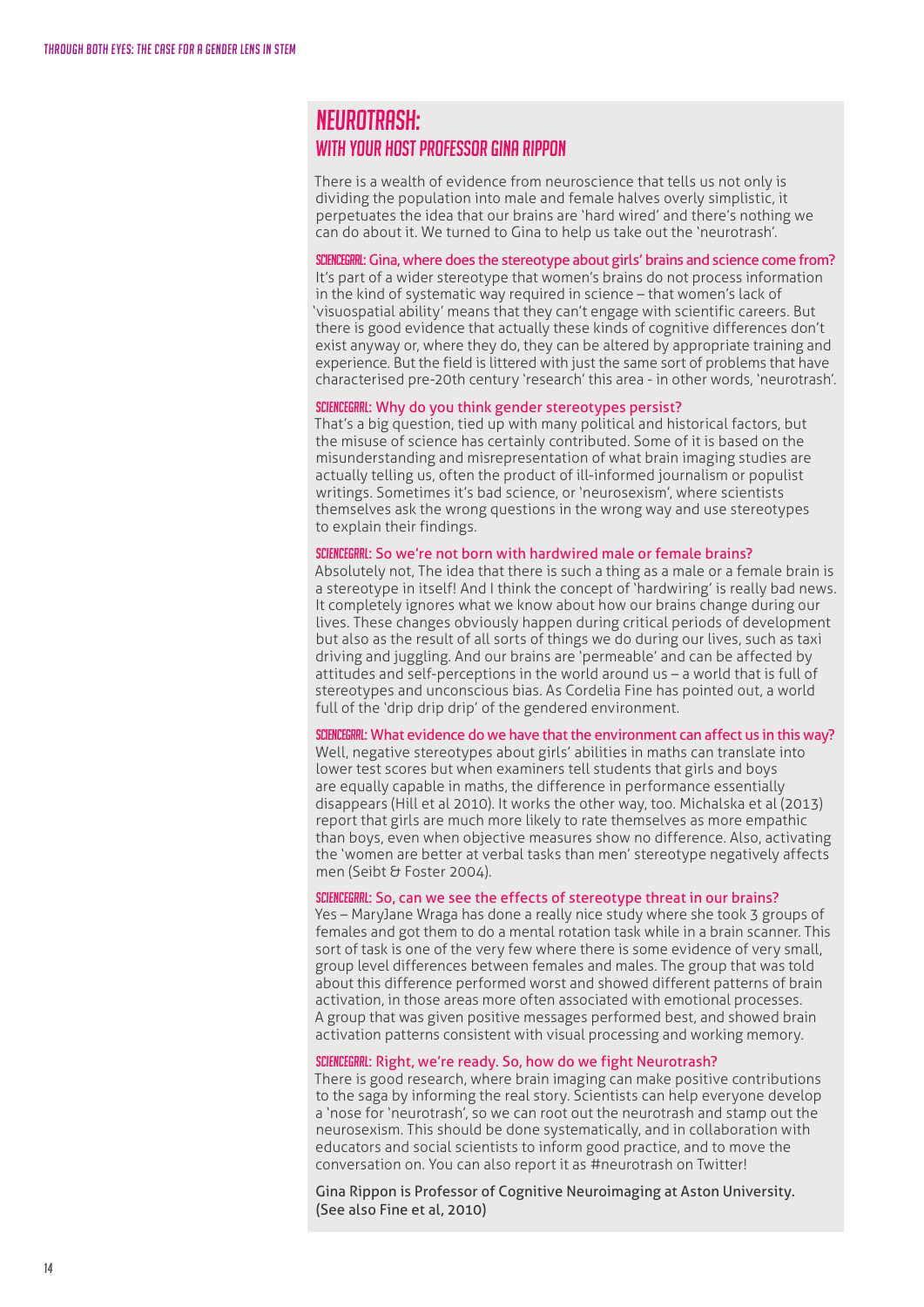

Adapted from www.xkcd.com/385/

When we look at the content of gender stereotypes, it is clear that our culture implicitly reinforces stereotypical male characteristics and roles as desirable and devalues stereotypically female ones. Being called 'a girl' is a pretty damning playground insult. Devaluation of such characteristics is obviously bad for girls. We argue it is also bad for boys, both in terms of personal development and allowing them to be truly free to choose their own paths. Men who choose stereotypically female paths come up against social and institutional barriers.

*'I have a daughter who is 6 years old. From an early age she is presented, by a range of sources, with the dilemma 'if I'm not pretty, then what am I?' I agree with ScienceGrrl that we need to stop defining girls by their looks and focus on what they can do and the impact they can and will have on the world'* **@belindaparmar, CEO of Lady Geek**

*'Women are supposed to be very calm generally: but women feel just as men feel; they need exercise for their faculties it is narrow-minded in their more privileged fellow-creatures to say that they ought to confine themselves to making puddings and knitting stockings, to playing on the piano and embroidering bags. It is thoughtless to condemn them, or laugh at them, if they seek to do more or learn more than custom has pronounced necessary for their sex'* **Charlotte Bronte, Jane Eyre (1847)**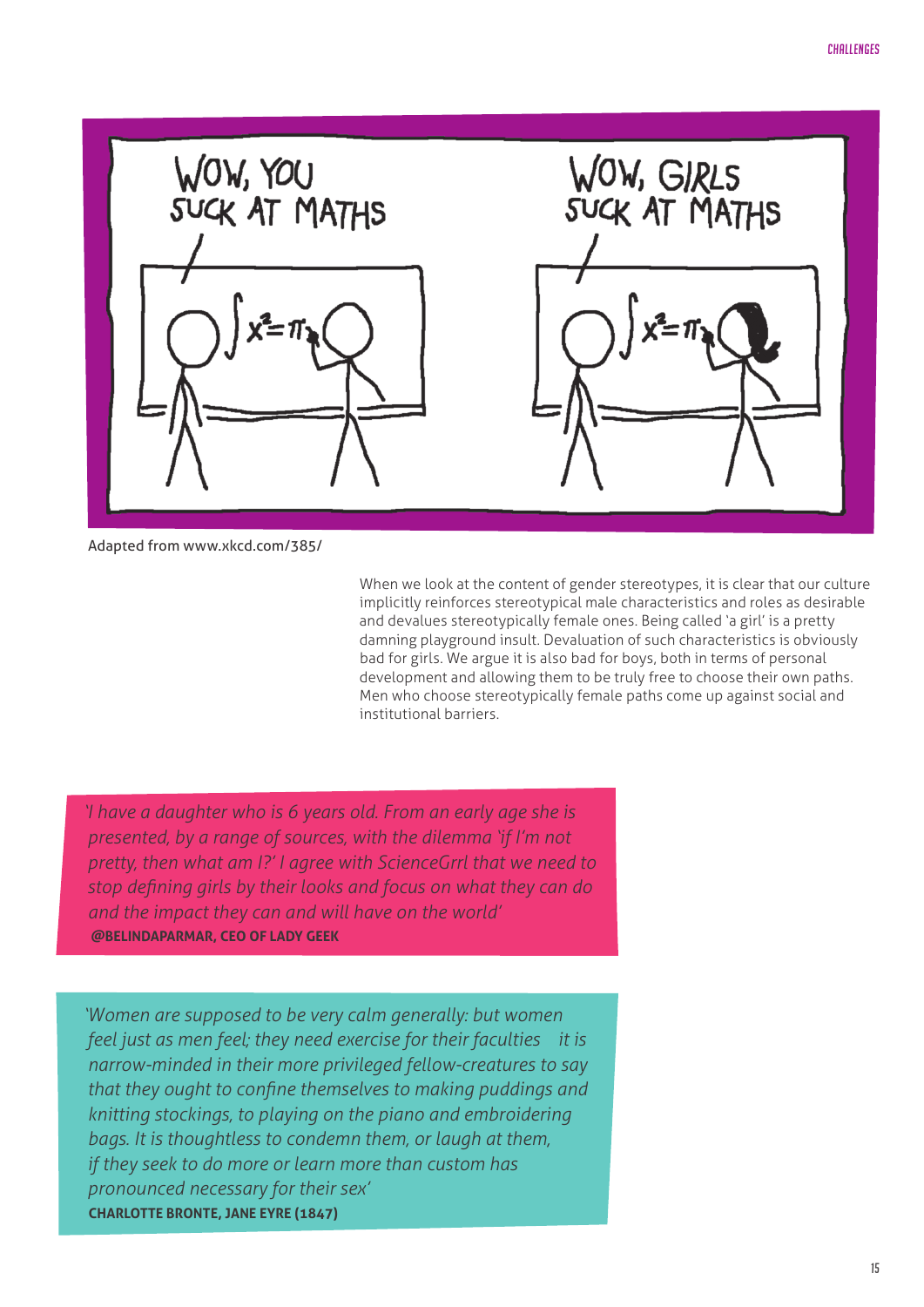#### THROUGH BOTH eyes: The case for a gender lens in STEM



Attitudes towards women have a limiting and damaging effect on a girl's sense of having a 'right to be there'. Indeed, the recent Girls' Attitudes Survey (Girlguiding 2013) questioned 1288 girls aged 7–21 years old about a range of issues. Many of the findings in this survey (ranging from low self-esteem and body confidence to the extent of sexual harassment) are hugely upsetting. Hearing that 60% of 16–21 year olds surveyed 'have felt patronised or made to feel stupid because of their sex' is one such finding.

We do not want to paint a picture of fragile young women. This is plainly not the case, but we must see this in the context of the invisible hurdles experienced by girls. More positive messages from the Girls' Attitudes survey are that when it comes to happiness in the future, '45% spontaneously mentioned a good job or career' and 55% of girls want to be a leader in their chosen field, despite concern over lack of role models in leadership positions. We believe that this is closely linked to wider debates about how we define leadership and success, as well as workplace culture and attitudes to flexible working for both men and women.

Julie Bentley, CEO of [Girlguiding](https://www.girlguiding.org.uk/home.aspx), told us:

*'Our research has shown that 62% of 11–21 year old girls and young women think engineering and science are 'more for boys' and that a lack of female role models in STEM careers puts them off. We have found that over half of girls say they think science/engineering is too hard for them, despite the evidence, cited in 'Through Both Eyes', showing equal ability among girls and boys in these subjects. Girlguiding works to bust gender stereotypes so our members feel they can fully explore their talents and interests. I agree with the joined up approach suggested by ScienceGrrl and welcome the opportunity to discuss potential collaborations.'*

**Julie Bentley, CEO GirlGuiding**

### 2.2.3 STEM CAREERS STEREOTYPES

If that wasn't enough, there is also the STEM careers stereotype to contend with. A lack of knowledge about where STEM education can lead is a widely recognised problem that we discuss further in this report. Identifying with STEM is key to pursuing it and a narrow and limited STEM careers stereotype undermines that process. The current STEM stereotype aligns most closely with the male gender stereotype. Indeed, research by the TISME project found that most daughters and parents perceive STEM careers as masculine (Archer et al., 2013). The exceptions to this are medicine and the life sciences (HESA 2008/9), in these areas stereotypes are aligned with 'female' nurturing characteristics and less of a barrier to access despite real difficulties in subsequent career progression for women. In addition, biology is commonly seen as the 'easiest' science, playing into gender stereotypes about the intellectual capacity of girls for STEM. These careers are also more likely to be linked in wider consciousness to value-based careers decisions like wanting to 'help people' and 'change the world'. Actively challenging the STEM careers stereotype by showing the broad scope of opportunities, and challenging snobbery about non-academic routes, is needed to appeal to a broader range of personal identities – male or female. In reality, STEM careers are so diverse that overall there is no defining set of characteristics required for success.

This feeds into wider issues about diversity in the sector. Enabling individuals to choose the path that best suits their passions, skills and dreams requires a concerted effort to challenge limiting stereotypes. The 'STEM choice' for girls is undermined by 'Stereotype Collision' – the conflation of gender stereotypes and the STEM careers stereotype.

These conclusions are supported by a briefing paper from the Targeted Initiative on Science and Maths Education (TISME 2013). The paper summarises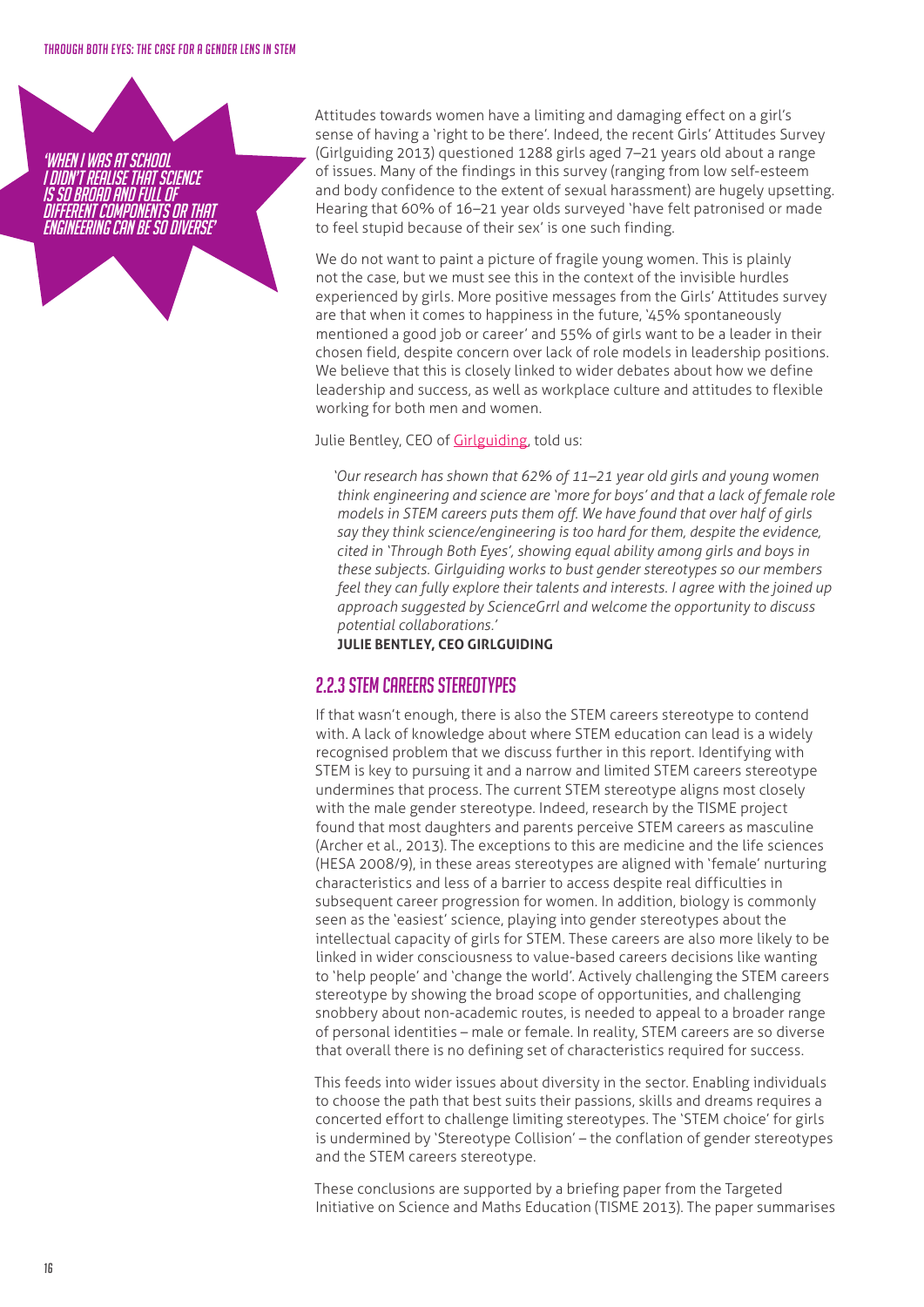findings from five STEM-education focused projects and finds that, unlike boys, girls often have to reconcile STEM-related career aspirations with their gender identities. In short, the former feel it is 'normal' to follow such careerpaths whereas girls do not. This is echoed in a report by the Wellcome Trust (2013) which found that 'young women are more likely to be concerned about science not being a field for 'people like me' than young men are'.

# **ENGINEERING**

ɛndʒɪˈnɪərɪŋ/

*noun*

The creative and practical application of science and technology to meet societal needs.

## 2.3 The Home and Personal Networks 2.3.1 Science capital

Some children benefit from engagement with STEM disciplines and careers through their families and social networks – in other words they are endowed with a significant amount of 'science capital' (Archer et al 2014). As the Aspires report (2013) explains, 'science capital refers to science-related qualifications, understanding, knowledge (about science and 'how it works'), interest and social contacts (e.g. knowing someone who works in a science-related job)'. The evidence presented in this report shows that the more science capital a family has, the more likely a child is to express interest in science as a career and/or aspire to study science further (see also Archer et al., 2012). Science capital and high teacher/parent expectation can override some invisible barriers and empower girls to say 'YES' to STEM.

Wellcome Trust (2013) and Aspires (2013) both report that families constitute the greatest source of influence on 10 – 14 year olds' aspirations. Both the general influence of the family on aspirations, and the correlation between family engagement in STEM and girls' choices are supported by the evidence from Ofsted (2011). They found that only a minority of girls chose a STEM education and career path against their parents' advice.

While science capital is a clear influence on early decision making, access to this capital is currently not equally available to all. We argue that broadening access to science capital through STEM networks would be widely beneficial.

### 2.3.2 EXPECTATIONS

The literature demonstrates that attitudes and beliefs are limiting girls in a very real sense from an early age. This applies to both learning and careers. Most people associate STEM subjects and careers with masculinity, and the arts and humanities fields with femininity (Hill et al 2010). This bias not only affects individuals' attitudes toward others but may also influence girls' and women's likelihood of cultivating their own interest in STEM areas.

Girls' thinking is strongly influenced by family and friends (Ofsted 2011), but gendered perspectives can also be reinforced by teachers and schools (House of Commons Science and Technology Committee, 2013) – and culture more generally (Ofsted 2011). From Year 3 (age 7–8) onwards girls' views regarding future careers tend to conform to traditional notions of 'girls' jobs' and 'boys' jobs' (Ofsted 2011). These notions are reinforced by parents' views (Perkins Review, 2013).

science capital refers to science-related qualifications, understanding, knowledge (about science and 'how it works'), inte and social contacts (e.g. knowing someone who works in a science-related job)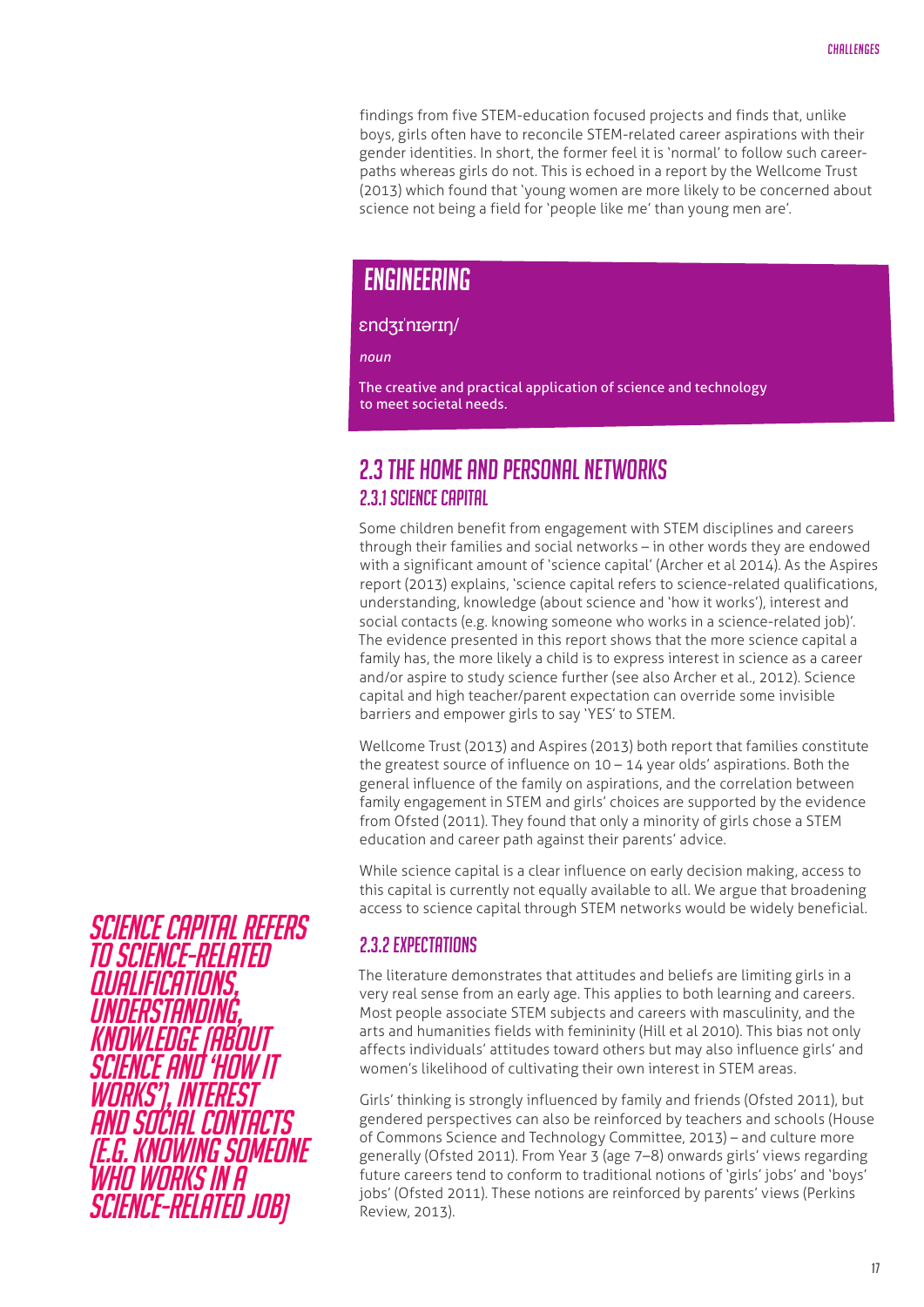

Response to the question 'What type of job would you most like your child to pursue when they finish their education?' (Engineers Week polling data 2013)

But as they grow older, their outlooks become more nuanced. Ofsted (2011) say that by secondary school girls believe 'all' jobs are open to them, and that they can choose any kind of job irrespective of tradition. Almost all the girls and young women who took part in the Ofsted survey were open to the possibility of pursuing a career that challenged gender stereotypes, if the career was of sufficient interest to them. However, this confident thinking, strongly championed by teachers and school leaders, was not matched by any noticeable shift away from gender-typical course or career choices. Almost all of these girls told Ofsted inspectors that they were not planning to pursue such a route for themselves. In the few examples where girls had changed their minds and set out on a new and unfamiliar route, that change had often been caused by a personal experience of either meeting a professional in school, or directly encountering the new kind of work for themselves. The influence of school, or of explicit careers education, was relatively small. This suggests that the girls were aware of a wider societal discourse about the 'appropriate' roles for men and women, but that what they are being told does not sufficiently challenge their real-world experiences (Ofsted 2011).

Ofsted found that in 11 of the 25 secondary schools visited, girls in Key Stage 3 said they were not sufficiently informed to make the choices their desired career paths required. They lacked information about starting salary, promotion prospects and earning potential. Furthermore, teaching about career breaks, the impact of raising a family and how careers develop through promotion was rare in all of the schools. We believe a wider societal discourse about flexible working and work life balance (including parenting) would be a good thing, and boys should be included in such conversations.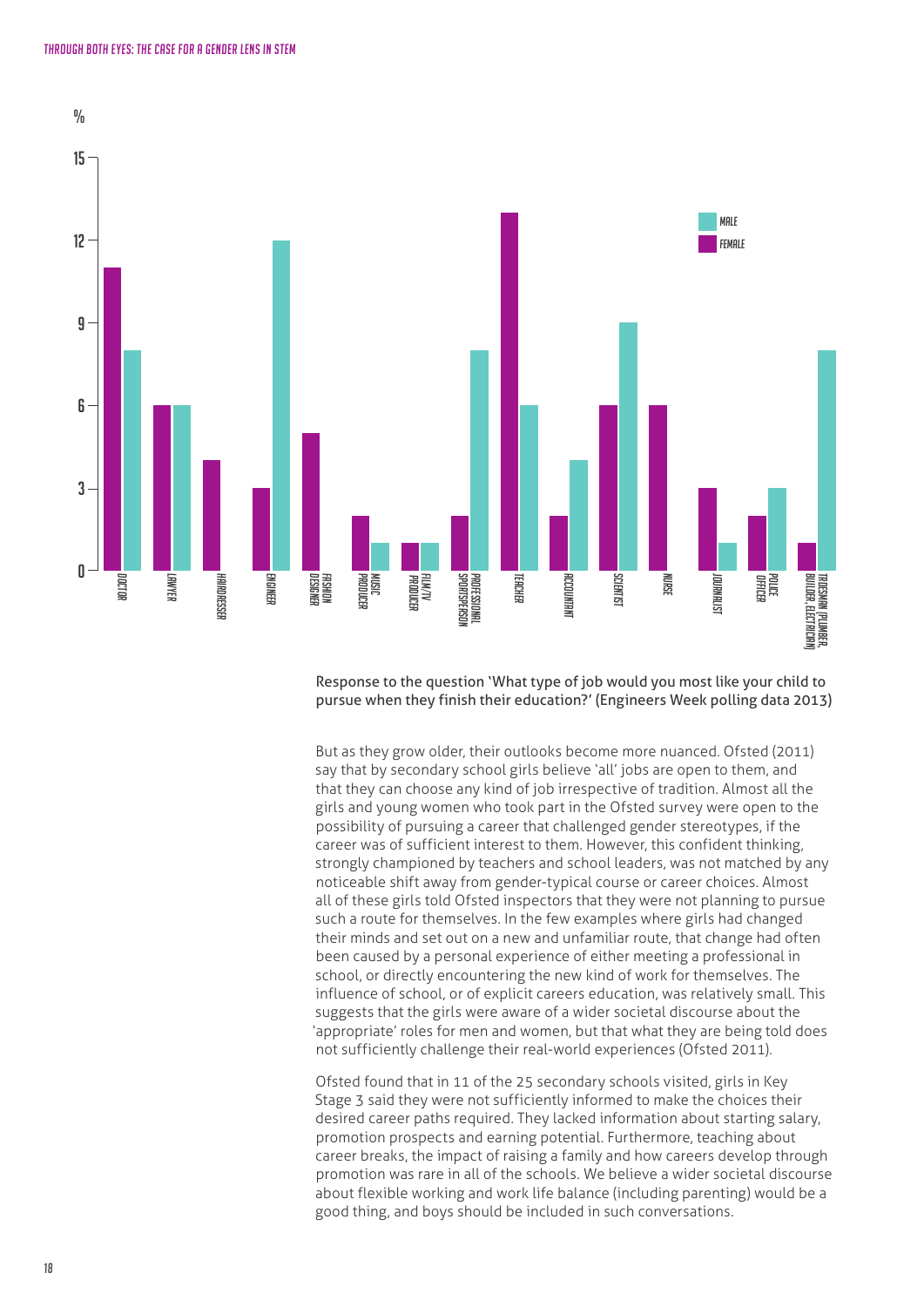

### 2.4 The Classroom 2.4.1 SUBJECT CHOICES

The statistics in the introduction of this report show that even at the very beginning of their education girls can be underrepresented in some STEM disciplines. For example, fewer girls study the science Triple Award (which gives them three separate GCSEs in physics, chemistry and biology). By not studying this programme many are excluded from further progression in STEM courses and careers. A significant proportion, including girls, do not to pursue maths beyond the age of 16 thus limiting their future educational opportunities and hindering them in the workplace (Kumar et al 2013) We are pleased this is being addressed with the new '16 to 18 core maths package'. Furthermore, students can select level 2 vocational courses that do not provide pathways to other academic and/or vocational qualifications (HM Government 2011). Thus, decisions typically made in Year 9 (at age 13 or 14) can have life-changing consequences.

### 2.4.2 TEACHERS

Limited engagement with science further reduces girls' confidence and fuels their belief that STEM subjects are difficult. Murphy and Whitelegg (2006) find that girls' access to physics is limited within the normal curriculum provision at Key Stages 3 and 4. They also suggest that on the basis of older UK and international research it may be true that boys receive more teacher attention than girls in science classes (although teachers are not aware of this), that teachers hold lower expectations for girls in these subjects and that boys are more likely to dominate class interactions.

This leads to female students' increased sense of inadequacy in the subject and the growing belief that physics is difficult and not 'for someone like me'. Wolf (HM Government 2010) points out that the UCAS tariff point score puts pressure on students to maximise their grades, possibly at the expense of studying the most relevant subject to their future educational and career aspirations, especially if it is perceived to be more difficult. A lack of selfconfidence translated into a fear of failure all contributes to girls and women being more cautious in their choices. Also, ambitious young women may be deterred from choosing STEM because they do not see how such subjects will help them get a career they want.

The science learning experience is highly influential. The Wellcome Trust (2013) report that of the various things that young people say encouraged or discouraged them when learning science, the quality of the teacher is the most commonly mentioned. The Council for Science and Technology (2013) claims that:

*'The cornerstones of a school experience that will engender an early interest in mathematics and science is clear: access to well-informed, enthusiastic teaching staff, to inspiring practical work, to enrichment and 'informal science' activities, and a curriculum that is geared to nurturing a sense of wonder and excitement in these subjects, rather than serving the needs of the assessment system too narrowly'.*

Indeed, a growing body of evidence shows that variation in teaching quality has a major impact on outcomes and that, all other things being equal, the difference between having an 'excellent' and a 'bad' teacher is equivalent to one GCSE grade (Kumar et al 2013). TISME research (2013) shows that good teaching can increase engagement, achievement and/or participation in science and mathematics. They define good teaching as approaches that enable students to engage with the subject in meaningful ways. For example, active student-centred learning approaches, based on discussion, are found to be particularly engaging and evidence correlates with higher learning gains – particularly in mathematics classes (TISME 2013).

the difference between having an 'excellent' and a 'bad' teacher is equivel **ONE GCSE GRA**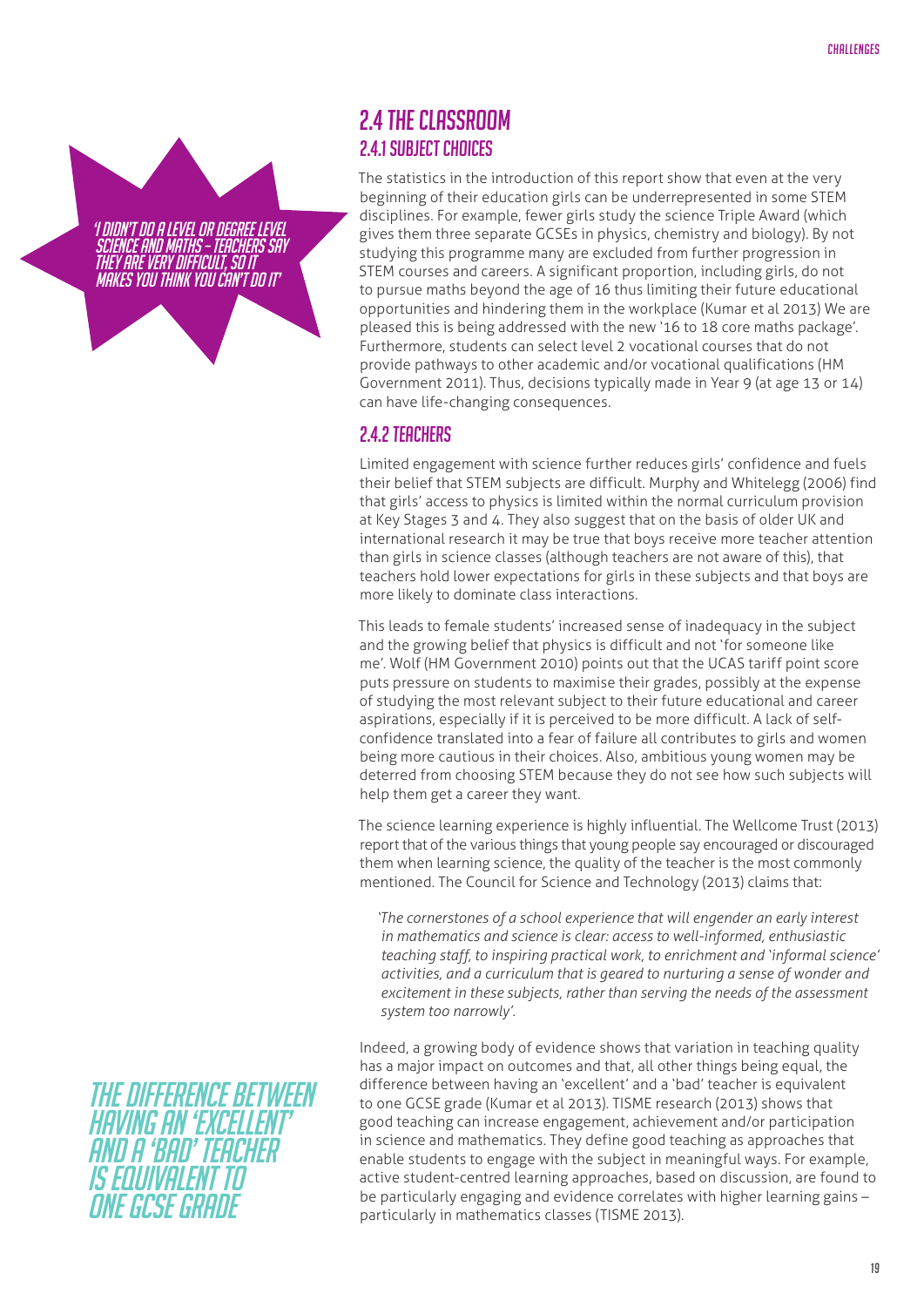### 24.3 FARIY YFARS

Education has the potential to challenge gendered beliefs that children may have acquired from either family and friends, or society more generally. The Council for Science and Technology (2013) state that 'Children's most formative experiences in determining their engagement with STEM start at Primary School'. Primary schools could therefore play a key role in engaging girls in STEM subjects, helping to overcome a range of challenges that are identified in relation to academic progression in STEM at level 2 and 3. But there is an 'acute shortage of science and mathematics specialists in primary schools': only 3% and 2% of qualified primary teachers have an initial degree in science and mathematics respectively (Royal Society 2010). The Council for Science and Technology conclude: 'Responsibilities inevitably fall on the shoulders of generalists, who often do not have the expertise and confidence to make up for this shortfall'. This is important as research has found that 'primary teachers' knowledge and confidence in science has [a direct effect] on students' attitudes towards science and their attainment and progression in it', (Wellcome Trust 2008).

### 2.4.4 CURRICULUM

Furthermore, viewed through a gender lens, the curriculum could be central to changing the information students receive about the role of women in STEM. As it stands, whilst there are some efforts to recognise female historical figures, the curriculum is overwhelmingly male. This further reinforces subconscious girls' beliefs that STEM is 'not for me'.

Research relating to physics analysed by Murphy and Whitelegg (2006) shows that gender influences subject choice, and that this is related to relevance in daily life, learning goals, future study and career aspirations (see also Wellcome Trust 2013 and Aspires 2013). Girls are less likely to think that the physical sciences have personal relevance, in contrast to their views of biology. Murphy and Whitelegg summarise the situation thus: 'what students consider personally relevant affects their perceptions of their areas of competency… [and] what they choose to, or feel able to, engage with in learning and assessment situations. The evidence indicates that what boys, more than girls, pay attention to and engage with is generally valued and judged relevant in physics'.

The idea that girls and boys intrinsically need different things from STEM is mistaken. We believe that evidence relating to 'relevance' reflects the identity conflict between being a girl and being a STEM student. The Institute of Physics Report 'It's Different for Girls' points to the marked increase in attainment by girls in a single sex education setting. Why? We believe that single sex schools actively create a context within which is it normal and desirable for girls to study physics, both in terms of their expectations of students and provisions of opportunities and real choice. We also believe that another reasons is girls' active self-concept in this setting is one of a student, not of a 'girl' with all the stereotypes that entails. It is a mistake to keep drawing gender lines where the answer is better teaching for all.

Relevance is strongly shaped by culture and society and the construction of femininity. We argue that instead of changing the STEM curriculum 'for girls' we should be looking at promoting both more flexible attitudes towards gender identity and more realistic representations of what STEM careers actually entail, and how creative they can be. The 'STEM-stereotype' is an active and counterproductive problem. We believe that 'making the world a better place' is a value-based career choice that appeals to boys and girls. By not embedding the creative potential and real world value of STEM careers into teaching we are missing an entire demographic – not just girls.

It is a mistake to keep drawing gender lines where the answer is **BETTER TEACHING FOR ALL** 

By not embedding the creative potential and real world value OF STEM CAREERS INTO teaching we are missing an entire demographic – not just girls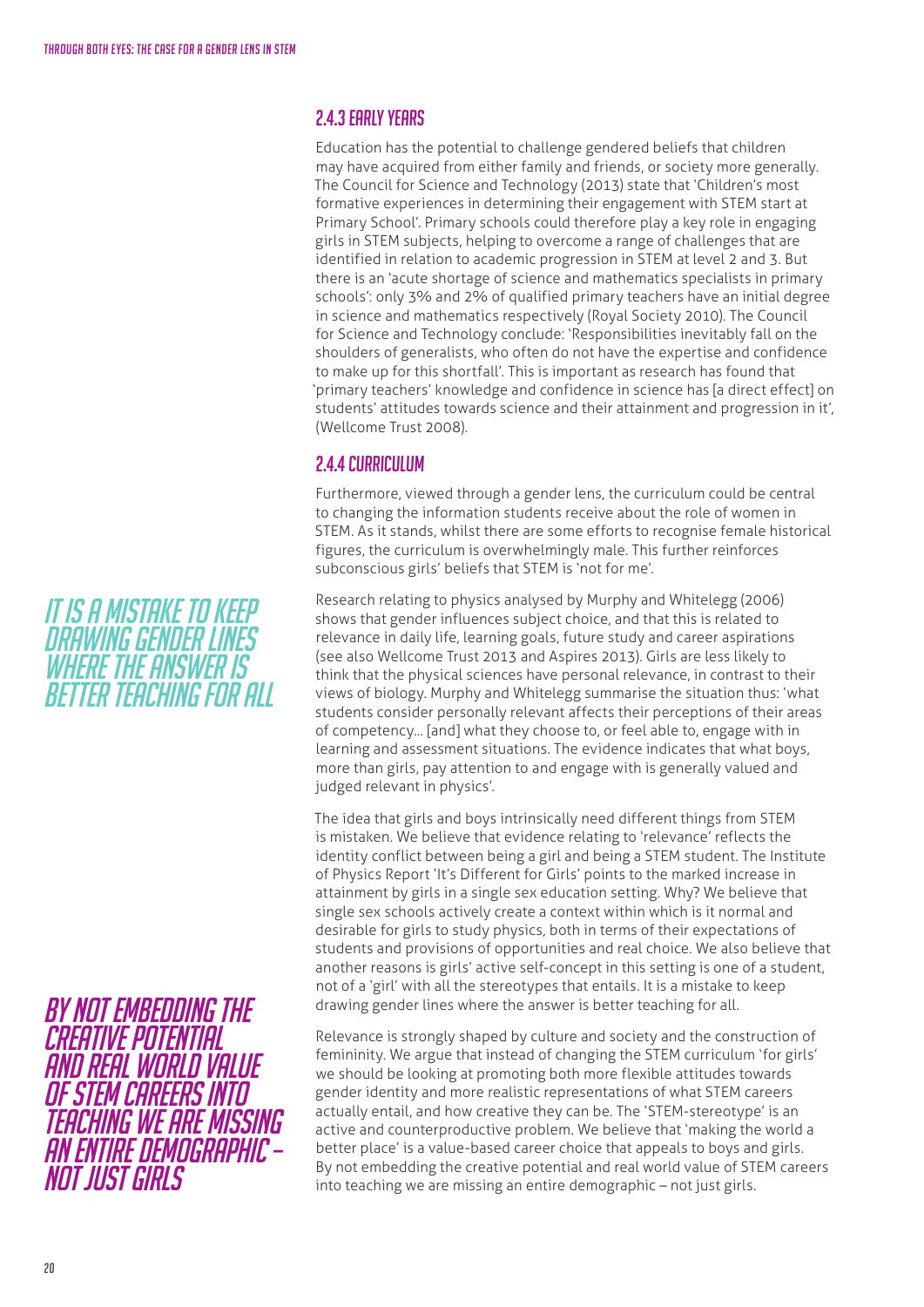# As a society we no not fmrpal failire as a vi step for innovation and learning



We'd like to end this section with a note on failure. As a society we do not embrace failure as a vital step for innovation and learning. That girls are less confident is a challenge in its own right that reflects cultural messages. Yet, in such a world, what is a lack of confidence if not a fear of failure? We see this carried through into adult life as 'Imposter Syndrome'. Athene Donald (Professor of Physics, Cambridge University) describes this as 'the feeling that you don't belong, that you are only where you are through some clerical or other error and that one day, probably soon, you will be FOUND OUT.' She notes that women are more likely to own up to feeling like an 'imposter', but she goes on to say that: 'my belief is that the phenomenon is ubiquitous, across ages, genders and disciplines'. Our society is one that is afraid to embrace failure and vulnerability and so 'Imposter Syndrome' seems inevitable to some degree, after all – no one is perfect. A more creative and flexible attitude to failure is not only a better reflection of life in a STEM field and the skills that are needed there, it also gives the confidence to try in the first place, to exceed your own expectations – and the chance to build resilience.

# 2.5 The Workplace 2.5.1 Careers advice

Pupils are more likely to continue with mathematics and/or physics after the age of 16 if they recognise that studying one or more of these subjects post-16 stands them in good stead in terms of achieving a well-paid and interesting job (TISME 2013). However, STEM careers (excluding medicine) are not popular aspirations among 10–14 year olds, and by the age of 10 or 11 a significant proportion of pupils have already decided that the idea of studying science after the age of 16 and the idea of a career in a STEM area is 'not for me' (TISME 2013).

This is probably because students do not recognise the relevance of STEM subjects to a wide range of employment opportunities (see for example. Automotive Council UK 2013, Murphy and Whitelegg 2006 and Wellcome Trust 2013), and have very limited knowledge and understanding of how their choices influence their future career, progression and earning opportunities (Ofsted 2011). The majority of young people obtain information about possible careers from their family (67 per cent); almost half gain information from teachers and almost as many use information from career advisors at school (Wellcome Trust 2013). It is now recognised by 87% of teachers that providing careers guidance is part of their role – eight out of ten would base that guidance on their own knowledge and experience and around a fifth of them think a career in engineering is undesirable. On a more positive note, it is encouraging to learn that nine out of ten STEM teachers are aware of curriculum enhancement and enrichment activities (Kumar et al 2013) – however only 46% got involved in them, suggesting that they are not extending their own knowledge about STEM careers, or increasing the engagement of their young people with real-world STEM experiences.

### 2.5.2 Work experience

Work experience and work placements could be used to challenge gender stereotypes, but this is not generally happening. The Wellcome Trust (2013) report that of the 61% of young people who have done work experience, 28% say this was in a STEM field, and – unsurprisingly – fewer young women than young men have done STEM work experience.

Ofsted inspectors who visited secondary schools found that work experience was not used effectively to challenge vocational stereotypes (Ofsted 2011). They report that not enough of the young women spoken to had first-hand experience of, and insights into, less traditional areas of work. Of the 1,725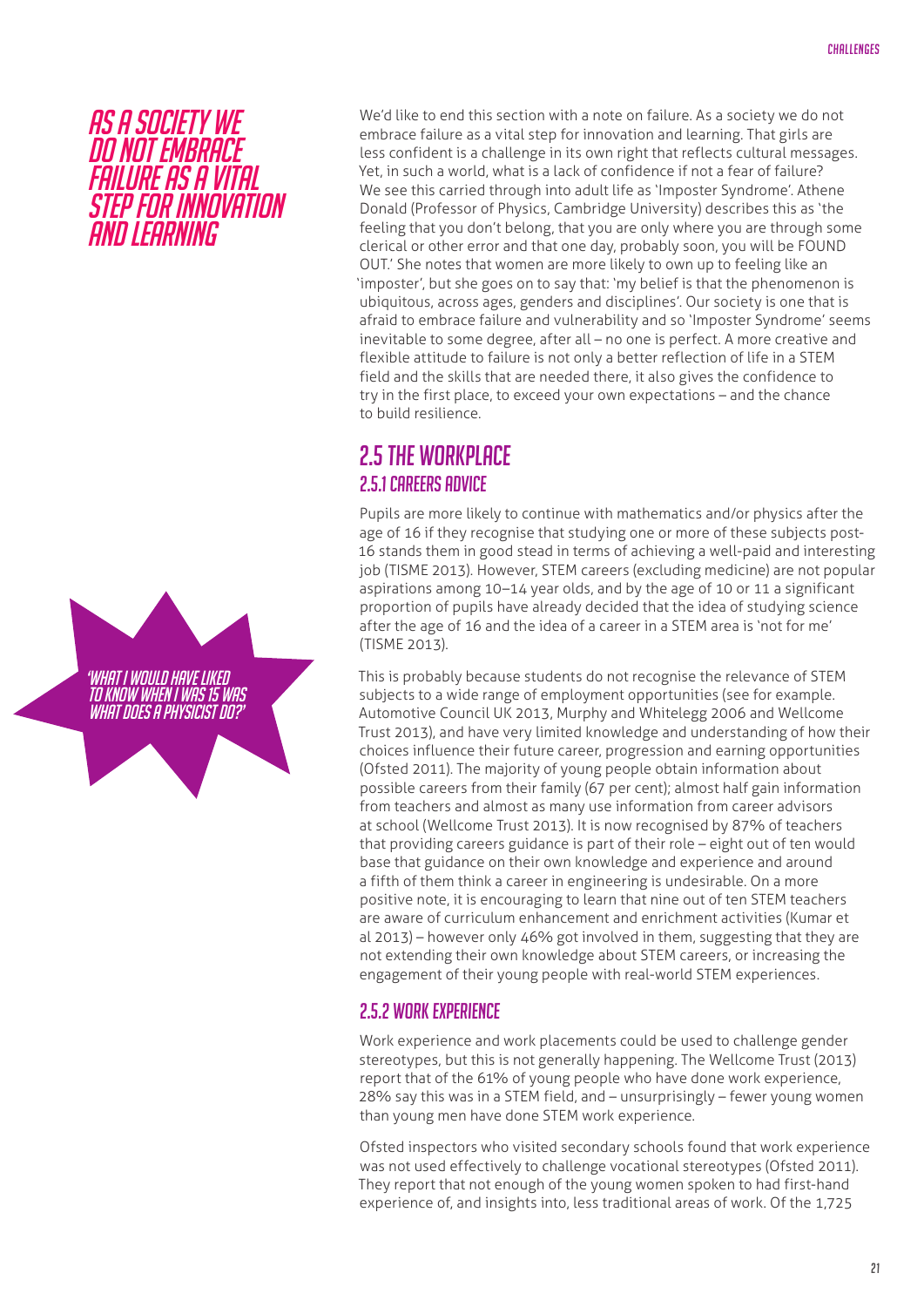Employers and schools need to know how to develop relationships with each other ai what each other want or can offer. They also need practical strategies for eni<del>taitie</del>ment <del>a</del> physical access in more riirai are



a key concern among potential female apprentices is that nontraditional workplaces will be unfriendly towards them

examples of work placements for young women, only 164 represented nonstereotypical experiences. Almost all were stereotypically female, for example in education, hair and beauty establishments, offices, retail and health care.

The Ofsted report (2011) finds that most of the schools had not explicitly encouraged girls to choose something different, but that most would support a student's wish, if possible. Exceptionally, in one case a young woman felt deterred by her school. She enjoyed working with motor cycles and cars and had found her own placement in a garage. However, she thought that her school considered that this was not acceptable; she believed this was because school staff held stereotypical views about the kind of placement that was suitable. She reluctantly undertook a placement in a nursery, but later studied motor vehicle maintenance at college.

In all but three of the schools visited, the young women were required to identify their own placements. As a result, much of this pattern was dependent on the young women's family background and resources. Some of the girls spoken to said, 'It's not what you know, it's who you know.' In one rural location, work experience had been reduced to one week as it was difficult to find placements. Therefore, the young women felt lucky to get a placement, irrespective of whether it matched their interests.

Many of the young women in Year 11 interviewed by Ofsted felt that, on reflection, they should have been more adventurous in their choices. These reflections were subsequently helpful to those in Year 10, and this demonstrates the impact that older students can have when they share their experiences and are challenged to appraise them.

In addition there are broader barriers to schools and employers working together regardless of gender issues, as identified by the Education and Employers Task Force (EETF) (2010): Communication, Awareness, Expertise and Geography. Employers and schools need to know how to develop relationships with each other and what each other want or can offer. They also need practical strategies for engagement and physical access in more rural areas.

### 2.5.3 Perceptions of STEM

Many STEM sector organisations believe that inaccurate perceptions of STEM careers contribute to low progression to higher education and higher apprenticeships by women. Students and their families may be making judgments about future careers based on misperceptions; for example that engineering is dirty work (House of Commons Science and Technology Committee, 2013) – and unsuitable for women. Aspires (2013) research found that most 11– 14 year olds receive little, if any, careers education, and generic careers advice does not seem to influence students decisions to study STEM courses (Aspires 2013 and Holman and Finegold 2010).

This undoubtably affects views and take up of alternative routes into STEM careers. Young people and their parents have a 'hazy' understanding about apprenticeships and this knowledge is informed by stereotypes. The House of Commons Science and Technology Committee (2013) believe that 'there is a cultural misperception that plagues vocational education, namely that it is for less bright students'. Furthermore the Education and Employers Taskforce and Price Waterhouse Coopers (2012) find that 'there is a default view that apprentices are stereotypically male, and are narrow in terms of the vocational or occupational choices available'. They also found that large majorities of teenagers surveyed like the idea of jobs which have structured training and want to know more. In the new era of increased tuition fees for higher education, growing numbers of young people are interested in going straight into the workforce from school or college. But a key concern among potential female apprentices is that non-traditional workplaces will be unfriendly towards them (The Education and Employers Taskforce and Price Waterhouse Coopers, 2012).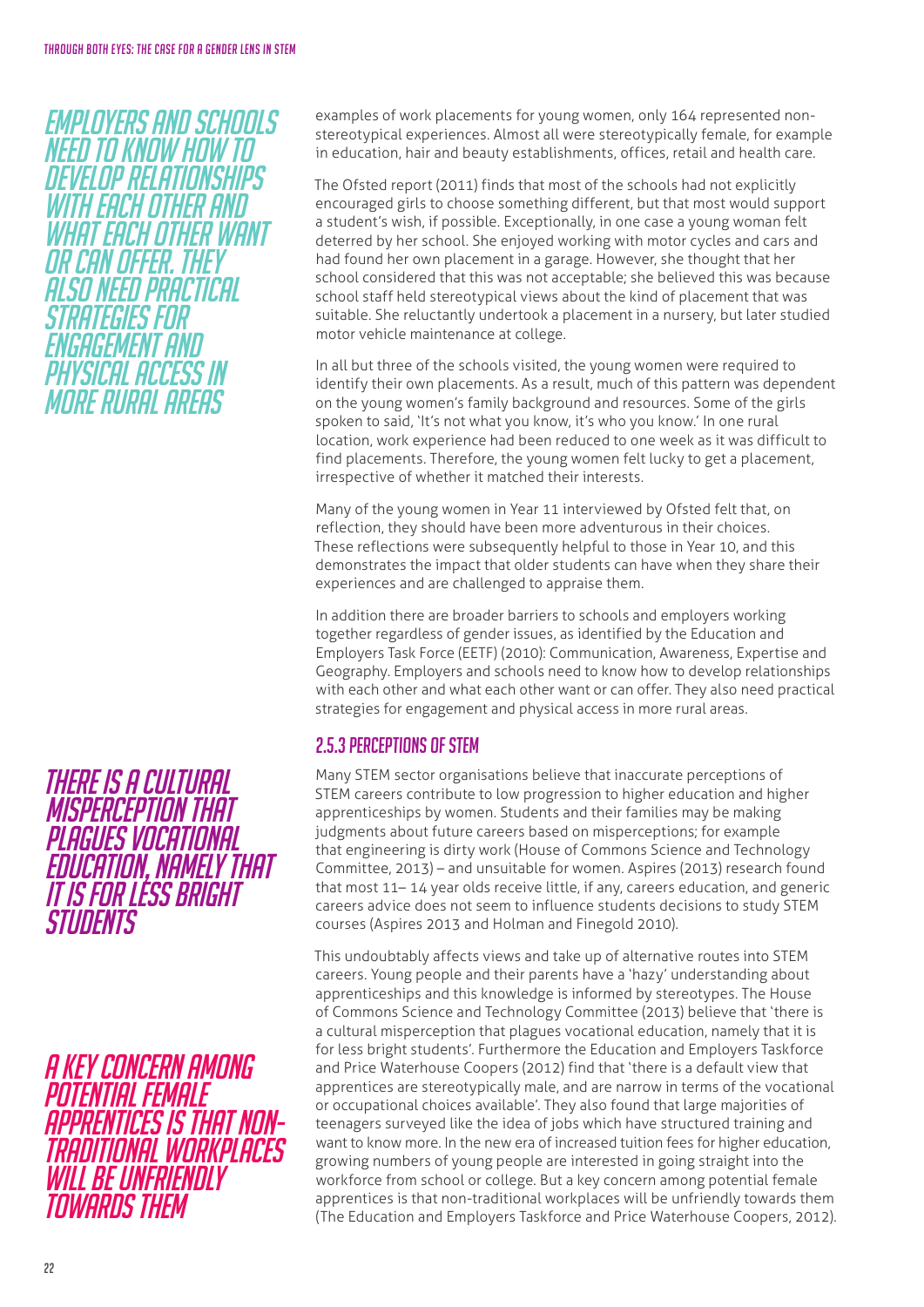Of students aged 14–16 years old, 46% had received no information about apprenticeships. The survey result also suggest a trend towards steering girls away from technical routes in favour of university

opening up STEM career stereotypes will make STEM appealing to a more diverse range of identities

### 2.5.4 Apprenticeships

Teachers are potentially an influential source of information about apprenticeships, but they often do not have the knowledge to direct prospective pupils towards such routes. In a survey of secondary school teachers 52% were 'not at all confident' about advising young people on apprenticeships (The Education and Employers Taskforce and Price Waterhouse Coopers (2012). YouGov (2011) found that teachers underestimate the extent to which parents, young people and employers value apprenticeships as a realistic alternative to academic study. This suggests that teachers will be less likely to promote apprenticeships compared to other education options, such as A-levels, which in turn means they are even less likely to encourage girls to pursue 'doubly non-traditional' routes – i.e. vocational pathways in STEM disciplines. Furthermore, The Council for Science and Technology (2013) argue that there has been a proliferation of qualifications available to young people between the ages of 16 and 19, and this has created a real lack of clarity for students, obscuring pathways into higher education and the workplace.

Professor Alison Wolf in her review of vocational education for the Department for Education (HM Government 2011) argues for good quality apprenticeships and vocational training that provide real access to further education and/or employment. She argues that high quality apprenticeships offer young people a demanding programme of work and study with excellent career prospects. Such programmes are popular and oversubscribed. The Government broadly accepted these recommendations, saying in a 2013 progress report that 'our system has no business tracking and steering [students] into programmes which are effectively dead ends' (HM Government 2013). However, a survey of 1080 secondary students undertaken by GradCracker suggests that despite a drive to raise the profile of apprenticeships, these routes remain largely unknown. Of students aged 14–16 years old, 46% had received no information about apprenticeships. The survey results also suggest a trend towards steering girls away from technical routes in favour of university.

# 2.6 Conclusions

The reasons behind a student's choice to pursue STEM studies are wellunderstood. At the beginning of this section we proposed 3 key questions – 'Is it for people like me?' 'Do I feel confident?' 'Can I see the possibilities and pathways?' These questions are effectively asked by students when making decisions about their future. The literature shows pervasive gender stereotypes in all environments which are perpetuated through the STEM career stereotype. These contribute to girls being less likely to answer 'YES' than boys. These stereotypes must be robustly challenged in all quarters if we are ever to make real progress towards gender equality in STEM. In addition, opening up STEM career stereotypes will make STEM appealing to a more diverse range of identities.

# 3.0 Solutions 3.1. Introduction

As we stated at the beginning of this report, the lack of women in STEM and of young women pursuing a STEM education is widely recognised as a waste of talent. Addressing this challenge has been described as 'business critical' and an imperative for economic development.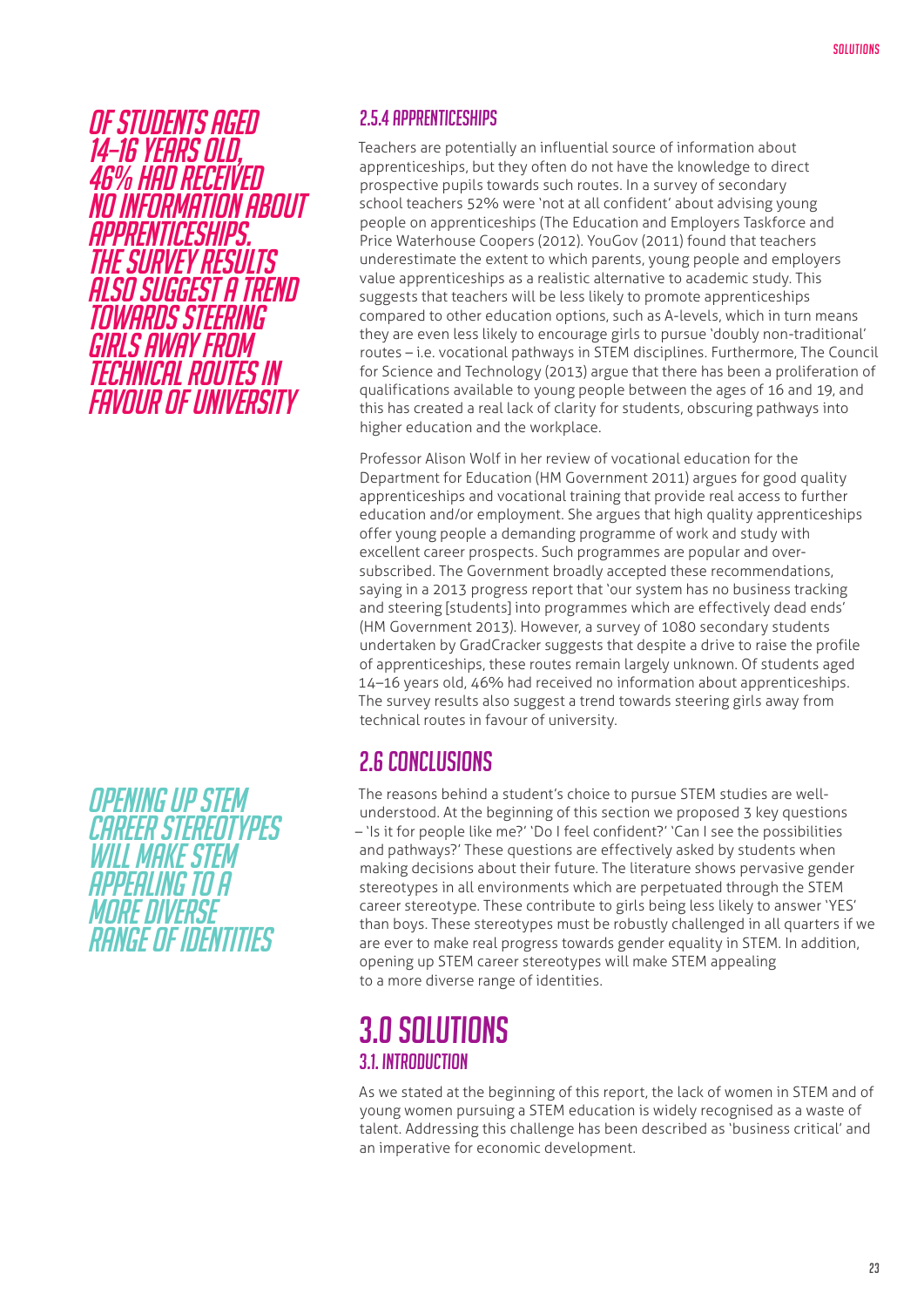*'By equalising the labour force participation rates of men and women, the UK could further increase GDP per capita growth by 0.5 percentage points per year, with potential gains of 10% of GDP by 2030'*  **Women's Business Council, 2013**



we are all living in an increasingly sexi and sexualised culture, aithoilgh it is far ci far how wf arrive at this point

The challenges section has used a mental gender lens to unveil the challenges facing young women entering STEM. In the solutions section we begin to bring in a physical gender lens to investigate the real life practical solutions that are being implemented on the ground. We review the solutions in the context of the four environments discussed in the challenges section: wider society; the home and personal networks; the classroom and the potential workplace. We draw out recommendations within these environments that will empower girls to answer 'YES' to our questions.

## 3.2 Wider Society 3.2.1 Gender Stereotypes

In recent years the so called 'fourth wave' activists and organisations have been making great strides in bringing feminism back up the social and political agenda. Groups like the Everyday Sexism Projec[t,](http://everydaysexism.com/) [No More Page Three,](http://nomorepage3.org/) the [Women of](http://www.southbankcentre.co.uk/women-of-the-world)  [the World festival](http://www.southbankcentre.co.uk/women-of-the-world) (WOW) and the [women on bank notes](http://www.change.org/en-GB/petitions/we-need-women-on-british-banknotes ) campaign have all contributed to widening understanding of our social inequalities. This is the wider context within which we can begin to address the inequalities in STEM.

One of the ways in which these inequalities can be seen is in the representation of women in the media. We must cast a wider net for positive female role models. We were dismayed to find a careers article about F1 (Formula One) in BBC Top Gear magazine that began 'so you're a schoolboy' and proceeded to show a graphic of an all-male engineering team. The only females depicted were in media/hospitality roles – and wearing short skirts. We arranged to speak with Charlie Turner, the editor, and reached an understanding about the importance of female role models – for the girls themselves but also for fathers of daughters who are likely readers of the magazine – and reached an agreement to continue a careers thread on F1 that included male and female success stories from the recently launched Silverstone University Technical College.

We call on TV and other media to use the gender lens when casting new characters in widely viewed programmes, commissioning new series that challenge gender stereotypes, and to both train and use female experts.

In addition to shaping the media, educating children about advertising is equally important. [Media Smart](http://www.mediasmart.org.uk/) is a non-profit organisation specialising in media education for primary school children. In a 2007 evaluation of the value of their education packs for children, 99.5% of teachers agreed with the statement that 'children are easily influenced by advertisers' and 79.8% felt that media education was necessary to 'prevent children being exploited by advertisers'. The Government Equalities Office partnered with Media Smart to launch an educational pack specifically to focus on the prevalence of low selfesteem and low body confidence perpetuated by doctored media images. As we highlighted in the challenges section, young women today are under huge pressure to conform to idealised notions of physical perfection.

The Government accepted the findings of the 'Letting Children Be Children' report (Bailey 2011), which considered that 'we are all living in an increasingly sexual and sexualised culture, although it is far from clear how we arrived at this point' and that 'sexualised and gender-stereotyped clothing, products and services for children are the biggest areas of concern for parents and many non-commercial organisations'. Through a call for evidence from nearly 1000 parents, it was clear that: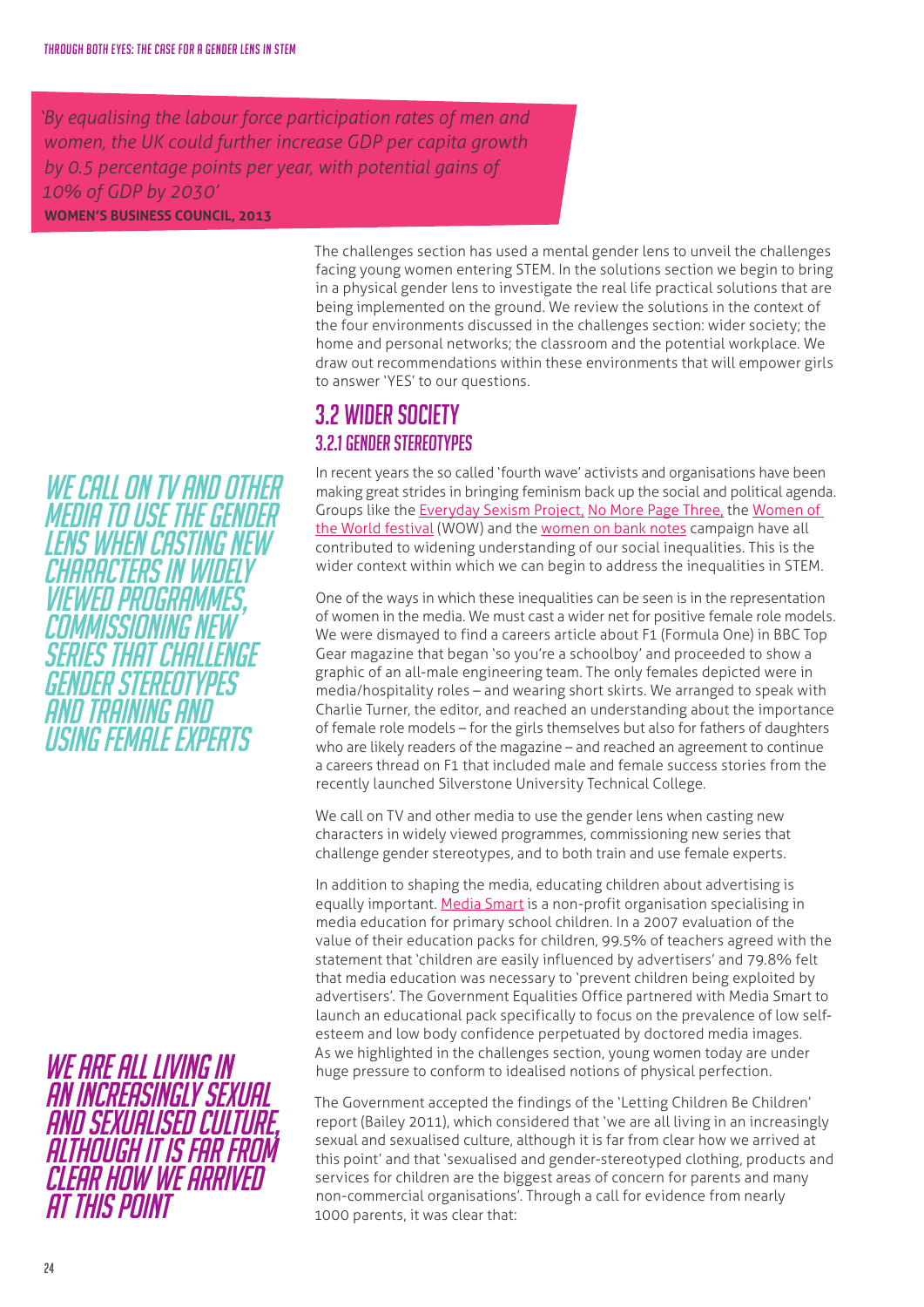*'Parents are happy to take responsibility for their children's upbringing, but they expect and want businesses and others to support them and to deal fairly and responsibly with children.'*

Bailey called on the British Retail Consortium (BRC) to develop 'a retail code of good practice on retailing to children'. A Government progress report on this recommendation (Bailey 2013) revealed that BRC member take up of such guidelines stood at 51% of the children's clothing market. We are pleased to see that the progress report also points to interest in developing such good practice for toys and games, specifically referencing gender stereotyping.

Parent-led campaign ['Let Toys Be Toys'](http://www.lettoysbetoys.org.uk/) believes that 'both boys and girls benefit from a range of play experiences and should not be restricted by gendered marketing'. Of the 14 retailers contacted by the campaign, seven have removed gendered signage and five are 'in the process' of making changes. A broader 'Let Toys Be Toys' 2012–13 survey also shows a promising trend – a 60% reduction in gendered signage in one year.

We believe that much of the evidence and will is in place and that with stronger leadership, real changes in practice are within reach.

#### RECOMMENDATION Leadership on gender equality 1.

1.1 We believe there is a case for strong leadership in translating the large amount of academic literature on gender (see 1.2) into public policy. This could build on Government Equality Office policies that are already in place, such as 'Think, Act, Report' (gender equality in the workplace) and 'Body Confidence'. We suggest that the evidence shows these factors affect children's identities and choices – and that there is a real gap in 'duty of care' towards children.

We recommend a Government-led roundtable with cross-party support for retailers and manufacturers of children's toys, clothing, books and media in partnership with academics, professional bodies including Institute of Physics, Media Smart, GirlGuiding, EveryDaySexism, ScienceGrrl & other grassroots groups like Let Toys Be Toys.

The outcome should be an agreement of core marketing and media principles regarding a 'duty of care' towards children. We recommend working towards a pledge that includes the business case for diversity and opportunity as supported by the current [Royal Society diversity programme](http://royalsociety.org/about-us/diversity/) and Women's [Business Council.](https://www.gov.uk/government/policy-advisory-groups/womens-business-council)

Owner: Number 10 Policy Unit Partners: BIS, Government Equalities Office, BRC,

1.2 To support this, we recommend the formation and funding of a Gender Science Taskforce with the explicit aim of synthesising the wealth of academic feminism, neuroscience, social psychology, educational and sociological data for integration into teacher training, public dissemination and to develop equality, diversity and inclusion training. This could be supported by a [Sense](http://www.senseaboutscience.org/)  [About Science](http://www.senseaboutscience.org/) – Ask for Evidence campaign on gender science. We call on Government to use such resources to develop consistent inclusion guidelines across Departments and RCUK to ensure that gender equality becomes embedded into research questions through explicit requirements in funding processes.

#### Owners: Government Equalities Office

Partners: Royal Society, Wellcome Trust, Institute of Physics, Science Council, Royal Academy of Engineering, ScienceGrrl, Academics, Sense About Science, National STEM Centre, RCUK, Equality Challenge Unit

We believe that much of the evidence and **WILL IS IN PLACE AN** that with stro Leadership, rfa changes in practice are within reach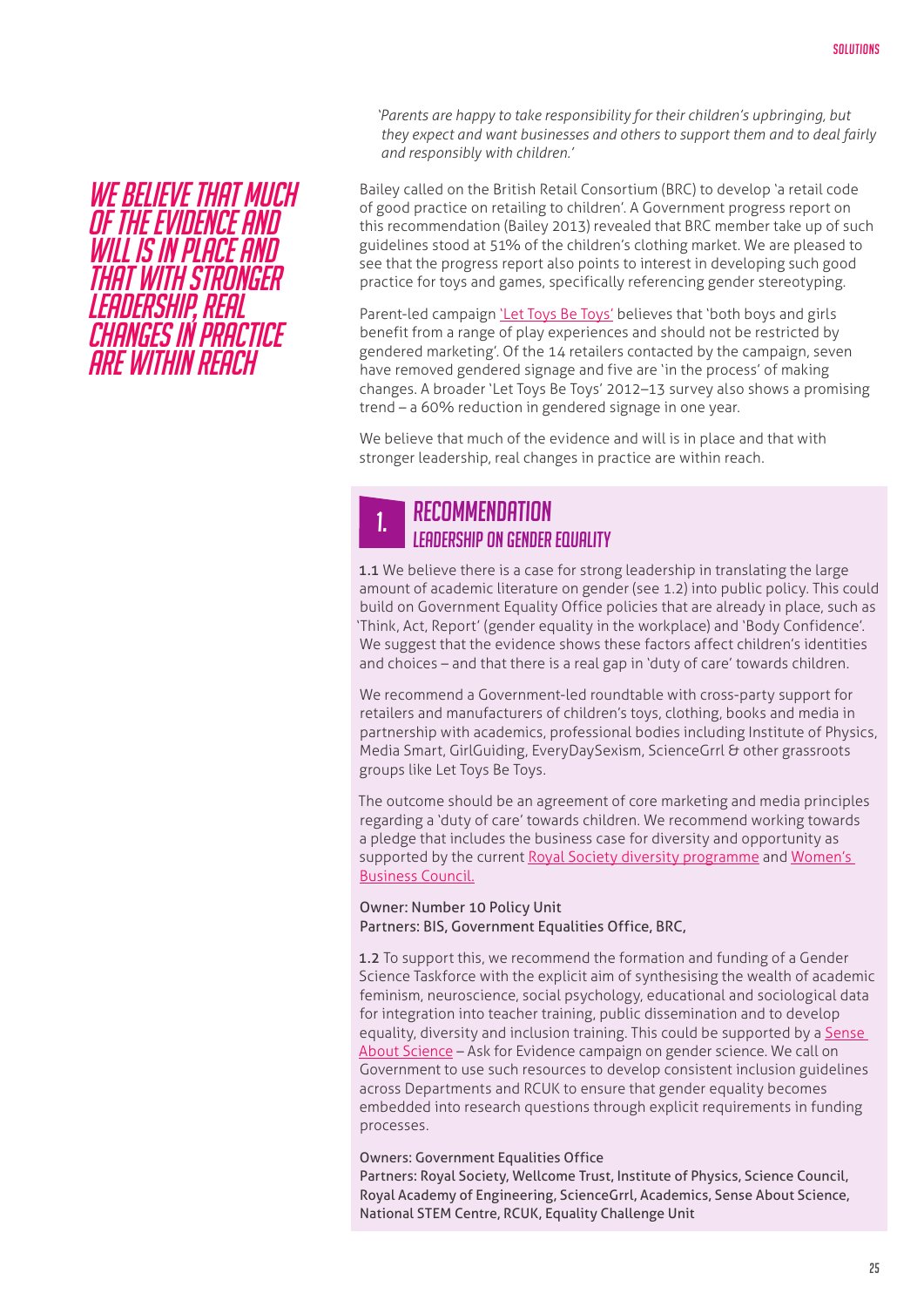### 3.2.2 STEM Stereotypes

There are a growing number of organisations helping to address the narrow view of the engineering profession. For example companies like [Practical](http://practicalaction.org/)  [Action](http://practicalaction.org/) and [Engineers Without Borders](http://www.ewb-uk.org/) work with schools to show the societal impacts of engineering in developing countries. They draw tangible links between engineering solutions and peoples' lives. These types of activities and messaging are an essential part of breaking open the STEM stereotype.

Showcasing the diversity of STEM careers is also part of breaking this stereotype. The **SCIENCEGRRL** calendar (available on the [Future Morph website](http://www.futuremorph.org/11-13/case-studies/sciencegrrl-calendar/)) deliberately presented scientists and engineers from a wide range of disciplines and applications to show that science really can be 'for everyone'. As the Aspires (2013) report concludes, most people have a relatively narrow view of where science can lead. The Aspires report calls for a move from talking about the 'science pipeline' to a 'science springboard' which, it argues, will serve to 'emphasise its wide value within modern life and to convey how science qualifications can be valuable for propelling an individual to numerous careers and destinations.'

The discussion workshop ['Science it's a People Thing'](https://www.iop.org/education/teacher/support/girls_physics/people-thing/page_61998.html) was devised collaboratively by the Institute of Physics, WISE and Intel. It offers girls the opportunity to openly discuss the myths and facts about girls and women in STEM careers in a safe and nurturing environment. This opportunity reportedly had a significant impact on the young women attending, with one girl claiming that she was keen to spread the work to her personal network: 'I will tell my friends and family about the facts that I have learned and hopefully inspire others as I have been inspired today' (participant aged 13).

We support Perkins' (2013) recommendation that the engineering community should 'agree effective core messages about engineering and cooperate to disseminate these messages to young people.' A broad-based report into diversity in STEM (CaSE, 2014 forthcoming) supports our proposition that breaking the STEM stereotype will benefit the sector as a whole and also makes recommendations along these lines.



2.1 We would like to see a campaign that is focused on breaking down the STEM stereotype. We believe that current plans for a National campaign to attract women into STEM should use this approach.

Owner: Number 10 policy unit, BIS, DfE

## 3.3 The Home and Personal Networks 3.3.1 Role models, mentors and sponsors

It is clear that science capital is key to raising awareness of routes and career options by bringing students into contact with role models, mentors and sponsors and also because they have engaged and supportive schools, teachers and families. The reverse is also true – a lack of knowledge about the potential 'springboard' effect of STEM amongst families may also contribute to deterring girls from taking this route.

The Aspires report calls for a move from talking about the 'science pipeline' to a 'science springboard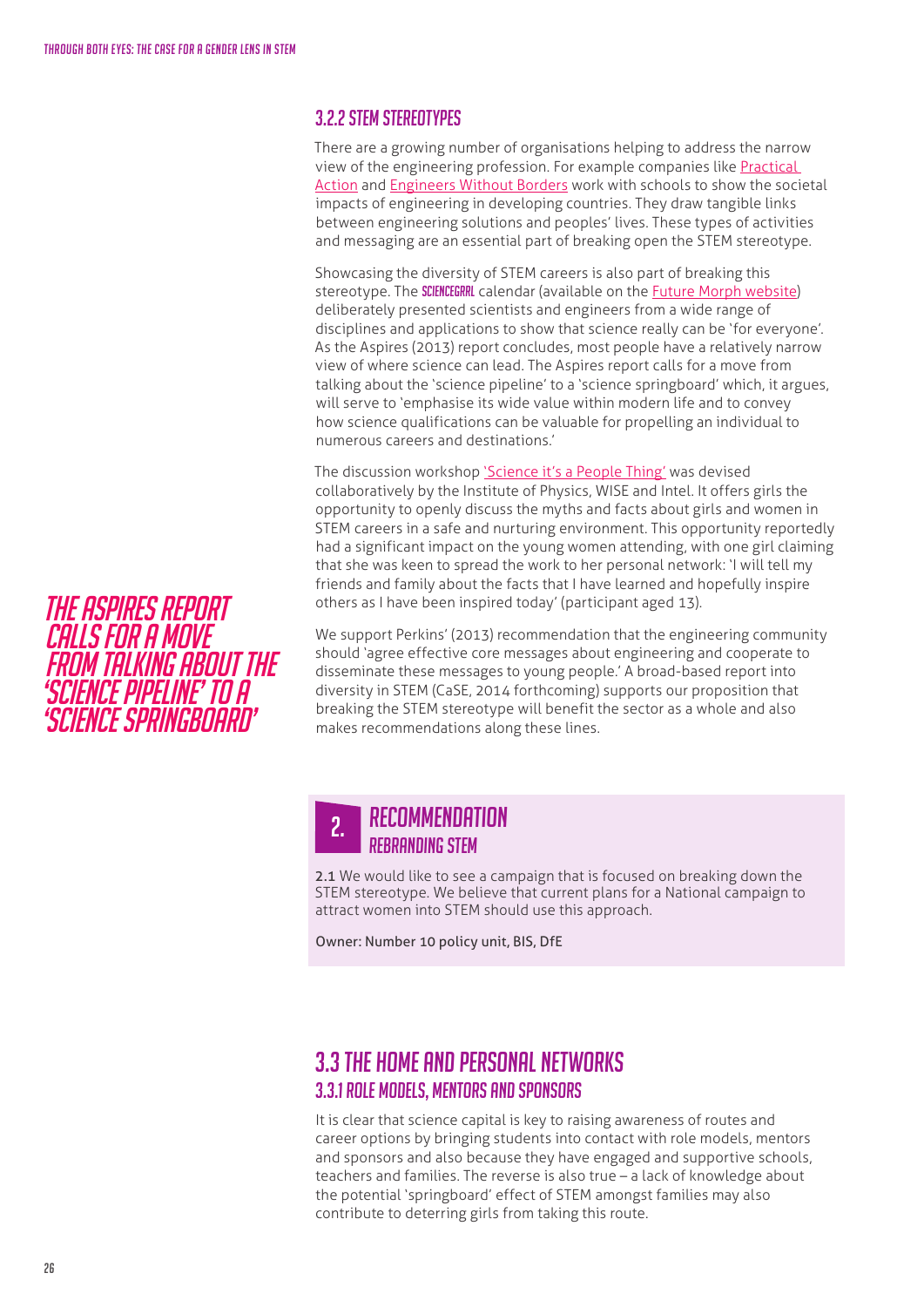*'Empowering girls without consideration for their situation at home can often result in conflict. Families often react to what they do not understand or to something they see as unnecessary or not for their daughter. We invited the parents of our mentees to meet us in a local restaurant and explained to them exactly how we were helping their daughters and why. They had an opportunity to meet some mentors and ask us questions, and since we have only had positive responses from the parents of our girls'* **Charly Young, Co-Founder, The Girls Network**

*'I would be keen to discuss how Future First could partner directly with organisations like STEMNET – we would welcome the opportunity to link STEM Ambassadors with their old schools'* **Alex Shapland-Howes, Managing Director, Future First**

> Ofsted (2011) reports that mentoring was also a strong feature in several colleges and had a very important impact in helping some young women to overcome barriers to achievement. Hughes (2011) recommends that all secondary schools and colleges should develop networks of former students who are willing to be contacted by current students. Organisations like [Future First](http://futurefirst.org.uk/) actively arrange for former students to come back and work with current pupils to raise aspirations and help the students make decisions about their future careers, as well as help them make the most out of their remaining time at school.

We spoke to Kirsten Bodley (CEO, **STEMNET**) who told us she is keen to develop such relationships and build on those already in place with the [Social Mobility](http://www.socialmobility.org.uk/)  [Foundation.](http://www.socialmobility.org.uk/) Engaging with girls' families and expanding on networks to build science capital for those who don't already have it will be central to progress.

### 3.3.2 Networks

There are an increasing number of local groups working specifically to target girls in STEM. SCIENCEGRRL chapters bring together local women with an interest or career in STEM. Our approach is to channel their passion through local networks and bring female role models to the forefront. Better coordinated local opportunities would help time-pressed volunteers make a real impact.

Another way of highlighting female role models is by increasing their online presence, which was one of our goals with the **SCIENCEGRRI** 2013 calendar. We wanted to showcase real women, as real people. Not all scientists are the same, but not all women are the same either and we feel that increasing the diversity of visual images as well as telling girls about these women is as important when it comes to finding 'someone like me'.

IER WAS AN ENGINEER so I saw what it was about from young age'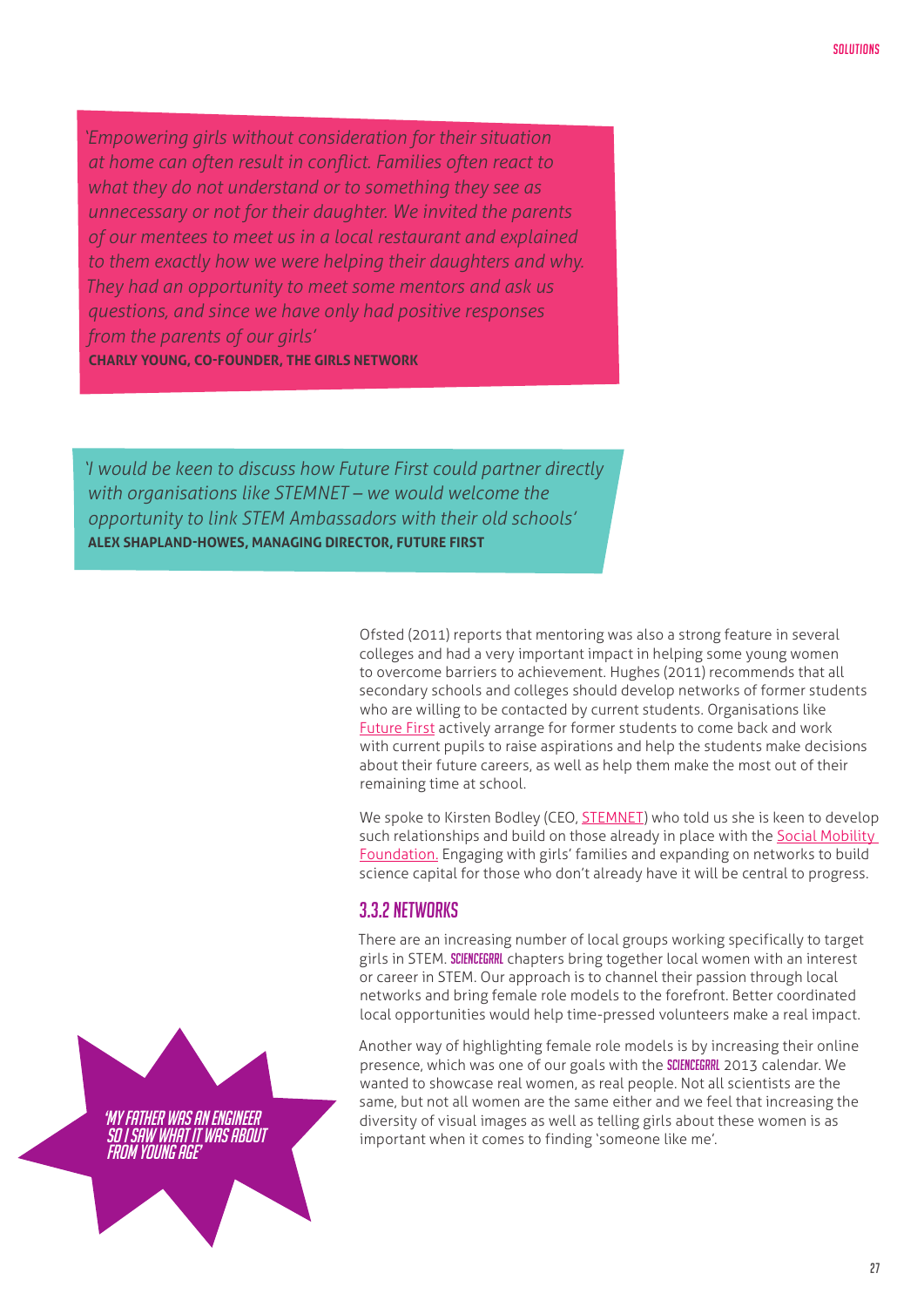Other groups and campaigns seek to provide safe spaces for girls. [Stemettes](http://stemettes.org/) aim to inspire the next generation of women into STEM fields via a series of panel events, hackathons, exhibitions, and mentoring schemes to showcase female role models.

Stemettes are also an excellent example of tapping into specialist knowledge of enhancement and enrichment delivery and their hackathons can be linked to the British Science Association's [CREST Awards](http://www.britishscienceassociation.org/crest-awards) scheme. Other groups like [Little Miss Geek](http://littlemissgeek.com/) and Girl Guiding also use girl-only events as a vital way of challenging these doubts and exploring failure in a safe space.

We believe that initiatives targeted at girls are currently necessary. Indeed, when SCIENCEGRRL funded a team of girls and boys to take part in International [Space School](http://sciencegrrl.co.uk/sciencegrrl-funds-six-students-to-attend-mission-discovery/) at King's College London we found that the girls were visibly less confident speaking about their experiences in front of the boys. We hope that as we break down stereotypes and move towards true equality both genders will be fully catered for by an integrated STEM sector.

*'I think the ScienceGrrl calendar is very unique. Each month the calendar shows different women in the science world achieving amazing accomplishments. This calendar is very encouraging to young women like me, showing them all of the scientific career opportunities that are available to them. The calendar promotes women who aren't the stereotypical female scientists and in the descriptions the calendar shows women who have hobbies as well as amazing academic achievements such as running and music. In my opinion this calendar is great; it serves its purpose as I feel encouraged to get involved in the world of science'* **Holly, @physicsgirlies**

*'In just 8 months, we've inspired 300 girls and have exposed them to women working in the field. We've also seen a 22% increase in those wanting to work in Science, 5% in Technology and 4% in Engineering. Importantly, there was an 18% increase in those who knew of women working in technology and overall 12% increase in those who knew of women working in STEM. Out of 10, our public events get an average of 8.7 and all girls would recommend them to a friend. We even had one girl who wanted to switch her degree subject (from History) after attending our hack!'*

**Anne-Marie Imafidon, Stemette, Head & Founder,**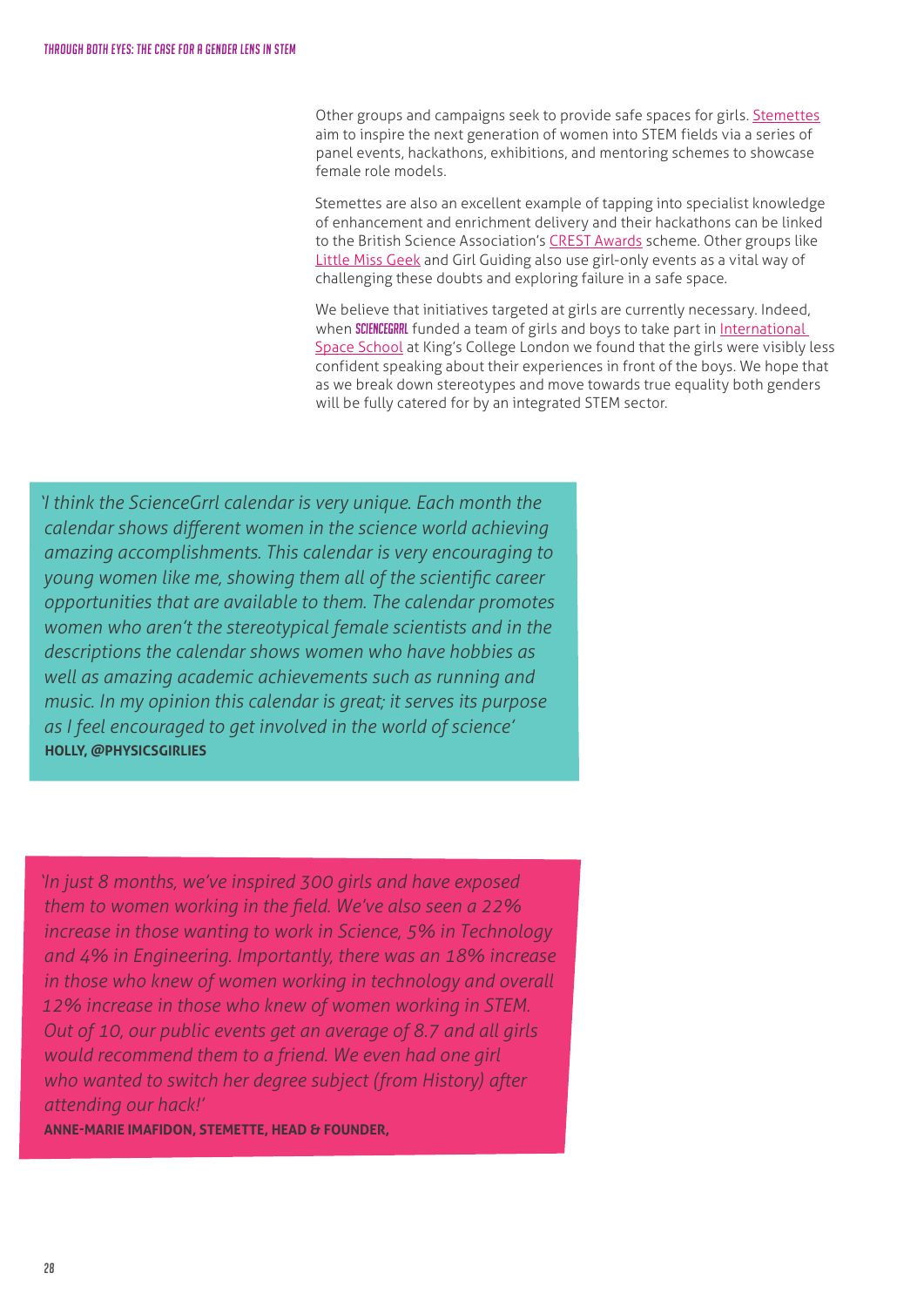### girlguiding

Girl Guide Leader, Dr Jill Johnson put on her ScienceGrrl member badge and organised a science camp for her Guide Unit, the 8th Hanwell Guides. Sixteen girls, aged 11–15 years old, spent a weekend at a base in South West London learning about each Patrol's mascot scientist – Ada Lovelace, Jane Goodall and Marie Curie – and getting hands-on with maths, engineering and science. The activities ranged from dissecting strawberries, to finding out what happens when you add dry ice to washing up liquid, to the Science Olympics – which awarded points for practical skill and creativity. The camp was supported by a crew of mostly female scientists from Imperial College London.

*'I really enjoy experiments. Science is enjoyable but sometimes mind-boggling!'*

One of the Guides volunteered that the opportunity to talk to scientists was 'the best bit' of the camp and Jill tells us that 'many of the girls who participated have said they will consider a career in science in future'.

*'There's been quite a bit of interest in the event from other Guide groups, so it'll go forward again.'*

We think that more girls should be given the opportunity to meet role models in an environment they are happy and comfortable in. For example, empowering STEMNET with the resources to enable strategic extension of support to include the places girls already are is a chance to reach out to those who do not currently identify with STEM as something 'for me'.



3.1 The Government Equality Office ['Parent Pack'](https://www.gov.uk/government/news/child-body-confidence-pack-launched-for-parents) initiative targeted at raising girls' confidence and their families' expectations could include nonstereotypical careers and showcase female role models as case studies. This could include use of images from the ScienceGrrl 2013 calendar, for example.

#### Owner: Government Equalities Office Partner: ScienceGrrl

3.2 We recommend creative STEM Ambassador partnerships, which would require a shift from STEMNET's formal remit of only working with schools. Partnering with groups like Girl Guiding would allow STEM Ambassadors to reach girls where they already are, in an extracurricular environment that is a safe space for girls. We recommend building on existing sponsorship and support of Girl Guiding badges (as National Grid and Rolls Royce already do) so that they are aligned with diversity objectives in the STEM sector. We also support partnerships with the UK Association of Science and Discovery Centres.

3.3 We recommend that STEMNET contract holders explicitly discuss the importance of female role models with partner schools. STEMNET should also take advantage of the networks developed by the [Women in Science](http://www.wisecampaign.org.uk/)  [and Engineering](http://www.wisecampaign.org.uk/) (WISE) campaign, [Women's Engineering Society](http://www.wes.org.uk/) (WES), ScienceGrrl and others.

Owner: BIS, STEMNET Partners: Girl Guiding, UK Association of Science and Discovery Centres, and female networks such as those named above.

'Our science building is called .<br>Alind Franklin Building', <sup>'</sup>T know who she was.. I was impressed!'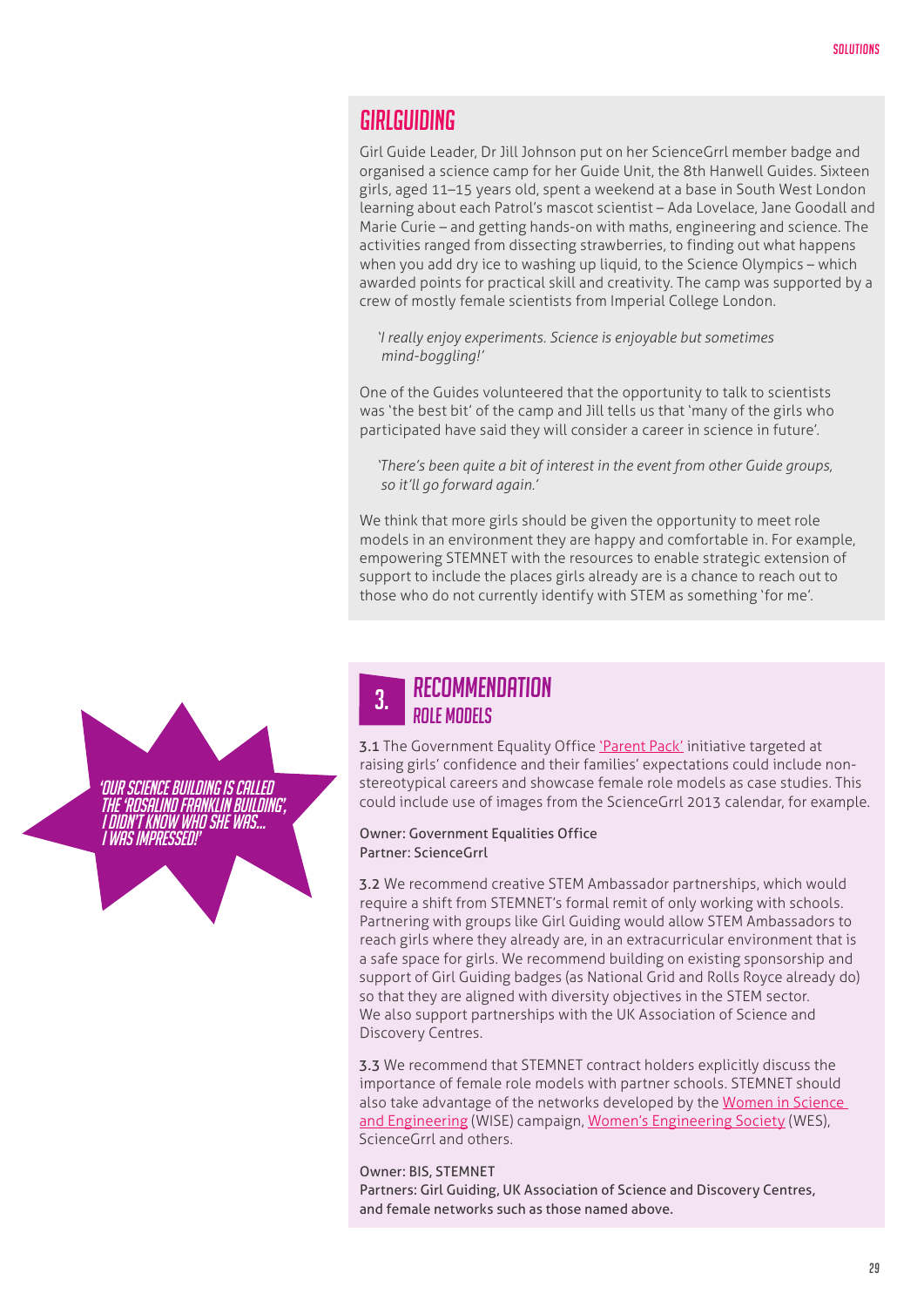Being pulled up through the system by being given opportunities that might not ha otherwise come your WAY REALLY IS THE RENEFIT of science capital

There is also a need to make role models accessible as mentors – and to move past that into sponsorship. Literature from the business sector suggests that 'women are being mentored to death' (Carter & Silva, 2010) as they progress whilst men go ahead and grab opportunities because they have sponsors. Being pulled up through the system by being given opportunities that might not have otherwise come your way really is the benefit of science capital. So whilst increasing 'exposure' to STEM professionals is no doubt a good thing, we need to work towards a system of role models and mentors who are empowered to become sponsors who offer genuine opportunities.

We believe that STEM networks could also engage better with teachers by providing improved access to information, offering real world applications of the science they teach and future job opportunities for their students. Networks like the [Stimulating Physics Network](http://www.stimulatingphysics.org/) provide direct support to teachers through resources, events and 'teaching and learning coaches'. They have a national network of coordinators (themselves experienced teachers) who provide training to physics teachers and point them to opportunities for enriching the physics curriculum. This type of teacher support is essential in ensuring that they are able to make the most of opportunities available to them. This network is also gender aware and informed by the outcomes of the Institute of Physics' [Girls in Physics Programme.](http://www.iop.org/education/teacher/support/girls_physics/action_research/page_41736.html) The Perkins Review (2013) supports this engagement with teachers by calling for professional engineers to provide continuing professional development to help inspire their students.

#### RECOMMENDATION STEM mentoring and sponsorship 4.

STEM Ambassadors and other volunteers should be aware of ways in which they may develop their activities through existing networks such as [The Girls'](http://thegirlsnetwork.org.uk/)  [Network,](http://thegirlsnetwork.org.uk/) FutureFirst and [CASinclude](http://casinclude.org.uk/) to increase the diversity of ambassadors, including more women, undertaking this role.

4.1 We recommend that STEMNET develops its partnerships with existing schemes and builds on the links these organisations have made with schools. Mentors could become sponsors by becoming easy points of contact for work experience. This would be especially powerful by expanding STEMNET in terms of Government funding and support and backing from the private sector.

4.2 We recommend STEM Ambassador 'Buddy Schemes' for teachers, where support can take the form of social networks, resources for Virtual Learning Environments and up to date experience of an academic or industry setting though contact with a range of local Ambassadors. We understand this already occurs in some capacity, but argue for a clearer framework and mission that also promotes this work and communicates its value to schools. Many teachers will not have experienced STEM workplaces, and teacher partnerships with STEM Ambassadors is a route to get this information to students that has legacy. Engagement of greater diversity of role models could be facilitated by using alternative communication channels e.g. Skype, Google Hangout.

4.3 We recommend STEM employers lead strongly on unifying attitudes towards enhancement and enrichment work – to be underpinned by key principles of transferable skills (communication, networking, teamwork) that are currently undervalued. We recommend such skills should be more highly valued at promotion and logged at appraisal to help assess true community impact. Policies about enhancement and enrichment time commitments should be discussed at inductions so those who are motivated feel supported in such activities. STEM Ambassadors are eligible volunteers as defined by the Police Act 1997 (criminal records) Regulations 2002 and as such the disclosure check is carried out free of charge. Currently, this means that the volunteer cannot benefit directly from their work and cannot use it as accredited CPD. We believe this situation should be reviewed so that enhancement

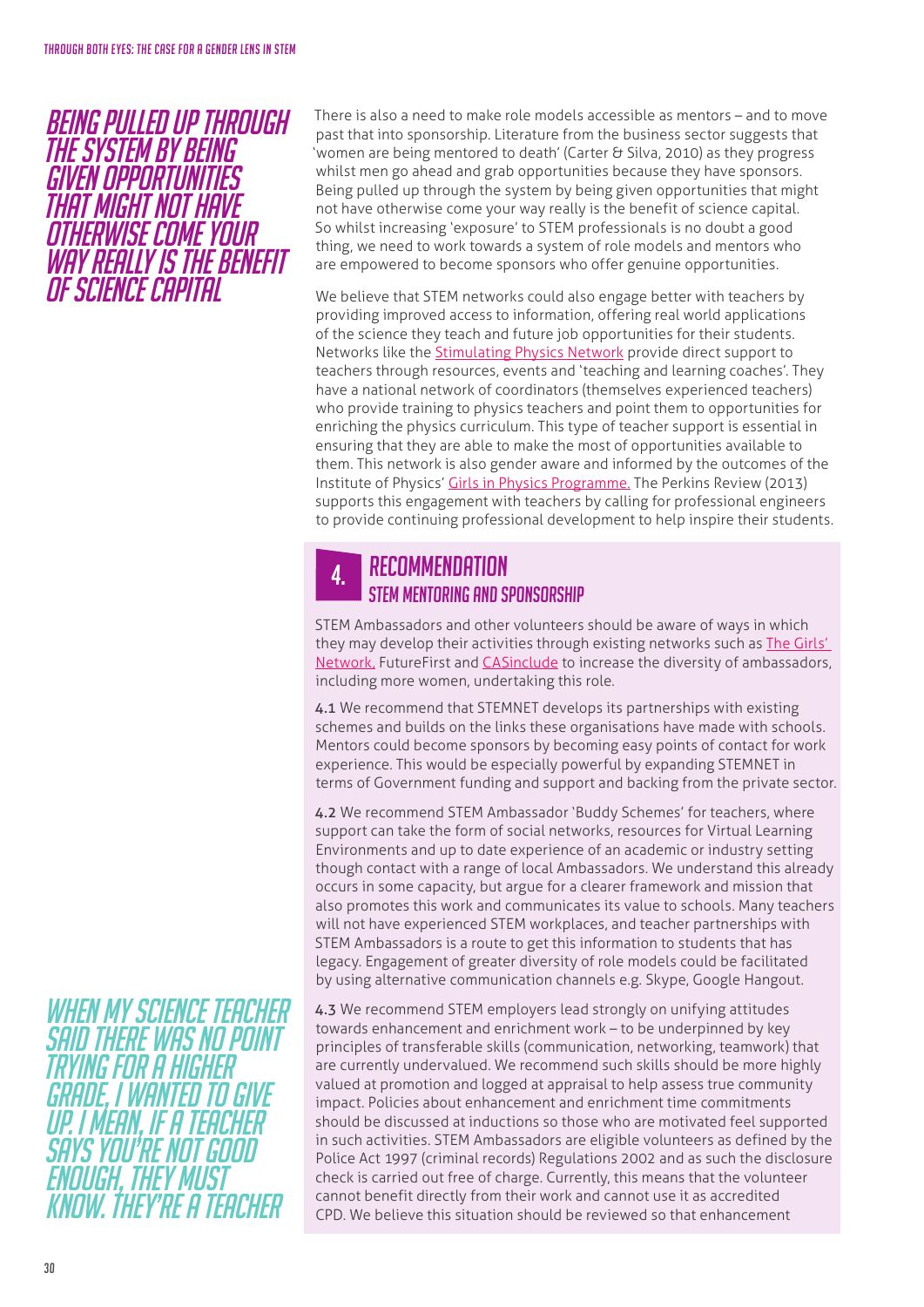and enrichment activities may be linked to career progression but that so disclosure checks remain free of charge. We also recommend investment in more Public Engagement positions and dual activity roles in line with the priorities of the RCUK Concordat on Engaging the Public with Research.

#### Owner: STEMNET, BIS

Partners: The Girls' Network, Social Mobility Foundation, FutureFirst, ScienceGrrl, Inspiring the Future, STEM Employers, RCUK, schools, CASinclude

## 3.4 The classroom: 3.4.1 Teacher education and training

Teacher–student relationships contribute significantly to levels of engagement in the classroom, especially for girls 'where girls' self-concept is less positive relative to boys' (Murphy and Whitelegg 2006).

As Keziah, 14 years old, told us 'when my science teacher said there was no point trying for a higher grade, I wanted to give up. I mean, if a teacher says you're not good enough, they must know - they're a teacher.' Raising expectations means girls are more likely to answer 'YES' to the question 'do I feel confident?'

There is some evidence that single sex teaching and learning impacts positively on girls' participation and achievement in STEM subjects. Part of the explanation is that in single sex teaching girls primarily identify as 'students' rather than 'girls'. However, other factors are significant too: in particular having a relevant curriculum taught by teachers who have high expectations of girls (Murphy and Whitelegg 2006). We must address structural inequalities so that this is true for every school.

In their 'Closing Doors' report the Institute of Physics (2013) clearly show that gender stereotyping is a problem in schools – for boys as well as girls. They argue that schools and school governors have a duty of care to reflect upon their own statistics around gender participation and put in place whole school measures to counter gender stereotyping.

The above points to the importance of teacher education and training (Murphy and Whitelegg 2006, and also Council for Science and Technology 2013). There are insufficient specialist STEM teachers (HM Government 2012), so this requires both additional approaches to recruitment (Council for Science and Technology 2013), and improving the quality of training for generalist teachers. Training for teachers should include awareness of the differential engagement of male and female students in STEM disciplines and the potential impact teachers can have on this, together with practical strategies for making the curriculum relevant and for teaching in more student-centred ways.

Teacher training could also include case studies about promoting subjects to girls. Ofsted (2011) found that one school had been effective in challenging stereotypes and 'hard selling' mathematics to young women, resulting in equal numbers of male and female students starting the subject in Year 12. In the previous three years the same course has been male dominated. Also, in a school specialising in applied learning with a female headteacher with enthusiasm for technology, 94% of girls studied design technology at Key Stage 4 and an unusually high proportion continued studying technology at A-level. Five progressed to study for engineering degrees (Ofsted 2011).

The Institute of Physics (2012) recommends that gender equity and access to all subjects should be actively addressed in all schools, and that gender targets be introduced (for A-level physics). These would require gender stereotyping by teachers and pupils to be actively challenged both in a nd out of lessons and across all subjects.

In their 'Closing Doors' report the Institute of Physics (2013) clearly show that gen stereotyping is a problem in schools – for boys as well as girls

in a school specialising in applied learning with a female headteacher with enthusiasm for technology, 94% of girls studied design technology at Key Stage 4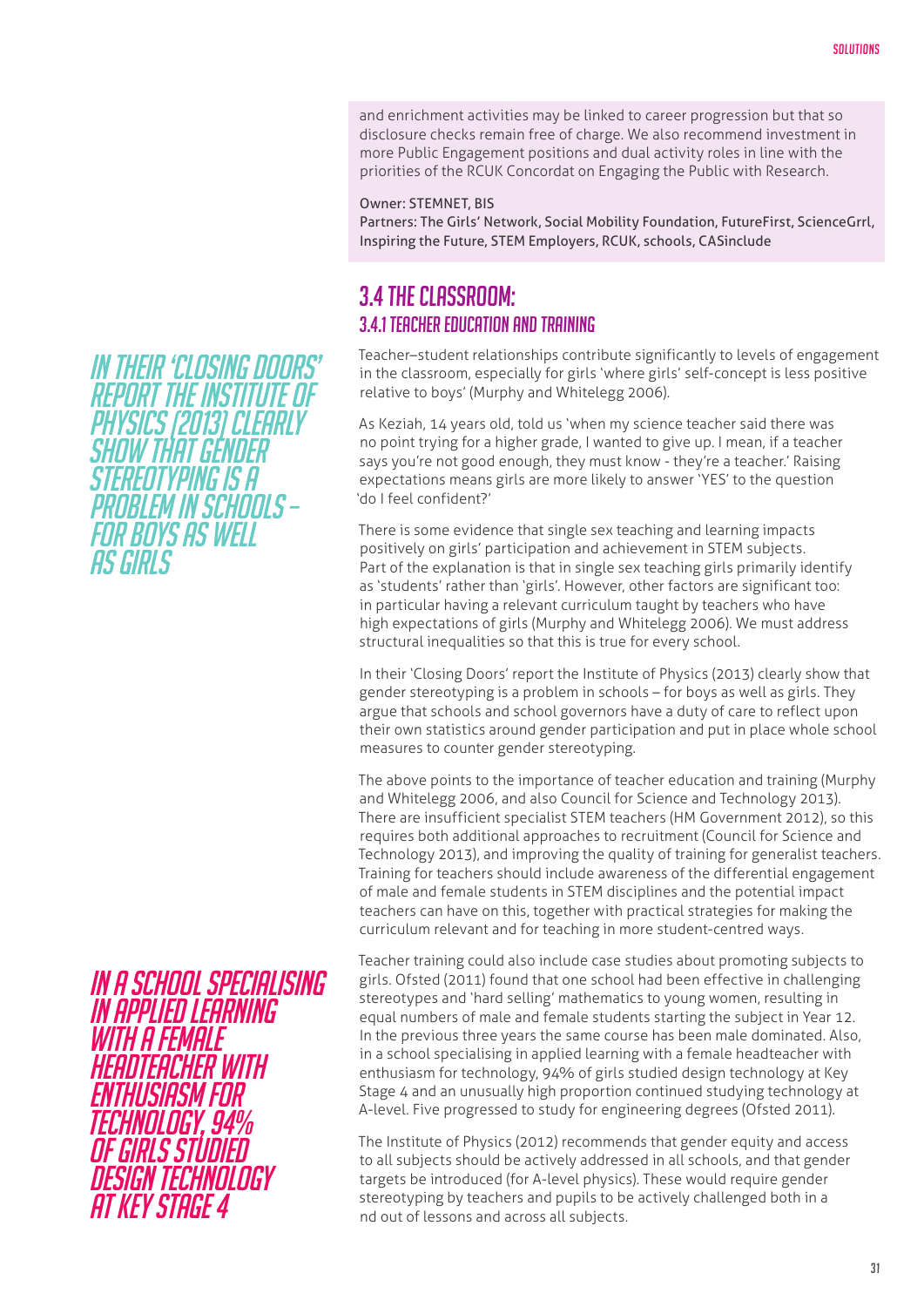

5.1 We recommend equality and diversity training (building on the gender science awareness materials recommended earlier) be mandatory for teacher training to challenge unconscious bias for trainee teachers, New Qualified Teachers (NQT) and in-service training for experience teachers. We are aware that The Girls' Network and TeachFirst are exploring positions in schools with a specific responsibility for gender equality as part of a whole school ethos, we would like to see this explored further.

5.2 We support the Institute of Physics (2013) recommendation that gender equity should be part of the Ofsted inspection criteria, so that a school cannot be judged outstanding if there are clear participation issues that are not actively being addressed.

Owner: DfE, schools, Ofsted, National STEM Centre, Partners: Gender Science Taskforce members from recommendation 1, Gender Education Alliance, TeachFirst, National Science Learning Centre, The Girls' Network

### 3.4.2 Primary education

Some organisations and initiatives are focused on enhancement and enrichment activities in primary schools. For example, National Grid's ['School Power'](http://www.nationalgrideducation.com/primary/) resource is an interactive website and education resources focused around energy, forces and materials and is focused on 4–11 year olds. The British Science Association's [CREST Star](http://www.britishscienceassociation.org/creststar) scheme is focused on 5–11 year olds and enables them to solve STEM problems through practical investigation. [Primary](http://www.primaryengineer.com/)  [Engineer](http://www.primaryengineer.com/) have developed a set of activities that can be delivered in primary schools. They offer training to teachers to enable them to deliver a these projects in their classroom. They also hold cross-school challenge days that enable students to come together to showcase and celebrate their projects.

However, these initiatives are generally underfunded and do not have the scope to have a significant national impact. Many funding sources for enhancement and enrichment activities are focused at the 11–16 age group and this does not adequately support primary school STEM education that is already struggling to inspire young children in STEM (as discussed in the challenges section). We argue that this is a particularly pressing issue and a significant gap in current provision.

The Wellcome Trust are supporting primary schools in gaining access to specialist science teachers. They have worked with the National Science Learning Centre to develop a [CPD programme](http://www.wellcome.ac.uk/Education-resources/Education-and-learning/Our-work/Teacher-training/WTS052326.htm) for primary science coordinators who wish to strengthen their science teaching expertise. This has been designed to develop the confidence, subject knowledge, teaching expertise and subject leadership skills of participating teachers. We support this scheme and call for further investment in the recruitment of specialist teachers.

# primary schools

Kate Bellingham trained as an engineer before working in television, she is Education Ambassador for [BLOODHOUND STC](http://www.bloodhoundssc.com/) and President of [Young](http://www.youngeng.org/home.asp)  [Engineers.](http://www.youngeng.org/home.asp) She told us that:

'Primary schools often lack STEM support. Even though STEM ambassadors are available to support primary schools, there is a limit to how much time they have. Those who are not working, or part time, and perhaps not yet registered as STEM Ambassadors, may have a lot to offer. In particular, there is a lack of female STEM role models for primary schools children (both boys and girls). While they may have predominantly female teachers, few of these will have STEM qualifications or experience.

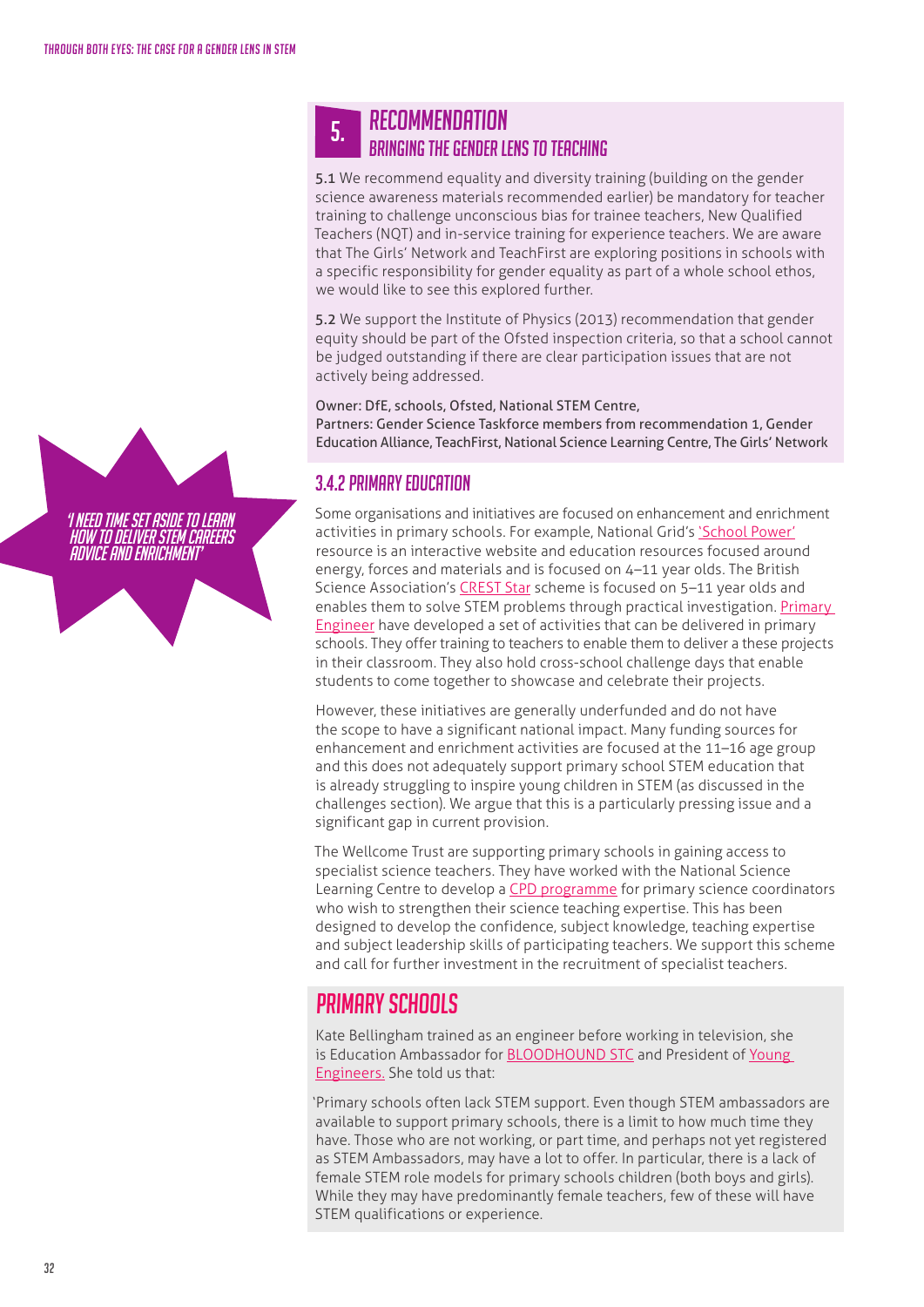Many parents/carers help out in school in primary school with reading, however anecdotal evidence suggests they are rarely encouraged to help in their area of expertise. By offering STEM support, linking into the STEM Ambassador network they could help address this need – and build useful skills for returning to STEM employment themselves, if they so choose to.'

#### RECOMMENDATION Primary school science 6.

6.1 We recommend proactive, rather than responsive, STEM Ambassador teacher support to primary schools (so that every school has access to specialist knowledge and links to resources) and a drive by STEMNET to recruit stay-at-home parents with STEM skills as Ambassadors. This will require more resources for STEMNET.

6.2 We support recommendations of others to incentivise recruitment of specialist science teachers.

6.3 We recommend increased funding streams for Primary Science enhancement & enrichment from all stakeholders.

#### Owners: BIS, STEMNET

Partners: Funders, Primary School enhancement and enrichment specialists (e.g. CREST Star, National Grid Primary Power, Primary Engineer), Tomorrow's Engineers, British Science Association, STEM employers

#### 3.4.3 Curriculum

The literature shows that girls are not fully engaged by the curriculum contents and pedagogy frequently used in STEM subjects (e.g. Murphy and Whitelegg 2006). There is discussion about teaching topics that are relevant to female students' interests and wider real world issues.

Murphy and Whitelegg (2006) call for a more active student-centred approach that includes investigative lab work, group and class discussions, problemsolving and project-based activities where students are the decision makers. There is emerging evidence that these strategies impact positively on the achievement levels of girls as a group relative to boys and that there are no negative impact on boys' overall achievement. In addition, it is clear that embedding such skills is valuable to employers.

*'All our research with industry has stated that pupils are not leaving with the right skills. Moving science back in a skills direction instead of the direction it is going towards in terms of curriculum 2014 is a priority'* **Nimish Lad, Head of Science Wootton Upper School**

> These recommendations require a move away from models of teaching that transfer knowledge to more active learning approaches where teachers facilitate and guide, and has implications for pedagogy and assessment in classrooms. Such an approach also requires a re-evaluation of the curriculum. This could build on specialist resources already provided by the sector, for example the Royal Society's ['Invigorate'](http://invigorate.royalsociety.org/) website and also their [Partnership](http://royalsociety.org/education/partnership/)  [Grants scheme](http://royalsociety.org/education/partnership/) that bring STEM professionals into the classroom for novel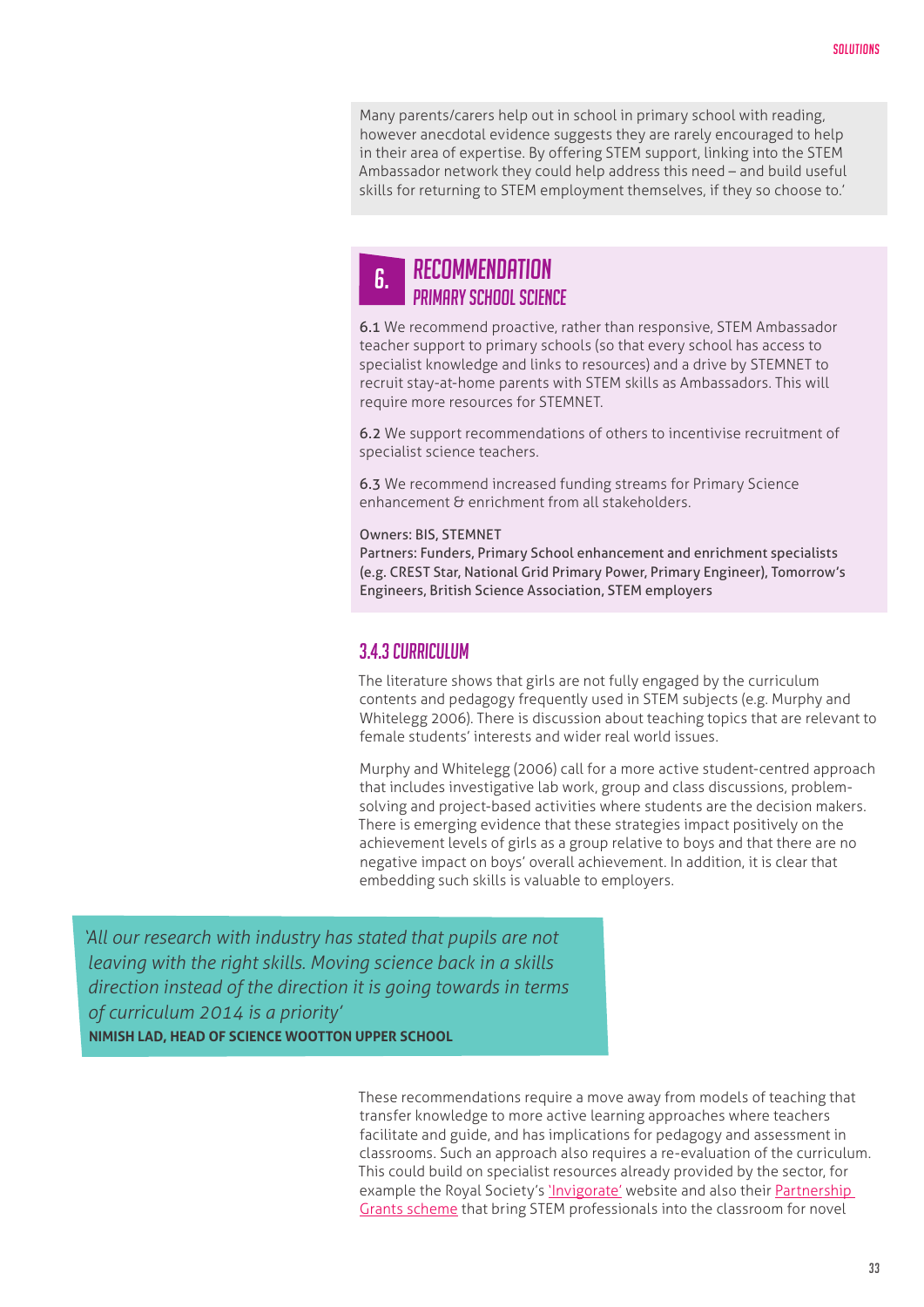and collaborative projects. The Institute of Physics (2013) supports this by recommending that curriculum developers should reflect on the curriculum content and the types of assessment to ensure meaningful access to all.

For example, showing how maths relates to the workplace and the British Interplanetary Society's new [Space A-level](http://www.bis-space.com/2014/01/29/12312/the-british-interplanetary-society-leads-space-a-level-initiative) initiative are examples of increasing relevance. Wolf (HM Government 2010), Hodgen and Marks (2013) and Aspires (2013) argue for alternative, vocationally relevant courses to be available, or for maths learning to take place in the workplace, something that has been taken on board by Government with the new [core maths qualification](https://www.gov.uk/government/publications/16-to-18-core-maths-qualifications) and ['Tech Bacc'](http://www.education.gov.uk/schools/teachingandlearning/qualifications/examsadmin/news/a00224333/techbacc) performance measure. Another way of reinforcing the relevance of STEM is to capitalise on the potential enhancement and enrichment opportunities offered in the local STEM ecosystem. For example, integrating with schemes like CREST that have been shown to enhance employability skills, offer real world experience of STEM and achieve a gender balance is one point of synergy:

*'We offer suggestions on how our CREST coordinators could encourage the schools in their area to work with more girls. There are no quick wins, but bringing it up in conversation is certainly the first step. I don't think there's a need to tailor content for girls, beyond making sure the relevance to wider society is explicit throughout.'*

**Katherine Mathieson, British Science Association**

We agree with this approach – active awareness of the gender issue, working locally to implement change, but talking about relevance for all. We must stop talking about 'teaching topics that are relevant to female students' interests' which implies that girls are somehow 'other'. We must move towards an integrated approach that recognises the weight of cultural messages and accepts that girls and boys are currently poles apart when it comes to answering the question 'is it for people like me?' Changing the curriculum to appeal to stereotypically female interests is patronising and will only reinforce the gender divide over time. We don't need to make the STEM curriculum pink to widen its range.

# crest awards

The [British Science Association's](http://www.britishscienceassociation.org/) well-respected CREST Awards are a fantastic example of project-based learning (CREST 2009–11). The CREST ethos is to encourage independent thought together with creative and practical approaches to learning and also provides students with real world experience of STEM. The evidence all shows this is key to engaging students. Importantly CREST also reliably delivers equal participation of boys and girls – even in physics-based projects.

*'It's not dumbed down, like the lessons. You're given the challenge and you've got to find the solution to it'* 

It's not just STEM skills and aspirations. There is strong evidence that participation in the CREST Awards 'introduce and enhance wider employability skills' such as self-management, problem solving, communication and business understanding.

In our conversations with stakeholders, it is clear that expanding the reach of CREST would be valuable, but that this would require a review of the delivery model and an increase in breadth to bring in engineering and maths projects. We believe this last point would be best achieved with industry backing for the CREST Awards.

*'The danger is that Science can seem too distant and abstract. It takes on status and social value when students see that STEM is integral to the likes of Coca-Cola, Apple, L'Oréal, Tesco. If local companies can take a direct interest in students' CREST projects, so much the better.'*

WE MUST STOP TALKING about 'teaching topics that are relevant to female students' interests' which implies that girls are somehow 'other'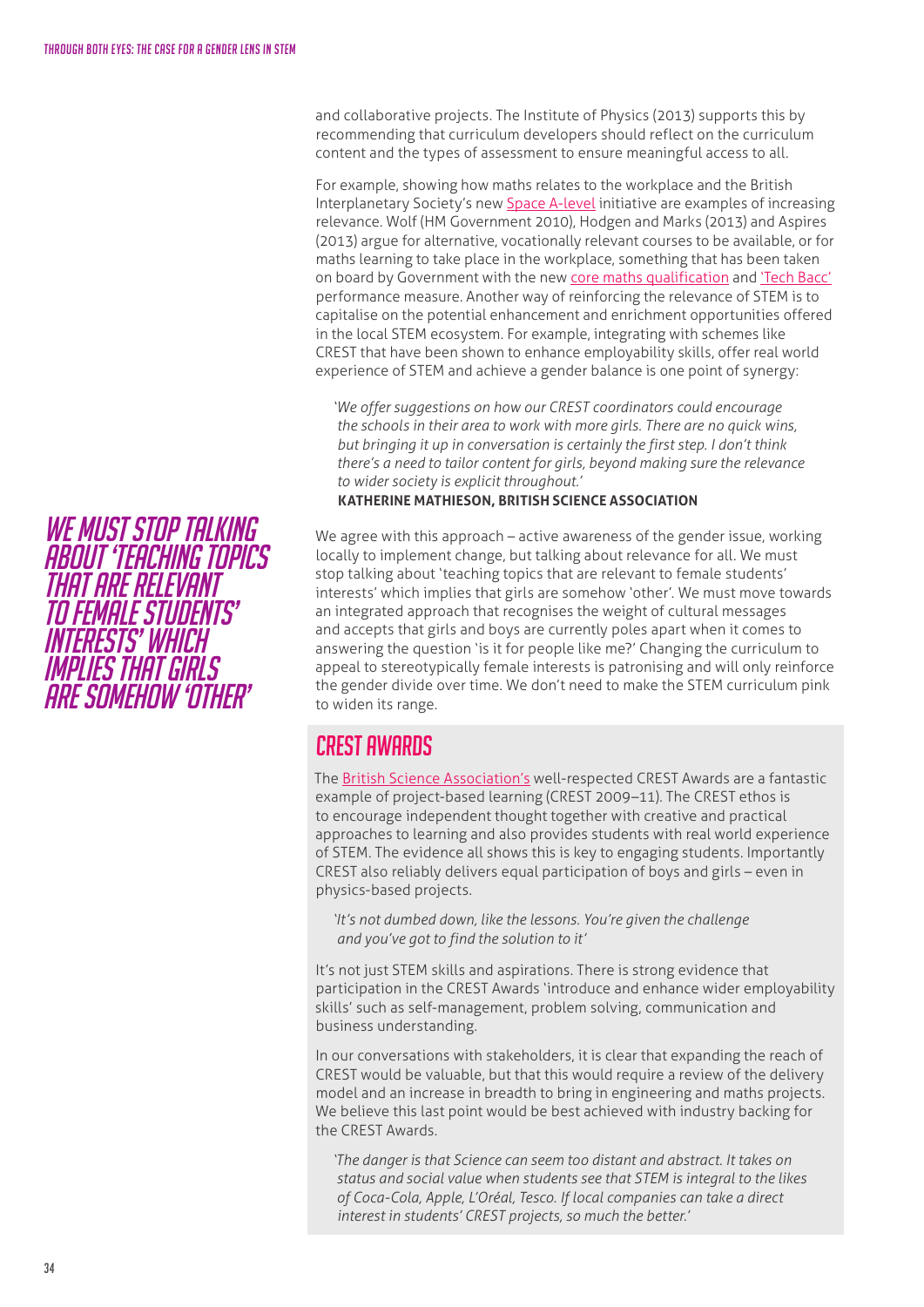CREST is endorsed by UCAS for inclusion in a student's personal statement and is an accredited contribution to the Extended Project Qualification by Edexcel and we feel this recognition should be expanded to indicate the value of practical STEM experience.

With support from the sector – for example a commitment to delivery by STEM Ambassadors and the support of Engineering UK to help connect CREST with employers as a valuable template product – we feel that CREST could be scaled so that its benefits were more widely felt.

*'This survey suggests that participation in CREST has impacted positively on the attitudes and plans of around half of the students involved... amongst those whose attitudes have not changed is a significant proportion of students who had already decided for Science. There are virtually no negatives.'*

#### RECOMMENDATION: Bringing the gender lens into the curriculum 7.

7.1 We recommend that the Department for Education (DfE) commission a diversity review of STEM curriculum at Primary and Secondary levels. This should review the topics covered, pedagogy and assessment issues, and consideration of the inclusion of women and non-stereotypical STEM careers in the curriculum.

#### Owner: DfE

Partners: Gender Science Taskforce members (see 1.2), Gender Education Alliance

## 3.5 The potential workplace 3.5.1 Extending the curriculum in partnership

The Aspires (2013) report suggests an alternative approach to career education: to integrate STEM careers awareness into mainstream science and mathematics teaching over the  $10 - 14$  age period, as in other high-performing economies (OECD 2010). An embedded approach would be beneficial as the evidence from a range of sources (including Aspires 2013) indicates that if students can see the relevance of their learning, and it is connected to future employment, they are more likely to engage with a subject. However science teachers do not feel able to keep up to date with relevant careers education information (Kumar et al 2013). It would therefore be necessary to provide additional support to subject teachers to facilitate the integration of STEM careers awareness into mainstream teaching. This can be achieved through STEM professionals engaging in the classroom. There are various examples where this is currently happening, although female role models are not always well-integrated into mainstream approaches.

Many of the mainstream interventions centre on the idea of providing exposure to STEM subjects, professionals and employment opportunities, or enrichment activities. Straw et al (2011) define a STEM enhancement and enrichment activity as providing schools with opportunities to deliver more relevant content in an exciting and challenging way. For example, the Royal Society runs an [Associate Schools and Colleges scheme](http://royalsociety.org/education/associate-schools/) that brings together a 'network of enthusiastic teachers who share their experience' and are supported with specialist resources.

Extending the curriculum through engagement with STEM professionals creates a way of providing girls with exposure to STEM, generating science capital, can broaden career pathways for young women and challenge occupational stereotypes if it is actively embedded into practice (Ofsted 2011).

science teachers do not feel able to keep up to date with rel careers education information It would therefore be necessary to provide additional support to subject teachers to facilitate the integration of STEM careers awareness into mainstrfam tfachi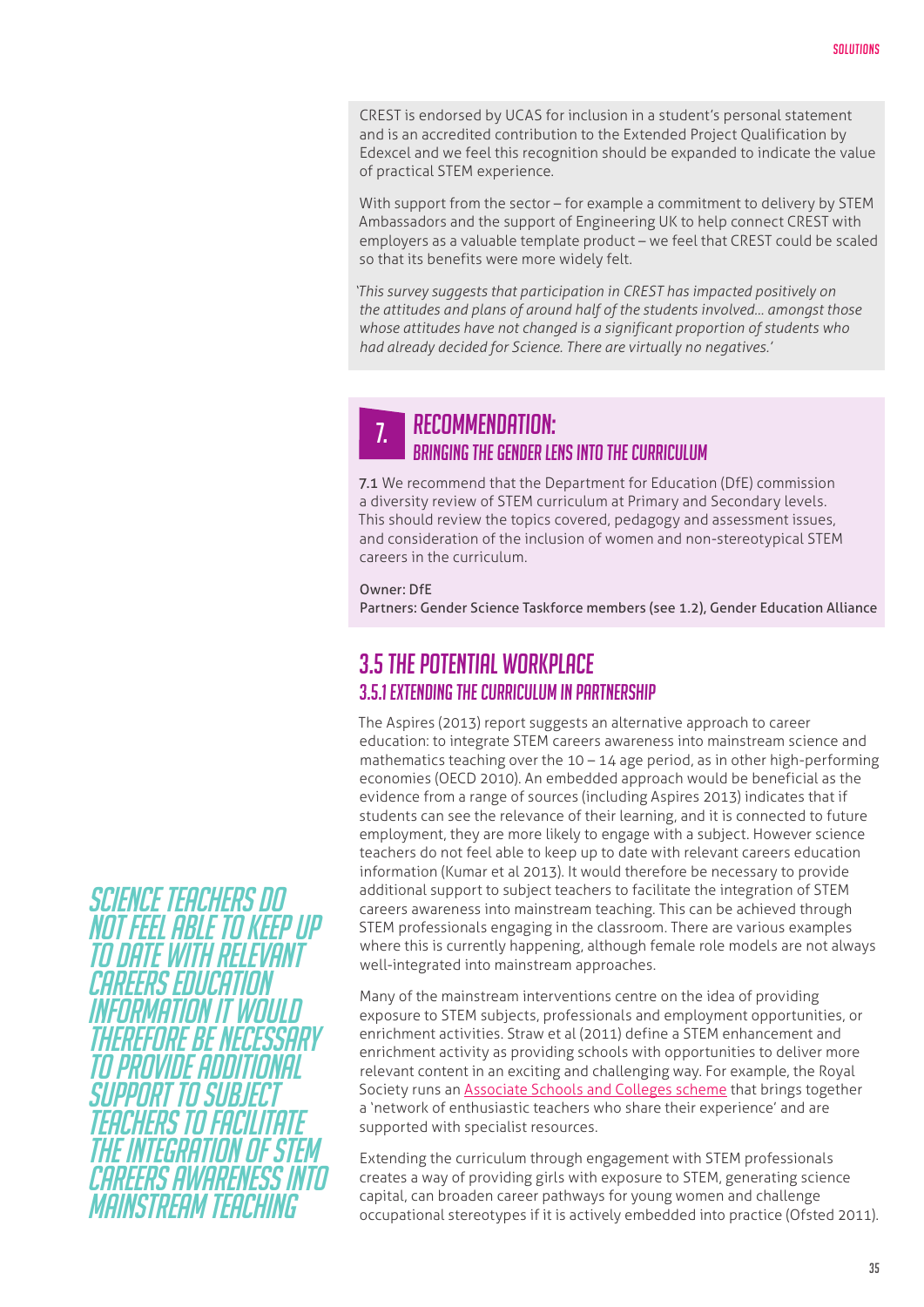For example, the [Royal Academy of Engineering](http://www.raeng.org.uk/) launched the London [Engineering Project](http://www.thelep.org.uk/home) (LEP) with the aim of improving cultural and gender diversity in engineering through partnerships with existing stakeholders. Through a comprehensive DRIVE process for assessing diversity measures in projects before their inclusion and providing diversity training, most LEP activities had a 'minimum 50% participation by girls' (WISE 2009). DRIVE's core diversity principles, embedded from the beginning of the design process is an effective way of using the gender lens in enhancement and enrichment activities and has been used by Tomorrow's Engineers and the British Science Association:

*'Our CREST Star scheme was at its developmental stage and the principles of the DRIVE process have remain embedded in the resources produced as part of the scheme.'*

#### **Adrian Fenton, British Science Association**

Employers who took part in an Ofsted survey (2011) felt that confidence was the key to progression to non-stereotypical routes for young women. They specify the need to extend practice in preparing for job interviews and in developing young women's presentational skills. Some of the ways employers saw the potential for expanding links to tackle occupational stereotypes were by providing work experience in a wider range of roles to extend choice and by promoting role models and case studies from the local area where young women had moved beyond stereotypical routes.

This report also notes that 'for better or worse' role models shape the views of young women's career choices. For example, actively showcasing highprofile women and former female students can be effective, but one-to-one meetings with professionals tended to have a greater impact on girls' career aspirations and could lead to further opportunities for sponsorship, such as a work experience or careers guidance.

However, although meeting people from business has a positive impact on girls' aspirations this approach has not been developed systematically in most of the schools visited:

*'In particular, the positive influence of role models was not planned sufficiently to improve girls' and young women's knowledge and understanding of the place of women in society, or used specifically to challenge gender stereotypes through careers education'*  **(Ofsted, 2011)**

#### Education and Employers' Taskforce (EETF)

EETF (2010) makes a series of detailed recommendations for establishing a national service to facilitate the engagement of businesses with schools. This includes a single national 'entry point' service for employers to provide them with advice and guidance for engaging with schools, and creating a brokerage service, which is now [Inspiring the Future.](http://www.inspiringthefuture.org/) This is a free service across England with volunteers from all sectors and professions going into state secondary schools and colleges to talk about their work.

Inspiring the Future told us that 'just over 3,800 women have signed up to the programme; over 750 of these women attended events in schools, talking to young men and women about their careers from July 2012–June 2013. Of these female volunteers, 295 work in IT/computing; 293 work in engineering; 116 work in other scientific sectors; 425 work in financial services, and 250 are in the legal profession or in legal services and 70 have specified they would like to discuss the use of maths in the workplace.'

EETF has launched a new campaign called [Inspiring Women.](https://www.gov.uk/government/news/inspiring-women-national-campaign-launches) Its Director, Nick Chambers, says the aim of this campaign 'is to bring about a culture change where girls, whatever school they attend, have the chance to meet women doing a wide range of jobs and gain first-hand insights into the world of work.'



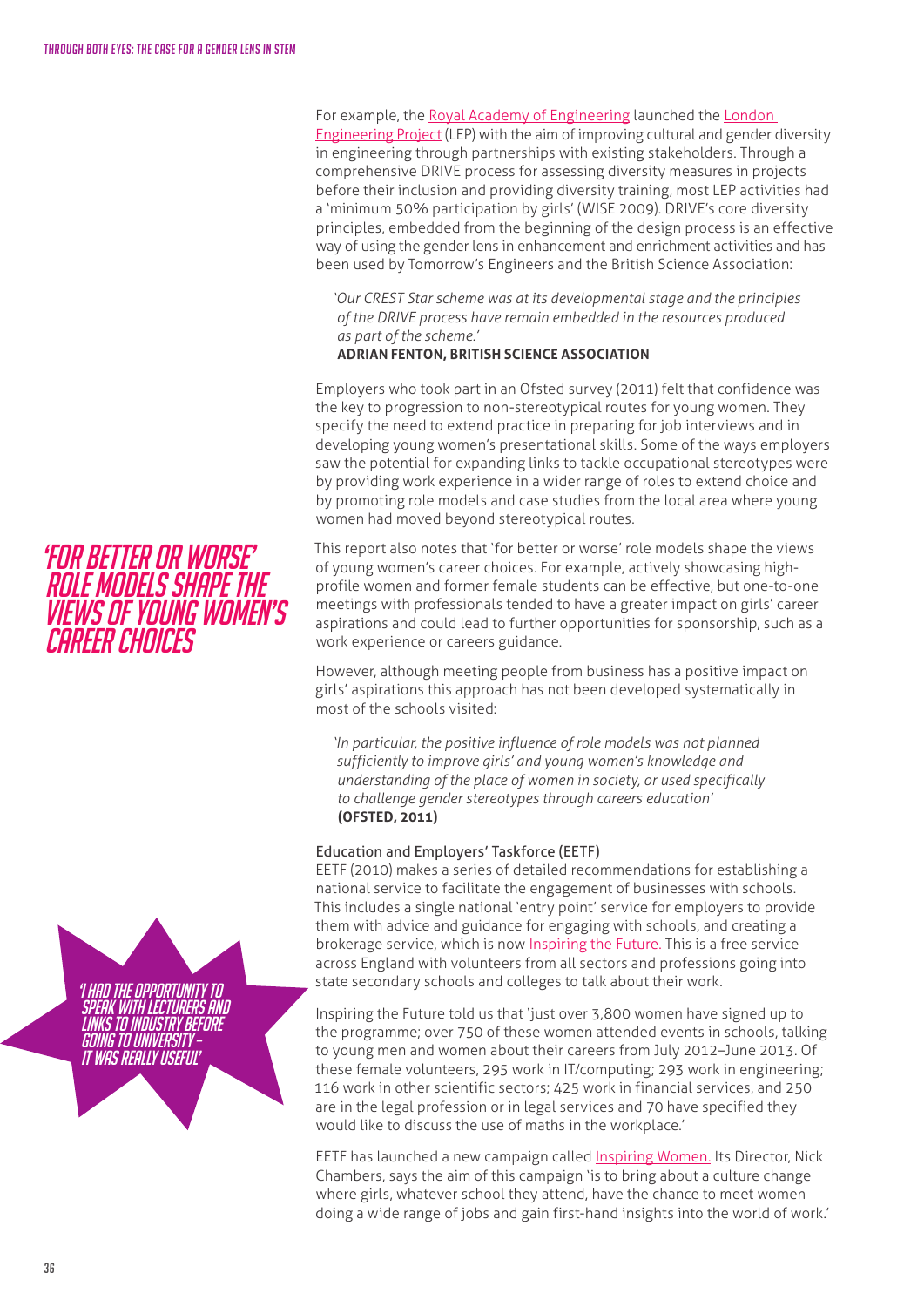'Please don't send me a 500 **RESOURCE PACK** something that fits in easily **ALREADY DOING** something that dovetails with the curriculum'

EETF argue that coordinated messaging and actions are necessary to ensure that young people at secondary and primary schools are given inspirational role models and engaging careers information to inform choices. EETF suggest that to encourage all businesses (especially small and medium sized ones), to engage with schools the Government should simplify 'red tape' to reduce the associated administrative and financial barriers to this. Furthermore, EETF encourages employers to treat working with schools as they would any other business activity – as crucial to their success. We support their recommendation that an award or quality mark for volunteering and community engagement to provide careers advice and engagement in schools and colleges be introduced.

EETF also suggest the creation of a portal for sharing resources between schools and employers, and training teachers to engage with employers. They also stress the importance of quality evaluation and that school accountability should not be limited to examination results but should include other economic and social outcomes for young people in the longer term.

We believe that Inspiring the Future and Inspiring Women, and their sister programme [Speakers for Schools,](http://www.speakers4schools.org/) have huge potential to support activity within the STEM sector, and that encouraging volunteers to talk more generally about their STEM skills will help highlight the breadth of opportunities that studying STEM brings.

#### STEMNET

STEMNET's vision is to 'increase young people's choices and chances in STEM' through a Government funded STEM Ambassador programme comprising 27,000 volunteers (40% of whom are female) from business and industry that give their time to inspire young people in STEM, managing an advisory network for secondary schools regarding delivery of enhancement and enrichment activities and coordinating the **[STEM Clubs Programme.](http://www.stemclubs.net/)** In 2013 the STEMNET Evaluation found that 90% of UK secondary schools had engaged a STEM Ambassador at least once a year, up from 82% in 2011. Contact with STEM Ambassadors is hugely beneficial, with increased engagement, knowledge and understanding about STEM and STEM careers being reported by the majority of teachers and students. It is clear that for teachers this impact is due to enhanced real world relevance of STEM and increased confidence and enthusiasm for teaching these subjects (Straw et al 2011). Between April 2013 and March 2014 STEM Ambassadors recorded 21,000 activities, of which nearly 6000 were workshops/challenges, 1200 supporting STEM Clubs and nearly 4000 careers talks. STEMNET records of all activity and engagement indicate that 60% of UK state-maintained secondary schools access STEM Ambassadors on three or more occasions each year. However, in 2011 only 41% of pupils had sustained interaction with STEM Ambassadors and the majority had seen an Ambassador give a talk, rather than interacted with them through an enhancement and enrichment activity.

Extracurricular STEM clubs are hugely effective at engaging students and are an opportunity for students to better engage with STEM Ambassadors and industry representatives. Evaluations suggest that more ongoing and sustained contact with STEM Ambassadors could lead to even greater impacts for pupils (Straw et al 2011).

Some STEMNET clubs target girls specifically, and most have good representation of girls: the evaluation found that 35% of questionnaires were returned by girls. Although STEMNET does not track partipation by gender, we feel this is likely to be representatives of the gender split in STEM Clubs. It is striking to note however that none of the STEMNET's formal objectives relate specifically to girls, or mention a gender-aware perspective. We would like to see this change, and are encouraged by the recent inclusion of female STEM Ambassadors in the 'Real Life Maths' resource on the STEMNET website.

Contact with STFM Ambassadors is **HUGELY BENEFI** with increased engagement, knowledge and understanding about STEM and STEM careers being repo by the majority of teachers and students

Evaluations suggest that more ongoing and sustained with STEM Ambassadors could lead to even greater impacts for pupils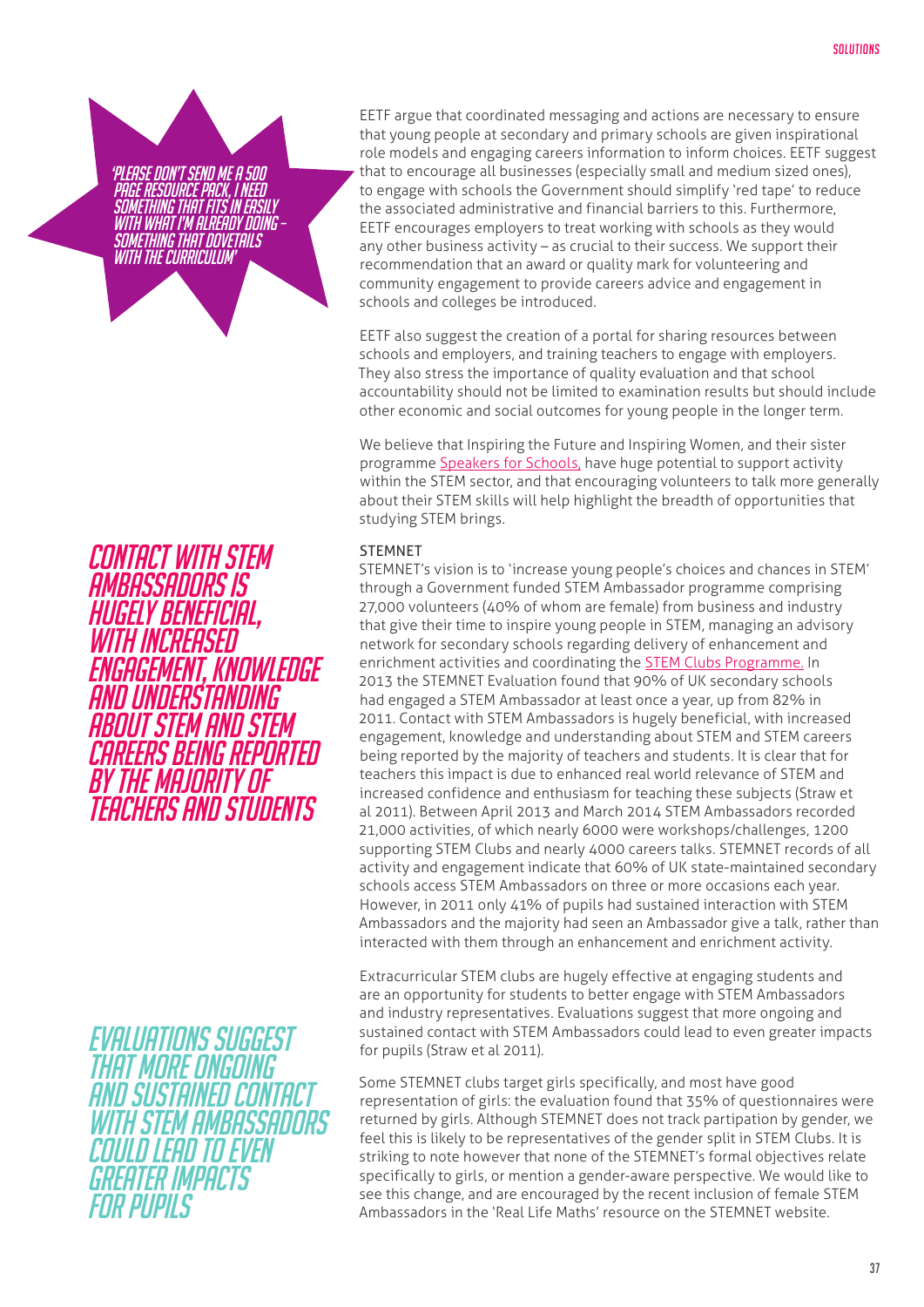We also feel that investing in STEMNET would benefit the whole sector, and encourage independent Employer Ambassador schemes to connect with local STEMNET contract holders to share resources, links and experience. Developing the STEM Ambassador scheme in this way could also take better advantage of specialised knowledge and enable more focused training for enhancement and enrichment activity delivery. We believe that streamlining expertise in this way is the key to more sustained, and sustainable, support for schools.

*'We have had great results with specialist STEM Ambassadors for both Tomorrow's Engineers and Big Bang programmes. Helping STEM Ambassadors gain skills to deliver our activities is most definitely needed'* **Sarah Devonport, Engineering UK**

# clubs

Clubs that engage students' interest in STEM outside the classroom have been proven time and time again to offer a chance to gain knowledge, practical skills, improve confidence, learn where STEM can lead, and to have fun.

*'Pupils who attend STEM Clubs are more willing to stretch themselves and ask more probing questions' (Science teacher, Case study 4).*

*'49% of pupils who have had contact with a STEM Ambassador and 61% of STEM Club members want a job that involves STEM, compared to 37% of all pupils'*

There is huge scope to grow and develop these clubs and we feel strongly that building on the potential for links with STEM Ambassadors and Employers is the key to scaling. For example, an evaluation of the 2007–09 After School Science & Engineering Club initiative (DCSF, 2008) notes that 'less than 10% of clubs had visited a business' and visiting a workplace accounted for 28% of STEM Club activities. Also, only 22% of teachers had involved STEM Ambassadors in their STEM Clubs. It's clear from published evaluations and our conversations that funding, the burden on teachers' time and availability of resources are the main barriers to expanding STEM Clubs.

Funding is a particular issue at primary level because most support is being directed towards the 11–14 age group. ScienceGrrl funded a Brixton-based primary school science club for girls because we feel that building identity at these ages is key to feeling that STEM is 'for people like me'. STEMNET has developed a set of videos to support STEM Club leaders in establishing and running engaging Clubs for their pupils.

*'The girls really understand that doing science is about investigating and asking questions. What does it look like? How does it feel? What's happening? Why? How do we know? They now all agree that science is fun and have had the chance to meet a physicist, a microbiologist specialising in malaria, a bat ecologist, an engineer, an astrophysicist and TV producer. 'I didn't know this was science!' has been a common exclamation.'* 

**Beth Rice, PEACH STEM Club for girls 6–10 years old**

We feel that one way of addressing the other barriers is to streamline activities into those proven to work and that both teachers and STEM Ambassadors could be trained to deliver. This could build on the Powerful [Practical](http://www.nationalstemcentre.org.uk/elibrary/resource/10147/powerful-practicals-toolkit) resource developed by STEMNET, available on the National STEM Centre website. For example, in 2011 only 20% of STEM Clubs delivered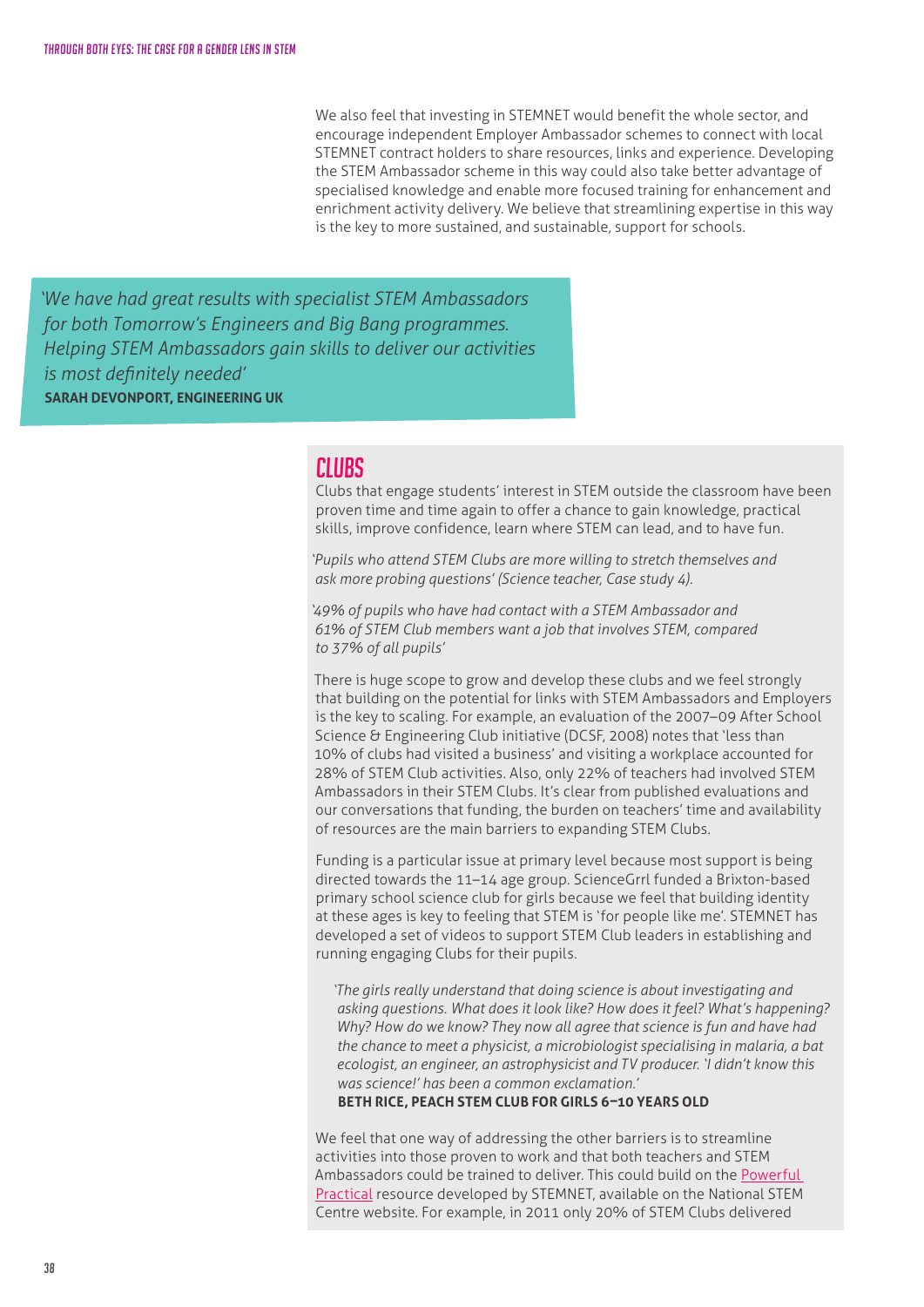CREST Awards – this is an ideal opportunity for expansion. Another way is to empower STEM Ambassadors to support teachers with resources as discussed in recommendation 4.2.

Another area for development is the current focus on science at the expense of engineering and maths. Partnerships with [Tomorrow's Engineers,](http://www.tomorrowsengineers.org.uk/) Young Engineers and Primary Engineer seem worth developing. In addition, with support from BIS and [EngineeringUK](http://www.engineeringuk.com/) local employers could be encouraged to directly fund with STEM clubs and integrate their expertise into projects, such as the Jaguar Land Rover [CREST maths challenge.](http://www.jaguarlandrover.com/gl/en/responsible-business/social-responsibility/advancing-knowledge/jaguar-maths-in-motion-challenge/) This could be done in a creative way that encourages information sharing between schools through partnerships with the [Big Bang Near Me.](http://nearme.thebigbangfair.co.uk/) Industry involvement would also expose students to technical routes, which would help widen participation.

*'You can see exhibitions about engineering, you can be told about it, you can look at pictures, watch videos and read books, but until you've had a go for yourself you haven't experienced the thrill of it! At first I was interested. Now I'm addicted'*

*'By doing [an engineering club] we took the engineering course, the diploma, which was really good, because it really, like, inspired us to do engineering because we all enjoyed it' (Straw et al, 2011)*

#### Tomorrow's Engineers

EngineeringUK and the Royal Academy of Engineering offer a careers programme called Tomorrow's Engineers (Engineering UK 2013). It is delivered by a broad partnership between STEMNET, business and industry, the engineering profession, activity delivery organisations and schools. The longterm aim is to reach every state-funded secondary school in the UK in order to raise awareness of engineering, inform about career opportunities and encourage young people to make the subject choices that keep routes into engineering careers open.

They have developed gender-aware careers information and resources to be used as part of the programme, and a communications strategy designed to ensure that the wider population understand that studying science and mathematics subjects at school, college and university can open up a whole range of exciting and rewarding career opportunities in the real world. Tomorrow's Engineers worked with 37,941 students of which 18,591 were girls in 2012/3 and '36% of girls who took part in a Tomorrow's Engineers activity felt that a career in engineering was desirable, compared to 23% in our all UK survey. Compared to 59% and 57% for boys'.

#### The Big Bang Fair

The largest single intervention aiming to 'improve young people's and adults' perceptions of STEM' is the [Big Bang Fair.](https://www.thebigbangfair.co.uk/) Led by EngineeringUK, this is intended to be a collaborative partnership between British Science Association, the Science Council, the Royal Academy of Engineering and Young Engineers, and is supported by BIS and industry.

There is no doubt that The Big Bang Fair has positive effects on all those who visit it, in terms of enjoyment and awareness of careers (EngineeringUK, 2012). This was especially true for girls, whose preconceptions were challenged by the event. We are excited by the development towards Regional Fairs because we feel they could play a valuable role in developing local connections with employers, schools and science centres. As Penny Fiddler (CEO, UK Association of Science and Discovery Centres) told us, such venues are ideal physical hubs for partnerships:

*'Each year, 10 million women and girls choose to go to science centres across the UK to get involved in science (192,000 each week). 1 million of these are school girls participating in curriculum-linked inspirational science*

WE ARE EXCITED BY THE development towards Regional Fairs because we feel they could play a valuable role 'nfvfinding i connections with ipi ayfrs, schi and science centres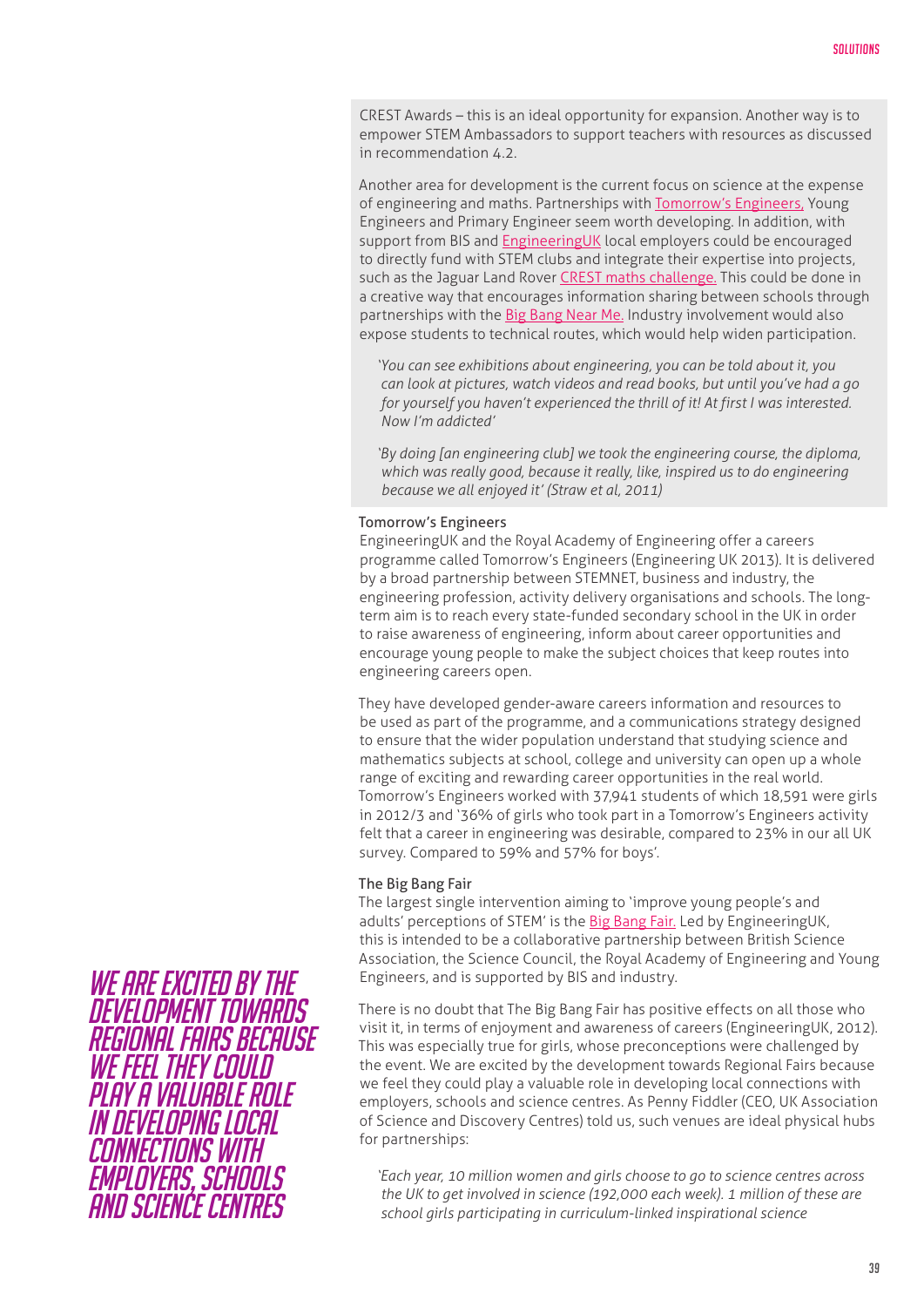*and engineering workshops. All science centres work hard to ensure their exhibitions and science programmes are equally appealing to girls as boys, and many have specific programmes to inspire more girls. Indeed over half of the scientists that visitors meet when they visit with families and schools are female, acting as role models every day.'*

We understand that the Big Bang UK Fair is important to unify the brand, but we worry that Universities and smaller employers are being priced out – and that this may become a barrier to engagement with Regional events. We would like to see an open debate on the UK Fair, in terms of cost, impact and inclusivity. It would also be interesting to explore partnerships with TeenTech, who collaborate with Universities, industry and Education Business Partnerships to run events that inspire and inform young people about opportunities in STEM.

## BIG BANG @ SCHOOL

As part of their drive to engage schools with STEM employers on a local level, Engineering UK have creatively expanded their Regional Big Bang Fairs into local events '@' schools through the development of a toolkit. Sarah Devonport who leads the initiative told us that 'a pilot scheme is currently in process and has already proved to be popular with both schools and colleges. It's helping break down some of the barriers to schools getting involved in the Fairs, such as geography and cost'. One of the schools that participated in the pilot is Redmoor Academy led by Head of STEM, Jo Cox:

*'Our first Big Bang @ School has been a great experience. We've developed good relationships with local organisations as well as neighbouring schools. We're passionate about STEM at Redmoor Academy and hosting a Big Bang has been an excellent way to enthuse our pupils about the possibilities that STEM opens up to them.'* 

Faisal Khan also ran a successful Big Bang @ The Market Bosworth High School. He also feels the event offers mutual benefits because 'companies receive firm – and marketable – links with the local community of potential employees.'

It's not just the toolkit that makes The Big Bang @ an exciting development, it's the opportunity for a wide range of stakeholders to collaborate and work towards a shared mission and the valuable support that this brings to schools:

*'We were able to tap into their expertise as well as their resources and contacts, which made life so much easier than starting from scratch.'* 

In total, the Big Bang @ Redmoor Academy was a collaboration between 11 local employers (including Campbell Scientific, Triumph Motors, Severn Trent, Bletchley park, Caterpillar, National Grid UK and Recognition Express Coventry) and 7 organisations from the STEM sector (STEMNET, Young Engineers, British Science Association, STEM ambassadors, IOP and Greenpower Education Trust) working together to support 12 local schools, including nurturing mentoring relationships between primary and secondary schools. Sarah Devonport joked that 'in the end, the Big Bang Near Me team probably did the least!'

We feel that building up the local STEM ecosystem within a national framework such as this would offer the flexibility to meet local needs, and could also help kick-start the strong relationships that really make things happen.

However, despite the hive of activity (including the grassroots initiatives mentioned in the 'home and personal networks' section) the sector is not integrated into the formal delivery of STEM education or well-coordinated amongst itself. We believe this is a wasted opportunity and invite further consideration regarding how to unify the STEM sector in Recommendation 10.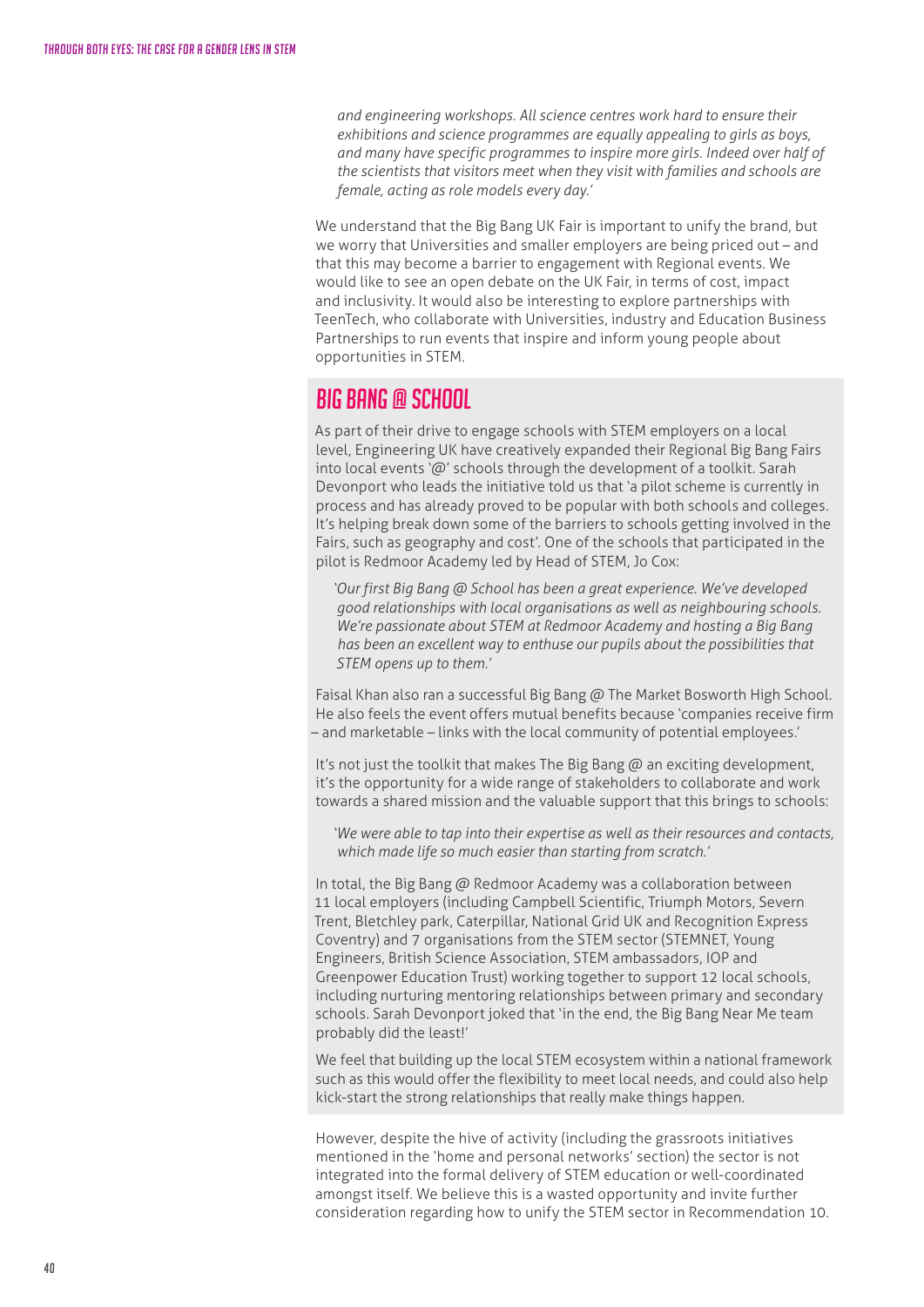#### **I RECOMMENDATION** Support project based, creative & real world learning 8.

8.1 We recommend that DfE review the decision to cut their funding of the CREST awards and argue for increased backing from other sources. The scheme is one that has been shown to engage students, provide employability skills, engage industry, is UCAS-accredited and achieves a gender balance. This is especially important in hard to reach schools where students have lower science capital. We recommend consideration of matched funding from STEM Employers to expand the scheme to enable more CREST partnerships with charities and employers that are in line with employer interests and needs. We also recommend that stakeholders consider how the CREST delivery model could be updated to something more sustainable.

8.2 We recommend that Tomorrow's Engineers work together with CREST and STEM employers representatives to develop and strengthen the engineering CREST project portfolio.

8.3 We recommend that collaboration between local STEMNET contract holders and The Big Bang Near Me scheme is formalised, including data sharing. This could capitalise upon the networks of both partners to encourage industry to channel activity through STEMNET, developing relationships at a local level, to facilitate delivery of the programmes we know are effective.

8.4 We recommend further investment in STEMNET and a review of activities in the next funding round to help deliver these programmes.

8.5 We imagine that in practice, these recommendations will require a joint mission to be drawn up between all owners. This should include a pledge to open data and progress meetings at BIS. The partners should also arrange opportunities for their teams to meet and share expertise, perhaps in a conference style setting. In the longer term, this could help drive a collaborative funding model.

*'STEMNET works with many partners to support STEM enhancement in schools. We are always keen to share knowledge and examples of good practice, which STEMNET sees during its work with all secondary schools in the UK, to ensure schools are supported and benefit in inspiring young people in STEM.'* **STEMNET**

*'We would welcome the opportunity to share our data and knowledge with Government and Partners'* **EngineeringUK**

*'We are keen to share our learning with collaborators. There is a need for Government support to enable the key providers of STEM enhancement and enrichment activities to share data that will help them make their provision for schools more timely, more tailored and ultimately, more effective.'* **British Science Association**

Owner: BIS, BSA, Engineering UK, STEMNET Partner: STEM Employers, DfE

### 3.5.2 The potential workplace

#### Work-related learning

Much of the literature is underpinned by a belief that effective careers education requires a partnership with employers. This has perhaps been most comprehensively demonstrated in research from the Education and Employers Task Force (EETF 2010), who show that the overwhelming majority of young people and employers would value a more active role.

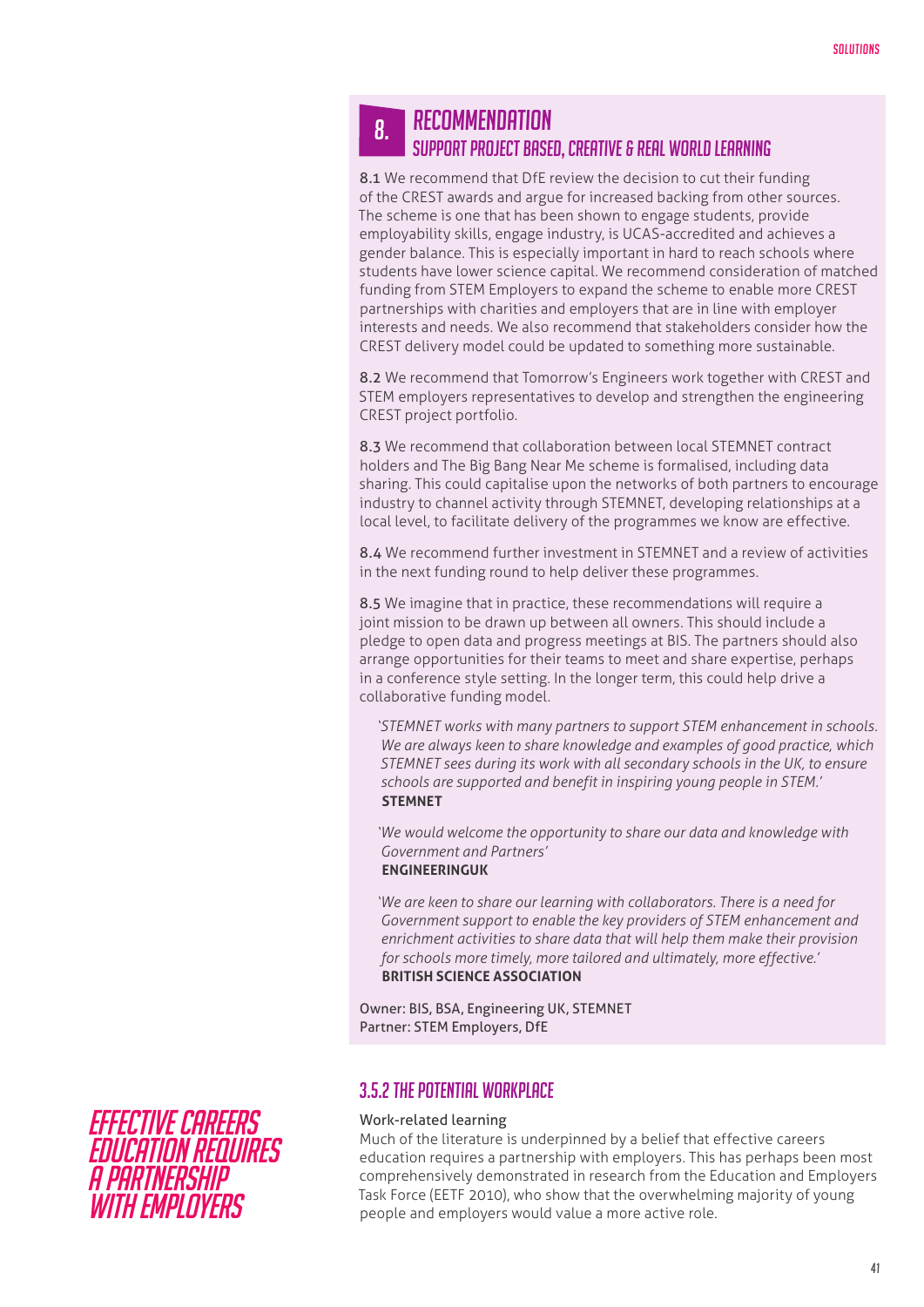this suggests the need to move beyond thinking of work experience as a one or two-week spell at age 14–16 to a broad and var series of engagements, such as workplace visits, mentoring, mock interviews, competitions, project activity and careers advice

WE BELIEVE THE PUBLIC and private sector **SHOULD BE SUPPORTING** each other when it comes to the future of young people

Work placements and related activities provide an opportunity for students to gain valuable work experience (UKCES 2012), to learn about different careers in an applied way and challenge gender stereotypes. Ofsted (2011) also found that impact of interventions was more effective in an on-going arrangement rather than a one-off activity. In agreement with EETF findings, this suggests the need to move beyond thinking of work experience as a one or two-week spell at age 14–16 to a broad and varied series of engagements, such as workplace visits, mentoring, mock interviews, competitions, project activity and careers advice (UKCES 2012). To facilitate work experience, Wolf (HM Government 2010) recommends the government consider reimbursing employers for providing work placement opportunities and that schools and colleges should be encouraged to prioritise longer internships for older students.

There are examples of industry led schemes that target girls and young women specifically. For example, as part of their business partnership scheme, Jaguar Land Rover runs ['Young Women in the Know',](http://www.jaguarlandrover.com/gl/en/responsible-business/social-responsibility/advancing-knowledge/young-women-in-the-know/) a five day course that gives young women in Year 11 or above the opportunity to meet female role models onsite. The company has also recently launched 'Girls in the Know'. Rolls Royce has a similar residential programme for 14-15 year old girls called 'Outward [Bound'.](http://www.rolls-royce.com/sustainability/casestudies/outward_bound_programme.jsp) Atkins have published a careers research study highlighting talented female engineers (Atkins, 2013). Other examples of employer engagement are the [BAE Systems Schools Roadshow](http://www.baesystemseducationprogramme.com/your-school/roadshow.php) and also the [National Grid Careers Lab](http://www.nationalgridconnecting.com/collaborating-on-careers/) [pilot](http://www.nationalgridconnecting.com/collaborating-on-careers/), the results of which are due in Summer 2014. A partnership between EADS Astrium, UK Space Agency, the Ogden Trust and Leicester University offers boys and girls the chance to meet space scientists and potential employers at [Space School](http://spaceschool.co.uk/S_Spaceschool/-about-us) UK. Of course, universities themselves have solid engagement programmes: for example, the Imperial College London '[Reach](http://www3.imperial.ac.uk/outreach/wohlreachoutlab)  [Out](http://www3.imperial.ac.uk/outreach/wohlreachoutlab) Lab'; the University of Nottingham's [Science Outreach Programme;](http://www.nottingham.ac.uk/sop/index.aspx) and [Discover STEM](http://www.sheffield.ac.uk/faculty/science/outreach/wp/discover-stem) run by the University of Sheffield. The Research Councils UK [Concordat for Engaging the Public with Research](http://www.publicengagement.ac.uk/why-does-it-matter/concordat) sets out some principles of engagement and also points to student engagement as a priority. RCUK also funded [Research Catalysts](http://www.rcuk.ac.uk/pe/catalysts/) to embed engagement into HEIs as a valued activity. We believe the public and private sector should be supporting each other when it comes to the future of young people.

# stem colleges

[Algenuity](http://www.algenuity.com/) are a company that build foundational technologies to support, catalyse, and propel the emerging algal biotech industry. They are based in Stewartby, located near Kimberley STEM college. The BTEC Level 3 applied science group visited the company labs and completed activities linked to the curriculum. Subsequently, a worker from Algenuity showed the students their results via a live Skype call. The success of this activity was down to its relevance to the curriculum and also having activity taking place both on a laboratory site and in school via a live Skype call. However, a member of staff at the school told us that reliance is totally on the networking skills of these people within the school, and their pre-existing links with industry.

Companies such as Jaguar Land Rover put a call out for their employees to become school governors. We recommend that such practice be encouraged to help strengthen relationships between schools and industry.

['See Inside Manufacturing'](http://discuss.bis.gov.uk/seeinsidemanufacturing/) is a partnership between BIS and industry that aims to 'shake up old fashioned views of manufacturing.' It has the support of companies like McLaren Group, BAE Systems, Airbus, Nestle UK and Ford among many others. GKN Aerospace provided us with three female case studies. The case studies offered an insight into the proactive approach taken by GKN Aerospace regarding women in manufacturing, with one student detailing a tour by a senior woman and another student saying: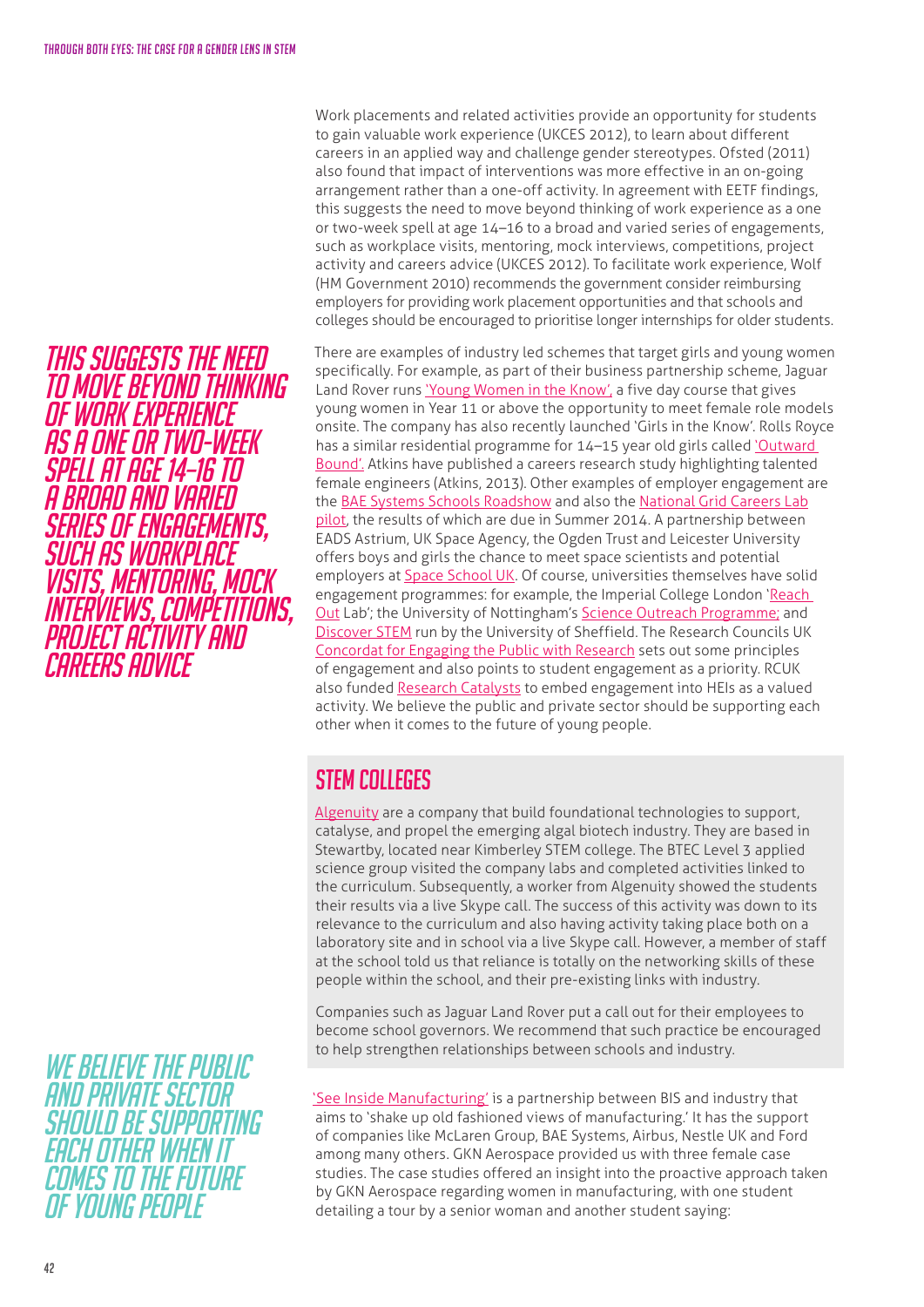# We would be interested to see a gender breakdown of See Inside Manufacturing's successes across all participating companies

Research by the EETF has shown that to **BE TRIIIY FFFFCTI** employer contacts with young people have to be situated within a coherent programme careers support where professional al access to up-to-d materials supplement first-hand insights into the working world. WE ARGUE THAT IT A has to be informed by the gender lens

*'It is a great thing to know that women can get into that line of work on merit and not be discriminated against… overall, the day grabbed my interest and made me think about what the options are for the future'*

We would be interested to see a gender breakdown of See Inside Manufacturing's successes across all participating companies. Seeing role models in action and having the chance to experience the workplace are in line with all the evidence base regarding 'what works' for breaking down both gender and STEM stereotypes.

We are pleased to note that in a letter to The Times, Peter Luff, MP and representatives from WS Atkins, National Grid, Jaguar Land Rover, Airbus Group UK, GKN and Babock International, BAE Systems called for unity of action. We feel that this mission is best achieved through developing collaborative frameworks rather than through a single institution.

#### Technical routes

Vocational qualifications have the potential to combine education with exposure to STEM professions. The Wolf report (HM Government 2010) makes sensible and challenging proposals to improve vocational education, but there is little in the report specifically addressing gendered participation and stereotypes. The industry members of the Automotive Council expect to take on more than 7,600 apprentices and 1,700 graduates over the next five years, and the Automotive Council UK (2013) is working together to improve the quality and quantity of apprentices, graduates and postgraduates in the automotive industry (Automotive Council UK 2013). The problem of the underrepresentation of girls and young women is recognised, but the gender lens is not being used effectively to address the lack of female apprentices.

In order to promote apprenticeships EETF (Education and Employers Taskforce and Price Waterhouse Coopers 2012) recommend that the employer strategy should raise awareness of apprenticeship routes. This includes giving careers talks in schools, and following this up with work experience or job shadowing to give a realistic insight into what the prospective apprentice can expect. They also propose supporting apprentices to be successful in their applications through transparency and practical support such as mock interviews, which is unsurprisingly similar to good practice in careers advice more generally. Research by the EETF has shown that to be truly effective, employer contacts with young people have to be situated within a coherent programme of careers support where professional advice and access to up-to-date materials supplement first-hand insights into the working world. We argue that it also has to be informed by the gender lens.

University Technical Colleges (UTCs) represent a more formal approach to embedding employer knowledge into learning. These colleges were first launched in 2009 and 'focus on providing technical education that meets the needs of modern employers' (DfE, 2012). UTCs are supported by the Baker Dearing Educational Trust and are sponsored by local universities and employers. There are some concerns that uptake is slower than expansion of the scheme, with capacity ranging from 30% (Central Bedfordshire UTC) to 76% (Aston University Engineering Academy) according to the Hansard records of the answer to a Parliamentary Question directed to the Secretary of State for Education in November 2013.

In addition, young women are, unsurprisingly, underrepresented. For example, we were told that Bristol Technology and Engineering Academy is '7% female for this academic year, and approximately 10% for next'. Similarly, JCB Academy recognises the need to drive up their female intake, aiming to increase it from 12% 'to around 25% over the next 5 years'. We spoke to Neil Patterson, Principal of [Silverstone UTC](http://www.utc-silverstone.co.uk/) who told us that next year's Engineering female applications were around 5% in Year 10 and 11% in Year 12. He stressed to us the importance of challenging perceptions: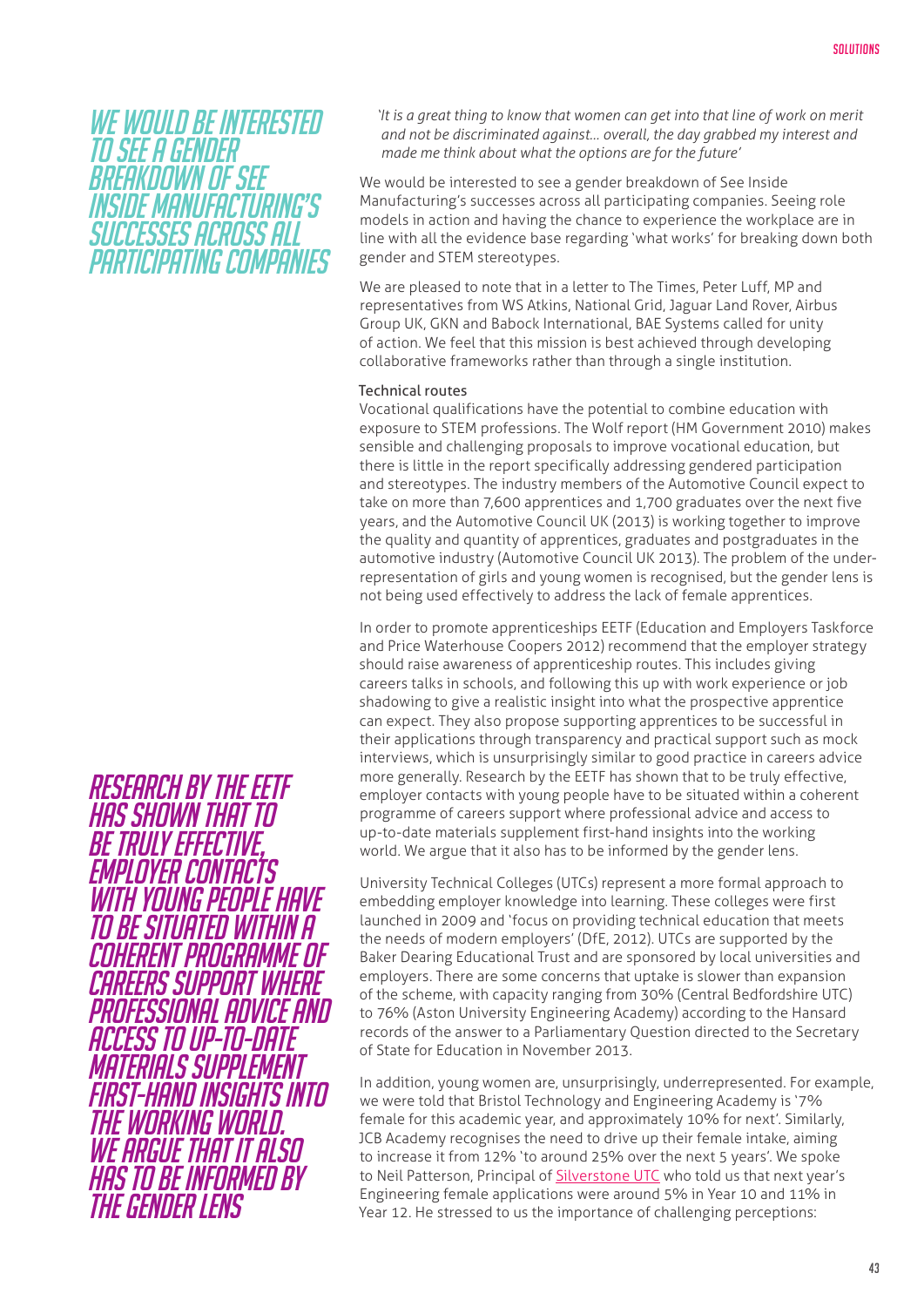

*'We discriminate without even knowing it. One young woman I spoke to, who was doing her year in industry, told me that one of the things that was a concern for her when choosing engineering was that she might not be strong enough to carry out some physical activities in an engineering workshop, and that if that happened, she would have considered herself a failure.*

*We use tools so to make the job easier, and if the tool doesn't work for everyone, we are discriminating. We should question the tool, not the ability of the person using it. We would jump to make a new tool for someone with a disability – but not to cater for the full range of physical strength in humankind.'*

**Neil Patterson, Principal Silverstone University Technical College**

Jo Lopes, Head of Technical Excellence at Jaguar Land Rover supported this view. He told us that one of the key reasons the 6th form at Warwick UTC was full, with 18% female applications, is that there had been a coordinated and concerted effort to get employees out into schools, to show the students what engineering was really about and the advantages of a technical route. We are pleased to hear that WISE and the Royal Academy of Engineering are due to launch a **[booklet advising UTCs](http://www.wisecampaign.org.uk/about-us/our-projects/utc-booklet)** on how to recruit young women.

#### **RECOMMENDATION** STEM RESOURCES: TECHNICAL ROUTES 9.

9.1 We recommend raising awareness of CPD modules that allow teachers to explore technical routes. Such CPD modules should be signposted through the DfE careers framework we have proposed in recommendation 11.

9.2 Both Professor John Perkins and Professor Alison Wolf have called for streamlining of technical routes into STEM, which we support.

9.3 In the longer term, we recommend that knowledge of all routes into STEM be integrated into teacher training. It will be particularly important to consider the stereotypes that prevent girls entering these routes in such training.

Owner: BIS, National STEM Centre, National Science Learning Centre



### RECOMMENDATION Unifying the STEM ecosystem

10.1 We recommend a more rigorous investment in developing an understanding of good practice for enhancement and enrichment activities and programmes. We suggest that the RCUK Concordat for Engaging the Public with Research and the UK [Science and Society Charter](https://scienceandsociety.blog.gov.uk/uk-charter-for-society/) could be developed into a series of core principles for engaging young people. We recommend seeking public and private sector signatories to such a document. Core principles of engagement might include that an activity should have real world relevance, develop employability skills and bring young people into contact with STEM professionals.

10.2 There is a need to measure the effectiveness of enhancement and enrichment activities through agreed and common metrics. These impact assessments should include a pledge for open data so that opportunities for learning can be maximised across the sector and can be fed into the development of best practice guidance for enhancement and enrichment (as in 10.1). This evidence base will also enable scaling of initiatives that work by providing clear impact metrics to investors.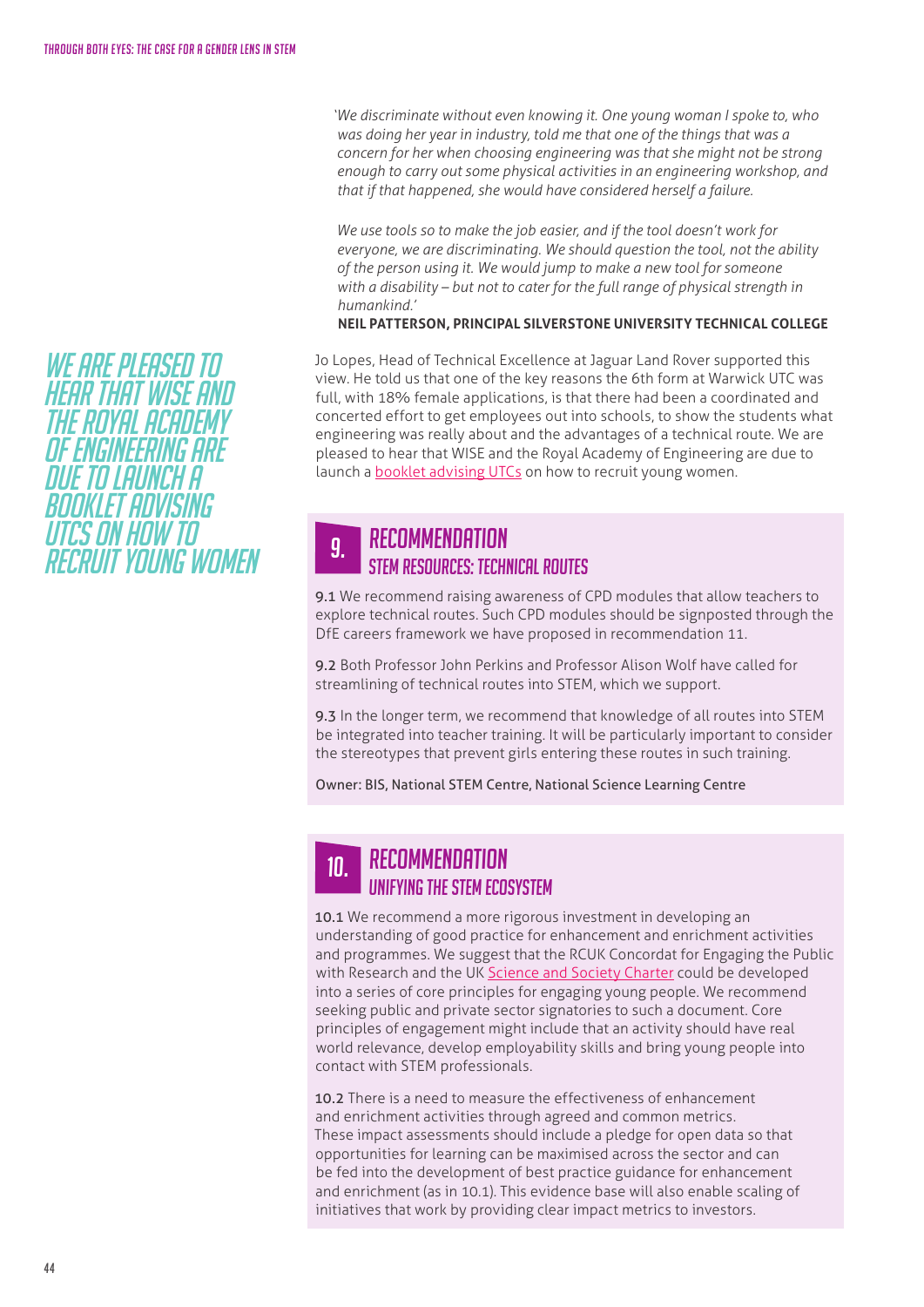10.3 We call upon the Government to take leadership in uniting STEM employers across the public and private sectors. Government should encourage and incentivise collaboration using its procurement and funding processes, and with policy incentives and kite marks.

Owners: DfE, BIS, RCUK Partners: STEM sector

### 3.5.3 Careers Guidance

Access to reliable information can transform the way in which young people make decisions (The Education and Employers Taskforce and Price Waterhouse Coopers 2012). However, this review finds little evidence relating to the ways in which careers education is being used to make STEM subjects and careers more accessible to girls, or challenging gender stereotypes. There is widespread agreement that currently careers advice and guidance is not achieving as much as it could or should (Hughes 2011, Ofsted 2011 & 2013, House of Commons Science and Technology Committee 2013). An example is the careers working group set up by EngineeringUK, which consists of professional engineering institutions and major employers collaborating to create clear, simple, and unified messages that are gender-aware.

We believe that the new duty on schools to provide independent careers education is ill-advised. This is supported by Ofsted's 2013 report, 'Going in the right direction?' which says that only 12 out of the 60 schools they visited provided a 'wide breadth' of careers advice. Further they confirm that 'the DfE's guidance does not prescribe clearly enough the way that schools should provide students with independent and impartial guidance'. There is not sufficient local infrastructure to support good careers education and good work-related learning. We feel that this move that will cause less wellequipped schools and their students to suffer, unless on-the-ground support and clear advice is provided through the transition period.

Hughes (2011) recommends that the government should guarantee face-toface careers advice for all young people in schools, and that there should be stronger requirements on schools to provide detailed information about careers and academic and vocational pathways. Hughes also says that primary schools should arrange for 10 and 11 year olds to attend careers events where parents, family members and others come in to talk to pupils about their jobs and work, and to give pupils the opportunity to ask questions about how to obtain and qualify for them.

Other recommendations are that the Government should direct the new [National Careers Service](https://nationalcareersservice.direct.gov.uk/Pages/Home.aspx) to ensure that appropriate advice is given to young people on the following: STEM subject choice at school and its possible consequences for future study and careers; the choices available within STEM subjects at HE level and beyond, and the advantages of pursuing a STEM degree; and relevant careers advice that highlights the jobs available to STEM graduates both within STEM and in other industries (HM Government 2012). Neither Hughes (2011) nor HM Government (2012) address the issue of relevant careers education for girls.

Ofsted's (2011) recommendations focus more explicitly on careers education for girls. Although they call for more information about non-stereotypical roles for women, it is worrying that provision about information on careers and parenthood is specifically directed at girls.



We feel that this move that will cause less well-equipped schools and their students to suffer, unless onthe-ground and clear advice is provided through the transition period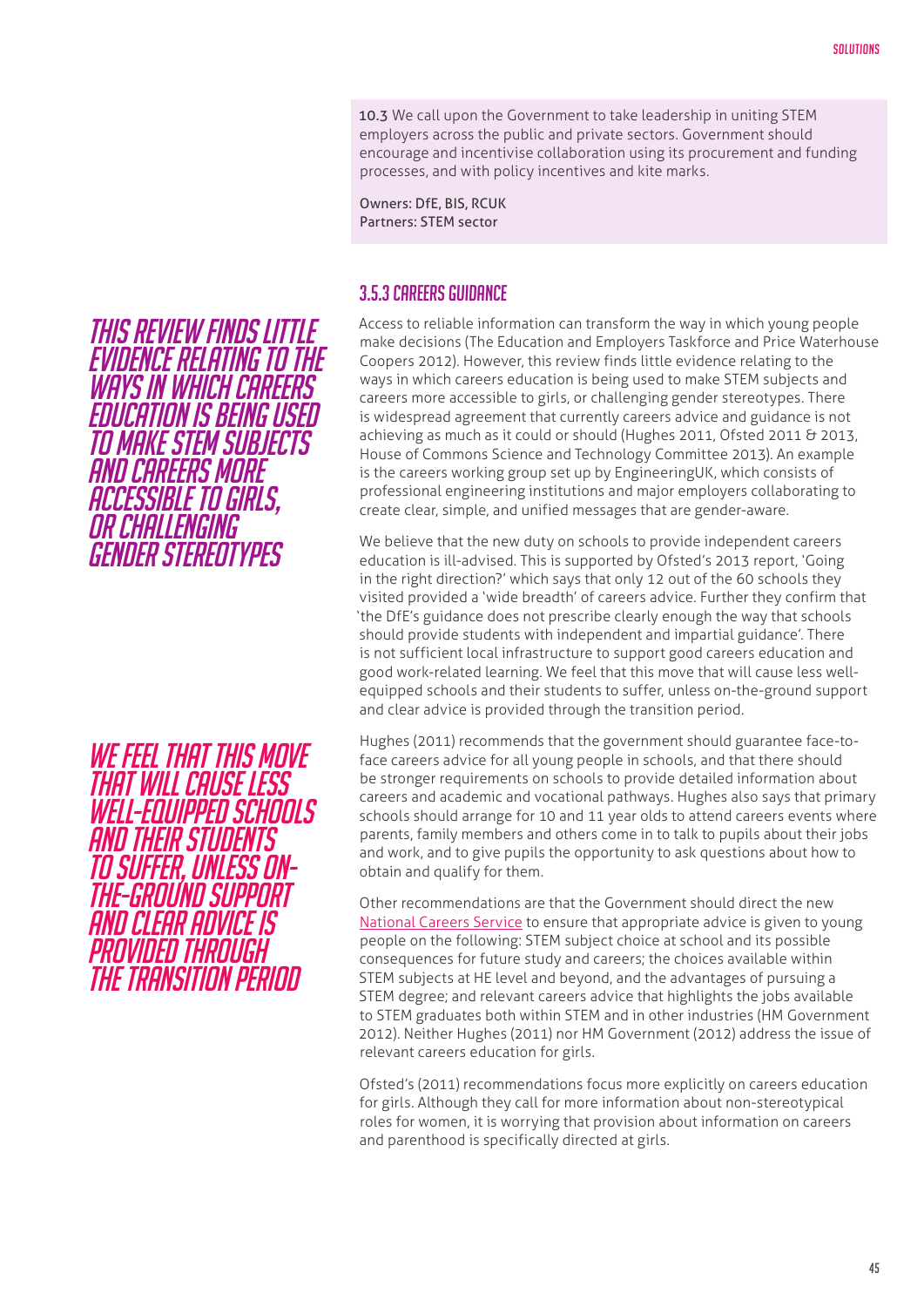Two reports (Ofsted 2011 and House of Commons Education Committee 2013) comment on the lack of careers destination information schools have about students, both to evaluate outcomes and inform school practices. This however would only benefit girls if the indicators included a gender dimension and the subsequent improvements incorporated an approach with sufficient gender-awareness to make STEM subjects and careers relevant to girls and women, and to challenge gender stereotypes.

This leads us to point out a striking representation of the disjointedness we are referring to: specialised careers websites for STEM already exist. These include, for example [GradCracker,](http://www.gradcracker.com/) [GoCracker,](http://www.gocracker.com/) and [whereSTEMcantakeyou.com.](http://www.wherestemcantakeyou.com/) Other sites are aimed directly at young women e.g. [EveCracker](http://www.evecracker.com/) and some have deliberately developed their content in a gender aware manner, for example the Science Council's [Future Morph](http://www.futuremorph.org/) website for 11–19 year olds. Over the last year the site has averaged over 5,500 visits per month including a total of 1,600 unique views for the online version of the **SCIENCEGRRL** calendar.

*'It would take significant extra resources for a STEM specific careers website to achieve the kind of audience reach that generic careers websites attract, therefore, we should be disseminating our messages through the generic sites and other intermediaries. The focus groups we have conducted and informal feedback has shown that teachers and students find the site useful once they use it but we have struggled to raise awareness of the site'* **Nicola Hannam, Director of Policy and Development at the Science Council**

*'A culture change in careers provision for young people and adults is needed. Business, careers professionals and schools should work together to ensure increased access to high quality work experience and job shadowing. As part of this, employers should commit to ensuring their graduates, trainees and apprentices visit schools regularly to act as role models and deliver more accessible, first-hand insights about the range of career opportunities available'*

**Women's Business Council Report, 2013**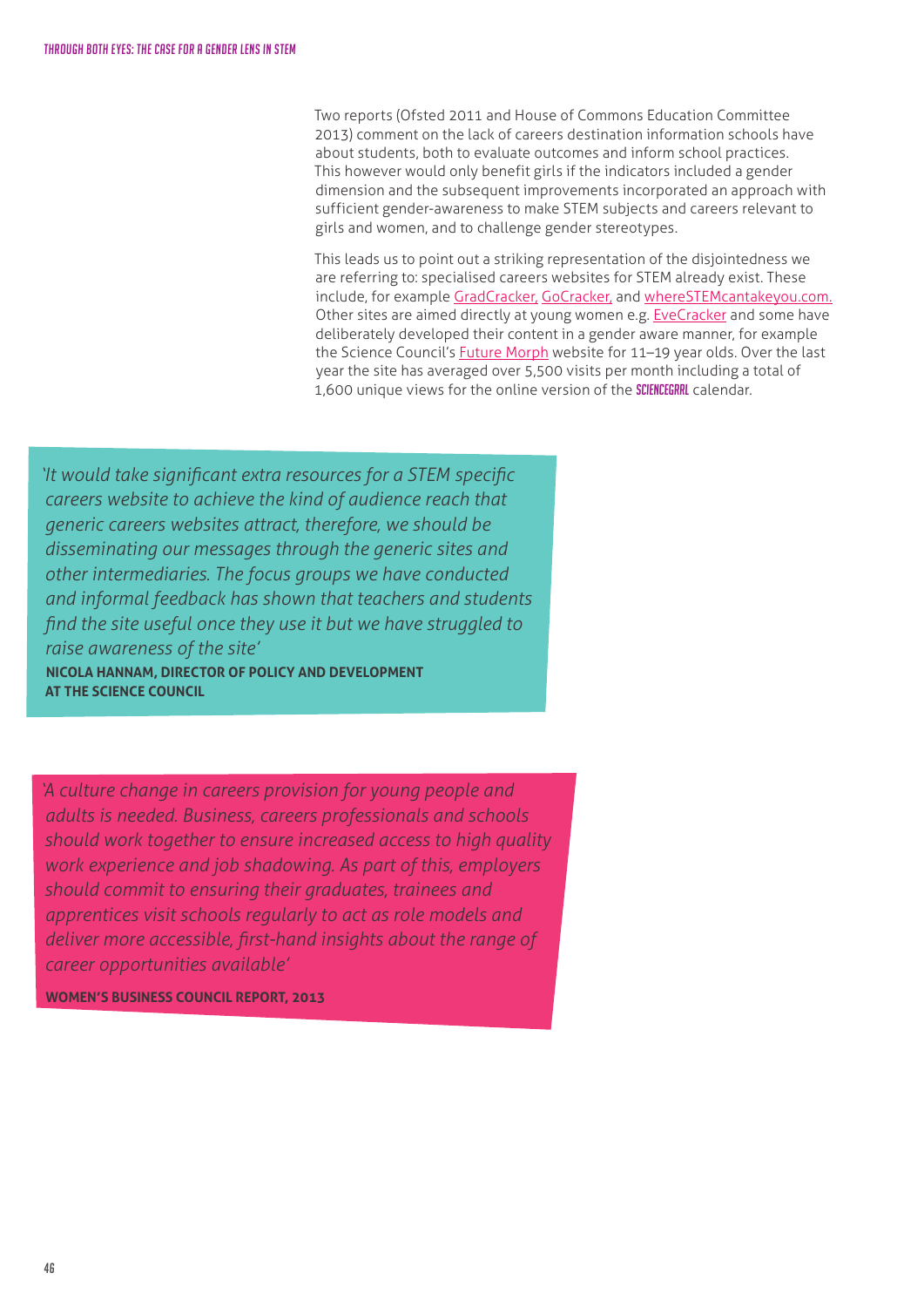#### **I RECOMMENDATION** Leadership on careers advice 11.

11.1 We feel careers information should be channeled through the routes people are already using. This involves developing an understanding of where teachers access information. We recommend that such websites (e.g. National Careers Service) make better use of the wealth of specialist knowledge by linking directly to such sites as Future Morph and whereSTEMcantakeyou.com. It is important that sites convey joined up messaging.

#### Owner: DfE

11.2 It is clear that there are not currently the resources in the STEM sector to fully devolve responsibility of careers advice to schools. We recommend that DfE leads on a clear framework for STEM careers advice that unifies messages across the sector to be embedded into teaching with real world examples. We recommend that these messages should centre around: the earning potential increased by STEM; the marketability of STEM skills; that STEM skills and careers are not just knowledge based, they encompass creativity and contribute to societal impact; and the diverse opportunities provided by STEM. Lastly, STEM is for everyone: technical and academic routes must be given parity.

11.3 In parallel, we recommend that BIS builds on the excellent research done by the Education and Employers Taskforce and leads on a clear framework for work-related learning that capitalises on relationships built through educational enrichment frameworks, for example through offering on-site training as part of a CREST project aligned with business aims. We agree with EETF that there should be a move away from the traditional two week placement and towards long-term, project driven partnerships that can be supplemented with Skype advice sessions with professionals.

This advice should draw attention to unconscious biases and the statistics relating to girls and wider diversity issues in STEM. We recommend this framework be delivered to schools as a single 'STEM careers framework' through DfE.

Owner: DfE Partners: BIS, Gender Science Taskforce (see 1.2)

# 3.6 Conclusion

Reviewing the solutions that have been proposed or implemented, we find many initiatives that aim to tackle 'the problem of girls in STEM'. We also find a seemingly parallel and predominantly gender-blind literature discussing how to improve the take up and delivery of STEM education and careers. The separation between 'girls' on the one hand and mainstream interventions on the other, is deeply worrying. We believe that it is this treatment of 'girls' as a separate issue is a fundamental roadblock to progress towards gender equality in STEM, despite widespread awareness and effort.

We argue that progress requires integration on two levels. Firstly, it is clear that the needs and realities of girls and young women are not consistently embedded into messaging from the STEM sector. We find that the majority of current interventions focus on the classroom and the potential workplace, ignoring the wider societal contexts that shape girls' identities. Current solutions fall far short of claiming a responsibility for addressing the social messaging and parental expectations that influence choices from an early age and that permeate the classroom, workplace and home environments. This is the major challenge, and awareness of the gender lens means looking at our society through both eyes. Only when we make invisible barriers visible can we truly start to dismantle them.

We believe that it is this treatment of 'girls' as a separate issue is a fundamental roadblock to progress towards gender equality in<br>Despite widespread awareness and effort

Current solutions fall **FAR SHORT OF CLAIM** a responsibili addressing the social messaging and parental expectations that influence choices from an fariy agf and permeate the classroom, workplace and home environments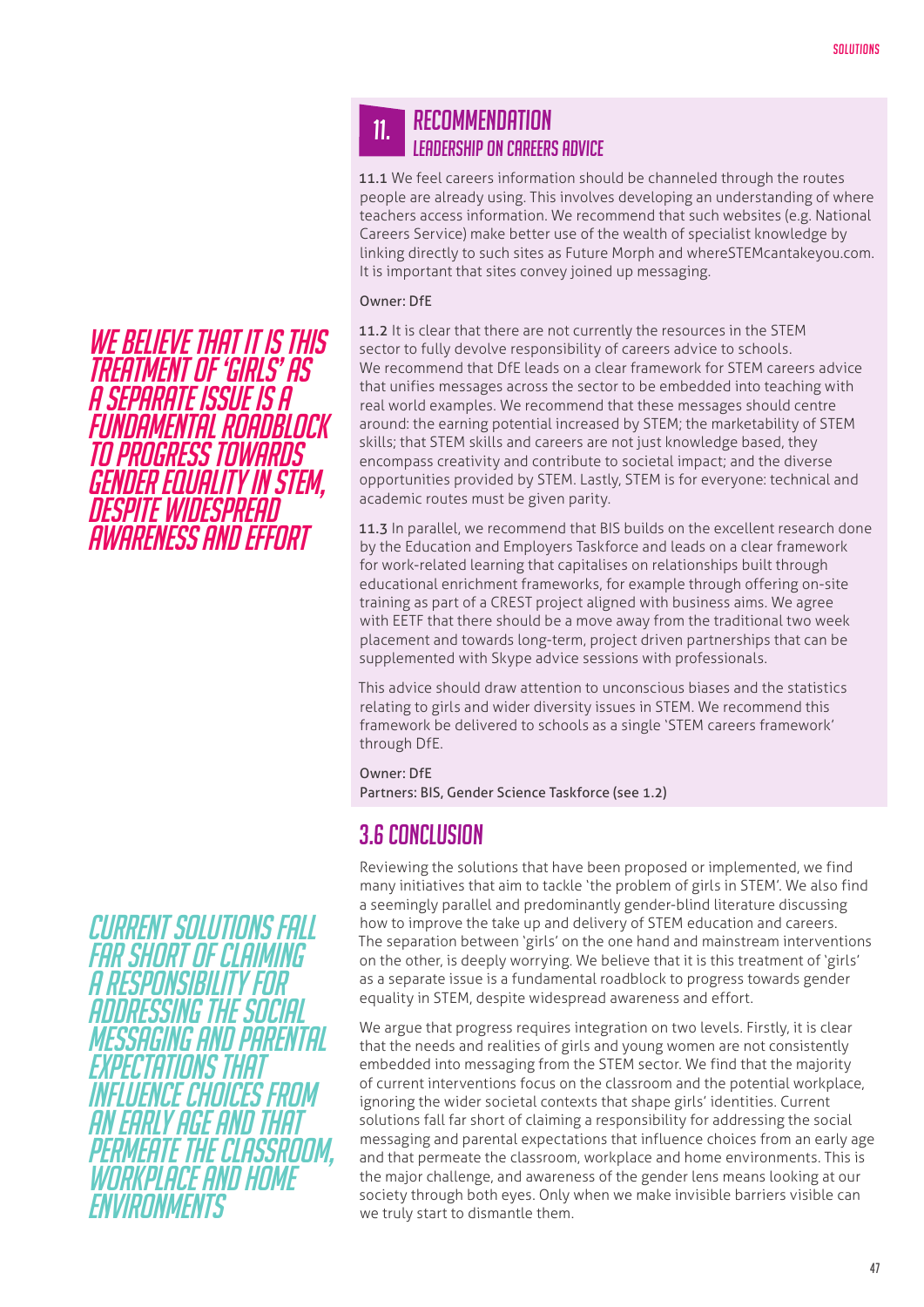We see the ingredients OF A GREAT TEAM who are currently not playing to each other's strengths

Secondly, we argue that there is a lack of cohesion between the stakeholders attempting to address this problem. We have encountered a cacophony of initiatives and organisations, often seeming to be trying to achieve everything alone without taking advantage of tremendous potential for synergy. We think it's time for organisations to re-evaluate such opportunities. However, we suggest that there is currently little incentive for these partnerships to take root. We suggest that they will go where the money is – and strongly argue for a move away from 'capturing the landscape' and towards Government and Industry leadership on backing the frameworks and proven initiatives that are already fighting for air.

SCIENCEGRRL are new to this sector and our experience on the ground is that, with the best will in the world, progress is not easy. We have met some fantastically committed and passionate people during the course of writing this report. We see the ingredients of a great team who are currently not playing to each other's strengths – we believe this is partly due to a lack of trust and collaborative funding. We also think an open conversation about strengths, weaknesses and mindsets would be hugely beneficial, and probably a welcome relief to many.

There are huge positives to take from our review of the current landscape. One of the most exciting is the scope for synergy. We believe there is much goodwill and passion driving the initiatives that we have detailed here. It is clear that female underrepresentation in STEM is beginning to be taken seriously at the highest levels, and that all stakeholders recognise that the UK is not capitalising on the full extent of our talent and potential. It's now time for action.

STEM is for everyone, and messaging from the sector must represent that. This means having the courage to go back to the drawing board with full awareness of our preconceptions and biases. The solution isn't about bolting on the needs of 'other' groups on top of a stereotypical view of STEM. It is about valuing those needs in the spirit of true equality to give everyone a place at the table.

Our recommendations call for better leadership, partnership, resources and communication in all of the environments that influence whether any student will choose to pursue STEM. Diversity should be at the heart of good practice. This issue is not just part of feminist discourse, it's not really even just about STEM; it is part of a wider discourse on inclusion. This is everyone's issue, and we must now work together to take meaningful action.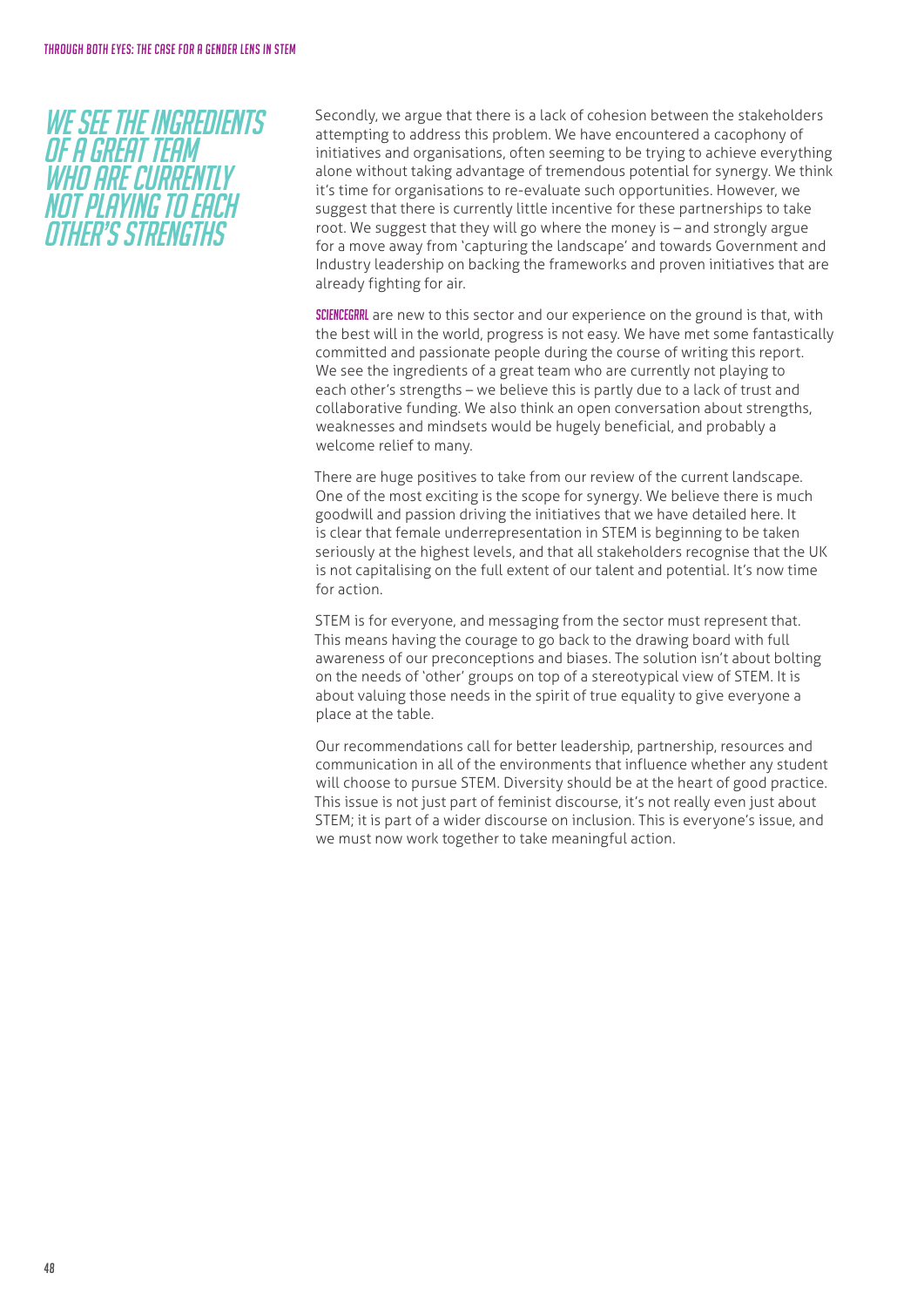# SIR PETER LUFF MP: A CALL TO ACTION

We have been talking about the underrepresentation of women in science, technology, engineering and maths – STEM – for decades. This authoritative report is a call to stop talking and start doing. It deserves to be acted on because it is written by genuine experts – young women who are making their careers in the STEM subjects.

STEM skills shortages are the single greatest constraint on the growth of many businesses. I saw this as Chair of the Business, Innovation and Skills Committee and I saw it even more vividly as Minister for Defence Equipment. Indeed, these shortages threaten not just our prosperity but also our security.

We need urgently to develop policies that will bring more young people, boys and girls, into STEM disciplines. And if we could increase the female participation rate in STEM careers we would make a huge contribution to addressing this problem.

'Through Both Eyes' explains just how bad the situation is when it comes to the proportion of girls in STEM subjects and careers and sets out a radical but intensely practical agenda to do something about it.

I challenged SCIENCEGRRL to make suggestions for change, some of which can be made quickly. They have asked young women scientists and engineers what they think, they have spoken to companies about their experience, they have reviewed the many existing reports on this issue, and they have come up with a programme of ideas for change.

Now we must work to make sure the report's recommendations are implemented.

And we are grateful – the **SCIENCEGRRL**s and me – to our sponsors for their willing backing of this valuable piece of work.

In the 1990s, during the construction of the Konkan railway in India, a notice was pinned to a hut reading, 'I am an Engineer; I serve mankind, by making dreams come true.'

That is what those who work in the STEM disciplines do. They make our dreams come true. And it is in all our interests that girls are at last allowed to play their full part in turning those dreams into reality.

#### Sir Peter Luff, MP for Mid Worcestershire

Chair, Business, Innovation and Skills Committee, 2005–2010 Minister for Defence Equipment, Support and Technology, 2010–2012

In the 1990s, during the construction of the Konkan railway in India, a notice was pinned to a hut reading, 'I am an Engineer; I serve mankind, by making dreams come th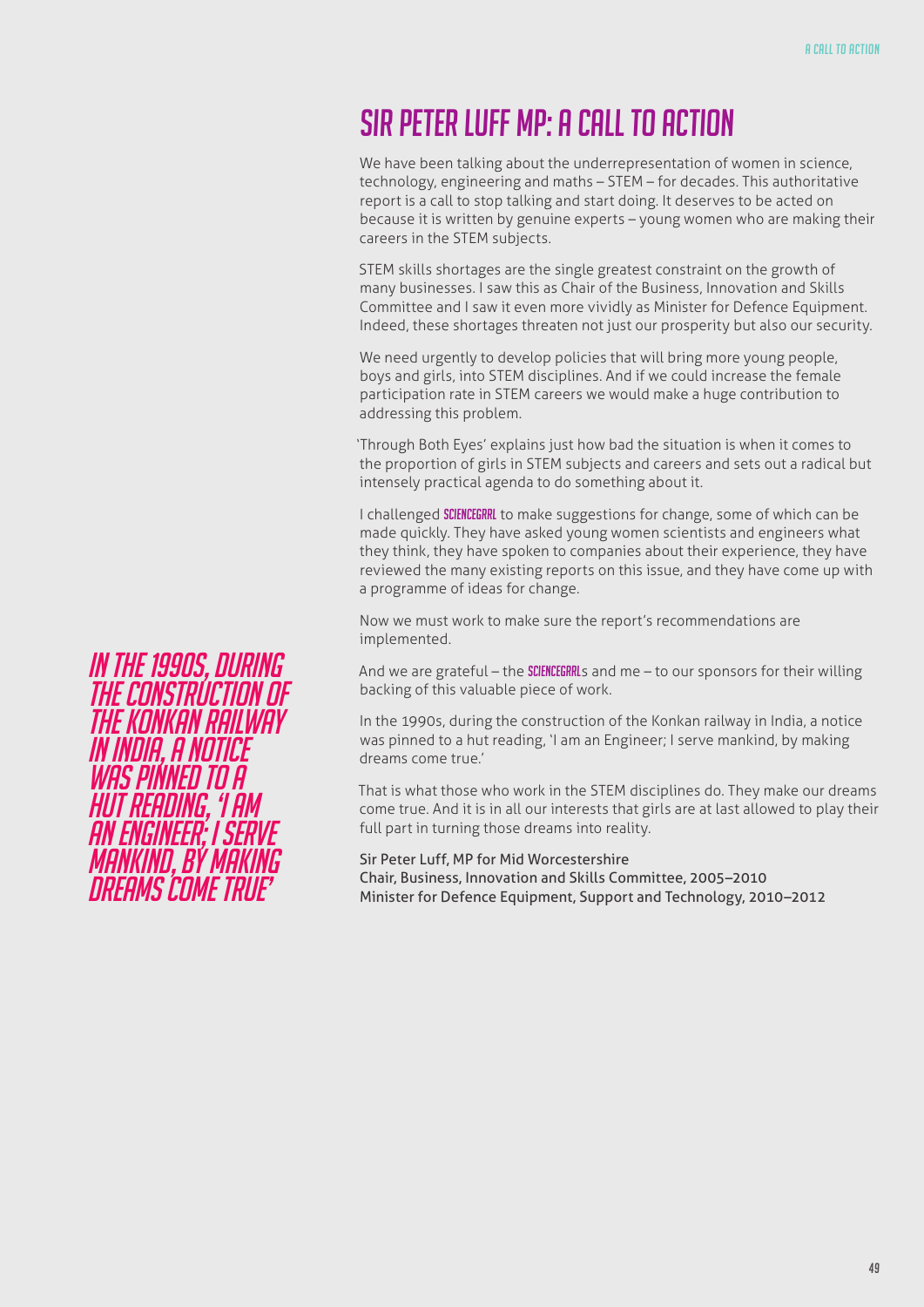# **REFERENCES**

Aspires (2013) *What shapes children's science and career aspirations age 10–13?* Interim Research Summary. London: King's College London

Atkins (2013) *Britain's got talented female engineers*

Archer, L., DeWitt, J., Osborne, J., Dillon, J., Willis, B. & Wong, B. (2012) *Science Aspirations and family habitus: How families shape children's engagement and identification with science.* American Educational Research Journal, 49(5), 881–908

Archer. L., DeWitt, J., Osborne, J., Dillon, J., Willis, B. & Wong, B. (2013) *Not Girly, not sexy, not glamorous: Primary school girls' and parents' constructions of science aspirations*. Pedagogy, Culture & Society, 21 (1), 171–194

Archer, L., Dewitt, J. & Willis, B. (2014) *Adolescent boys' science aspirations: Masculinity, capital and power.* Journal of Research in Science Teaching, 51 (1), 1–30

Athene Donald's Blog (2012) *What Am I Doing Here?* Occam's Typewriter

Automotive Council UK (2013) *Driving Success – A strategy for growth and sustainability in the UK Automotive Sector.* London: Automotive Council UK

Bailey, R. (2011) *Letting Children be Children – Review of the commercialisation and sexualisation of childhood, looking to assess how children are being pressured to grow up too quickly.* London: Department for Education

Bailey, R (2013) *Letting Children be Children: Progress Report – Report of Progress on the Recommendations of the Independent Review of the Commercialisation and Sexualisation of Childhood.* London: Department for Education

Blakemore & Centres (2005) *Characteristics of boys' and girls' toys.* Sex Roles, Vol. 53, Nos. 9/10

CaSE (2014, forthcoming) *CaSE Diversity Report.* Campaign for Science and Engineering (CaSE)

Carter & Silva (2010) *Mentoring: necessary but insufficient for advancement.* Catalyst

Council for Science and Technology (2013) STEM Education – *Text of a letter to the Prime Minister.* London: CST.

CREST Expansion Scheme (2009–2011) *An independent evaluation prepared for the CREST team*

DfCSF (2008) *After-school Science and Engineering Clubs Evaluation.* Sheffield: DfCSF

Department for Education (2012) *Boost for vocational education as 14 new business-backed schools open.* Press release

Education and Employers Task Force (2010) *Helping Young People Succeed: How employers can support careers education.* London: Deloitte

Education and Employers Taskforce and Price Waterhouse Coopers (2012) *Closing the Gap: How Employers Can Change the Way Young People See Apprenticeships.* London: Price Waterhouse Coopers

EngineeringUK (2012) *Executive summary of research evaluating The Big Bang Fair 2012.* EngineeringUK

EngineeringUK (2013) Tomorrow's Engineers – 2012/2013, EngineeringUK

Engineers Week polling data (2013) *Attitudes to engineering: Before and after engineering week 2013*

Fine, C., Jordan-Young, R., Kaiser, A. & Rippon, G. (2010) *Plasticity, plasticity, plasticity…and the rigid problem of sex.* Trends in Cognitive Sciences, Vol 17. Issue 11, 550–551

Girlguiding (2013) *What girls say about… equality for girls.* Girls Attitudes survey. London: Girlguiding

GradCracker (2013) Crackin' Times. Issue 01, September 2013

Grant, L, Baltitude, K. & Daly, A. (2010) *Girls into Physics: Action Research. A practical guide to developing and embedding good classroom practice.* Institute of Physics

Hansard (2013) 18 November, Column 750W

Higher Education Statistics Agency (HESA) Table 10: *Qualifications obtained by students on HE courses at HEIs in the UK by sex, subject area and level of qualification obtained 2008/09 to 2012/13*

Hill, C., Corbett, C. & St. Rose, A (2010) *Why So Few? Women in Science, Technology, Engineering, and Mathematics.* Washington: AAUW

HM Government (2011) *Review of Vocational Education: The Wolf Report.* London: Department for Education

HM Government (2012) *Government Response to the House of Lords Select Committee on Science and Technology Report: Higher Education in Science, Technology, Engineering and Mathematics (STEM) Subjects.* London: HM Government

HM Government (2013) Progress April 2013: *Wolf Report Recommendations.* London: Department for Education

Hodgen, J & Marks, R (2013) *The Employment Equation: Why our young people need more maths for today's jobs.* London: King's College

Holman, J. & Finegold, P. (2010) *STEM Careers Review.* London: Gatsby Charitable Foundation

House of Commons Education Committee (2013) *Careers guidance for young people: The impact of the new duty on schools. Volume 1.* London: The Stationary Office Limited

House of Commons Science and Technology Committee (2014) *Women in scientific careers.* London: The Stationary Office Limited

House of Commons Science and Technology Committee (2013) *Educating Tomorrow's Engineers: the impact of Government reforms on 14–19 education.* London: The Stationary Office Limited

Hughes, S. (2011) *Report to the Prime Minister and Deputy Prime Minister from the Advocate for Access to Education (The Hughes Report).* London: Cabinet Office

Institute of Physics (2012) *It's Different for Girls: The influence of schools – An exploration of data from the National Pupil Database looking at progression to A-level physics in 2011 from different types of school at Key Stage 4.* London: Institute of Physics

Institute of Physics (2013) *Closing Doors. Exploring gender and subject choice in schools.* London: Institute for Physics

Kennedy, H. (2005) *Eve was framed. Women and British Justice.* Vintage

Kumar, A., Randershon, N. & Kiwana, L. (2013) *The state of engineering.* Engineering UK

Let Toys Be Toys (2013) *Let Toys Be Toys. Survey and retailers report.*  Let Toys Be Toys

Michalska, K. J., Kinzler, K. D., & Decety, J. (2013) *Age-related sex differences in explicit measures of empathy do not predict brain responses across childhood and adolescence.* Developmental cognitive neuroscience, 3, 22-32

Murphy, P. & Whitelegg, E. (2006) *Girls in the Physics Classroom – a review of the research of the participation of girls in physics.* London: Institute of Physics

OECD (2010) *Learning for Jobs.* Paris: OECD

Ofsted – Office for Standards in Education, Children's Services and Skills (2011) *Girls' Career Aspirations.* Manchester: OFSTED

Ofsted (2013) *Going in the Right Direction? Careers guidance in schools from September 2012.* Manchester: OFSTED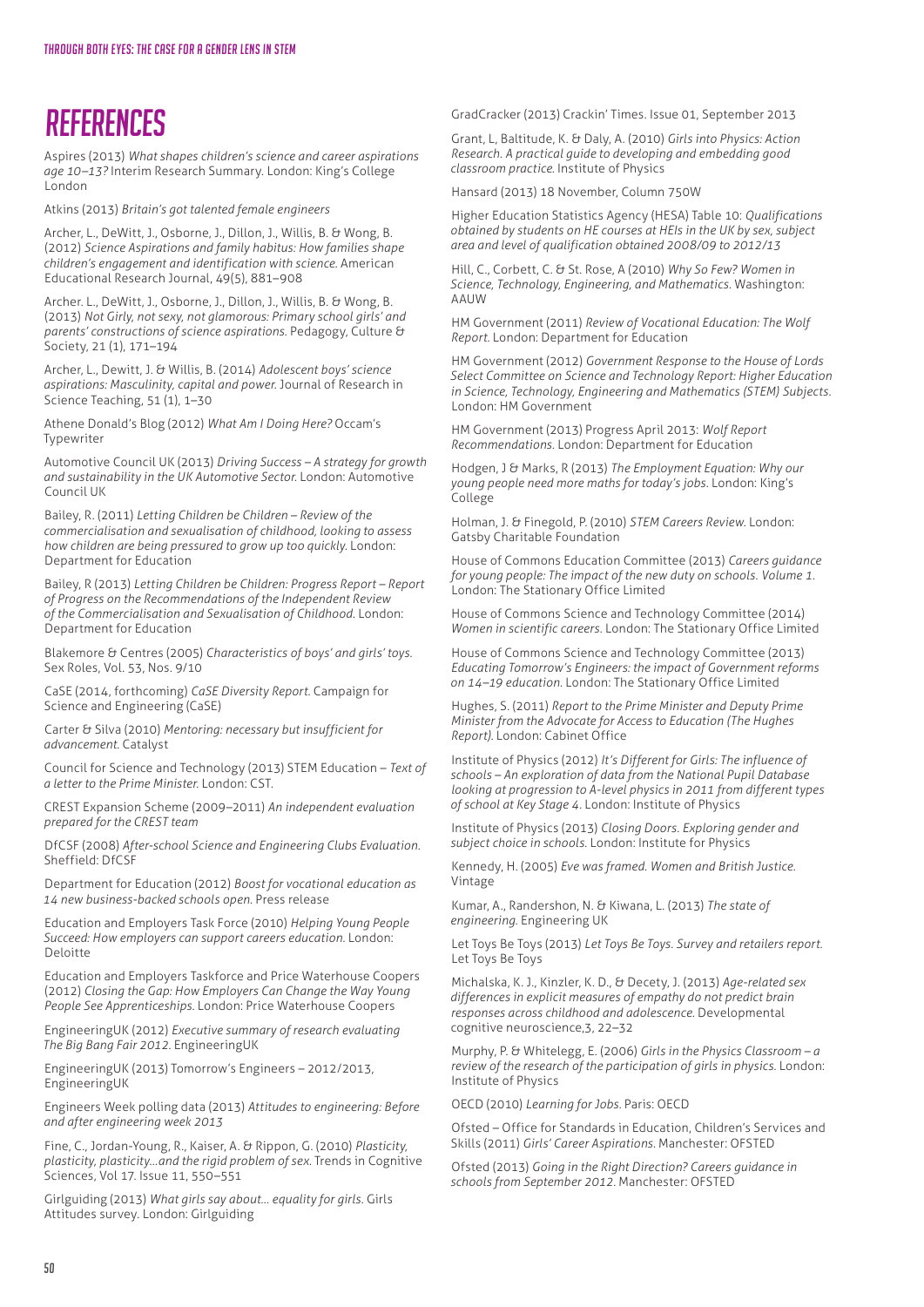Perkins Review (2013) *Review of engineering skills by Professor John Perkins for the Department of Business, Innovation and Skills*

Royal Society (2010) *'State of the nation' report on 5–14 science and mathematics education.* London: Royal Society

Seibt, B. & Förster, J. (2004) *Stereotype threat and performance: how self-stereotypes influence processing by inducing regulatory foci*. Journal of personality and social psychology, 87(1), 38

Straw, S. Hart, R. & Harland, J. (2011) *An evaluation of the impact of STEMNET's services on pupils and teachers.* Slough: NFER

The Targeted Initiative on Science and Mathematics Education (TISME) (2013) *'What influences participation in science and mathematics?' A briefing paper from the Targeted Initiative on Science and Mathematics Education* (TISME). London: ESRC

The Times, Letters *'Engineering and the UK's Future'*, 6th January 2014

TopGear Magazine (2013) December

UK Commission for Employment and Skills (UKCES) (2012) *The Youth Employment Challenge.* Rotherham: UKCES

UNESCO (2006) *Gender in Education Network in Asia. A toolkit for promoting gender equality in education*

Wellcome Trust, (2008) S*cience as a Key Component of the Primary Curriculum: A rationale with policy implications, in Perspectives in Education.* Wellcome Trust

Wellcome Trust (2013) *Wellcome Trust Monitor Wave 2. Tracking public views on science, biomedical research and science education.*  London: Wellcome Trust

WISE (2009) *UK Resource Centre for Women in SET Submission to the Panel for Fair Access to the Professions.* WISE

WISE (2012) *Women in Science, Technology, Engineering and Mathematics: from Classroom to Boardroom.* WISE

Women's Business Council (2013) *Maximising women's contribution to future economic growth.* Women's Business Council

Wraga, M., Helt, M. Jacobs, E. & Sullivan, K. (2007) *Neural basis of stereotype-induced shifts in women's mental rotation performance.* Social cognitive and affective neuroscience 2(1):12–9

YouGov (2011) *EDGE Annual Programme of Stakeholder Research: Business in Schools.* London: YouGov

# Authorship

### Dr Anna Zecharia Dr Ellie Cosgrave Professor Liz Thomas Dr Rob Jones

correspondence to anna@sciencegrrl.co.uk @Science\_Grrl www.sciencegrrl.co.uk

With thanks to all those who have spoken to us about their experiences during the course of this project. We would also like to thank Sir Peter Luff MP for this opportunity and his continued support, guidance and enthusiasm. Many thanks to Cosima Dinkel for translating our messages and identity into the design of this report.

Our views are our own, but we are grateful to our sponsors for their kind support and backing of SCIENCEGRRL.

# sponsors